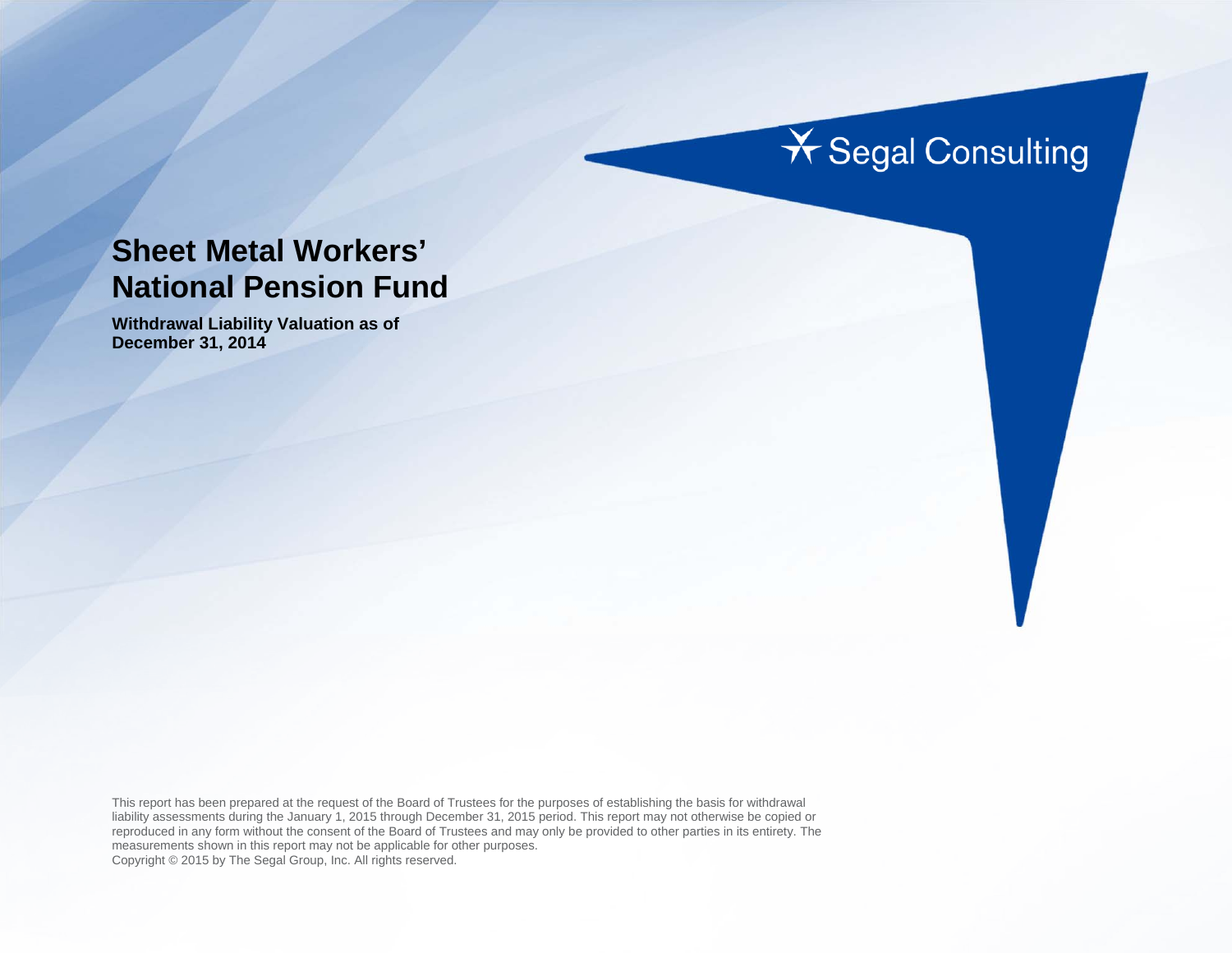

101 North Wacker Drive, Suite 500 Chicago IL 60606 T 312.984.8500 www.segalco.com

October 2, 2015

Board of Trustees Sheet Metal Workers' National Pension Fund Fairfax, Virginia

Dear Trustees:

This report summarizes and reviews the Plan's status and experience with respect to employer withdrawal liability. It outlines the withdrawal liability method adopted and explains the calculation of the amount of liability of a withdrawn employer. It also establishes the basis for assessments of withdrawal liability for withdrawal during the period January 1, 2015 through December 31, 2015.

The actuarial calculations were completed under the supervision of Daniel V. Ciner, MAAA, Enrolled Actuary. The basic participant and financial data used in this report are the same as those used in the actuarial valuation as of January 1, 2015. The benefit provisions included in the calculations are those that were in effect on December 31, 2014. The method described in the PBGC Technical Update 10-3 has been used to account for reductions in benefits that occurred as a result of implementation of the Rehabilitation Plan when the Plan was in critical (*Red Zone*) status.

We look forward to reviewing this report with you at your next meeting and to answering any questions you may have.

Sincerely,

Segal Consulting, a Member of The Segal Group, Inc.

By: \_\_\_\_\_\_\_\_\_\_\_\_\_\_\_\_\_\_\_\_\_\_\_\_\_\_\_\_ \_\_\_\_\_\_\_\_\_\_\_\_\_\_\_\_\_\_\_\_\_\_\_\_\_\_\_\_ \_\_\_\_\_\_\_\_\_\_\_\_\_\_\_\_\_\_\_\_\_\_\_\_\_\_\_\_

*Lall Bachan, ASA, MAAA, EA Richard G. Gerasta Daniel V. Ciner, MAAA, EA* 

*Senior Vice President and Actuary Senior Vice President Senior Vice President and Actuary*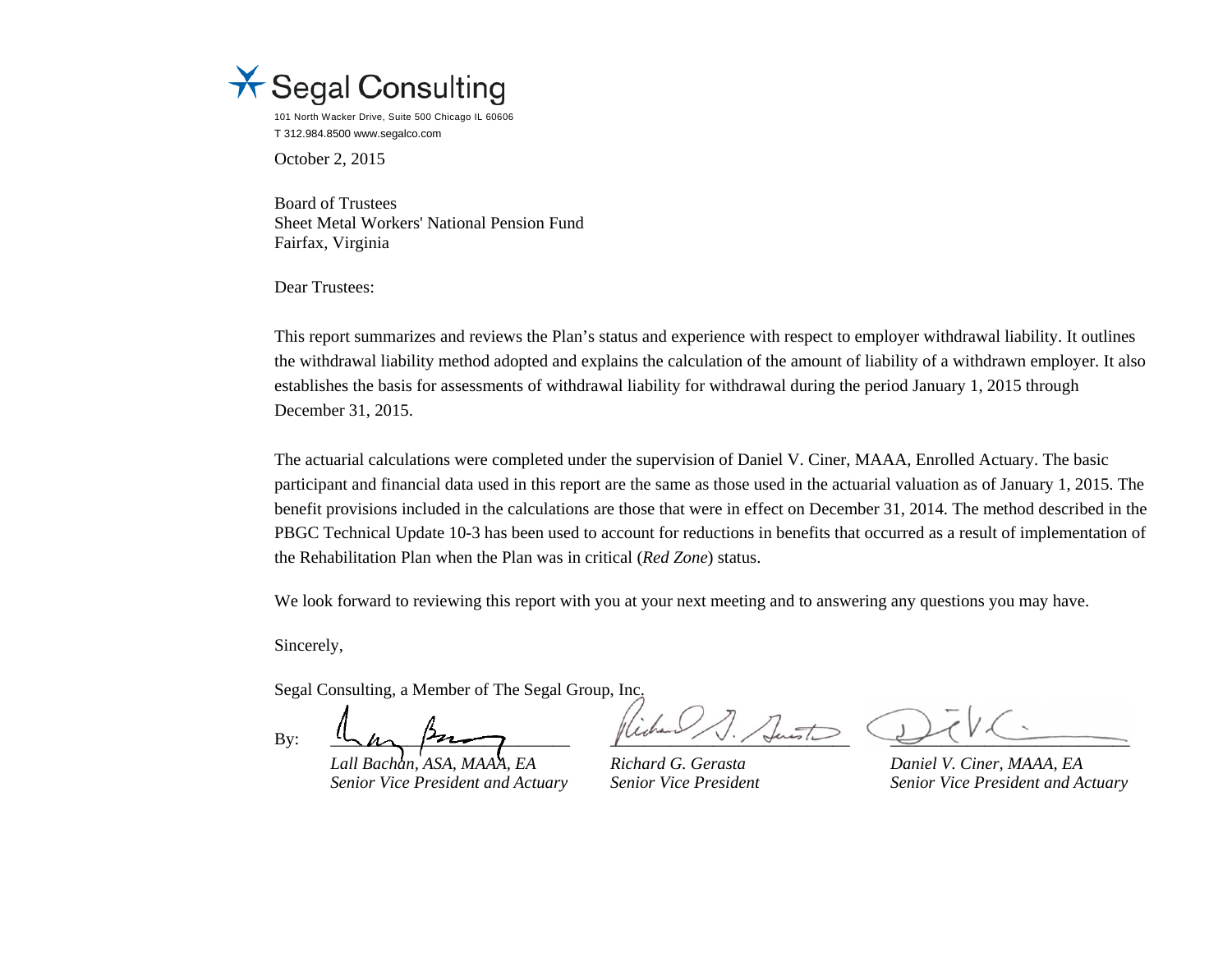#### **Table of Contents**

# **Section 1: Actuarial Valuation Summary**

| <b>Section 2: Actuarial Valuation Results</b>                     |  |
|-------------------------------------------------------------------|--|
|                                                                   |  |
|                                                                   |  |
| <b>Section 3: Supplementary Information</b>                       |  |
| <b>EXHIBIT A</b>                                                  |  |
| <b>EXHIBIT B</b>                                                  |  |
| <b>Section 4: Actuarial Certification of Withdrawal Liability</b> |  |
| <b>EXHIBIT I</b>                                                  |  |
| <b>EXHIBIT II</b>                                                 |  |
| <b>EXHIBIT III</b>                                                |  |
| <b>EXHIBIT IV</b>                                                 |  |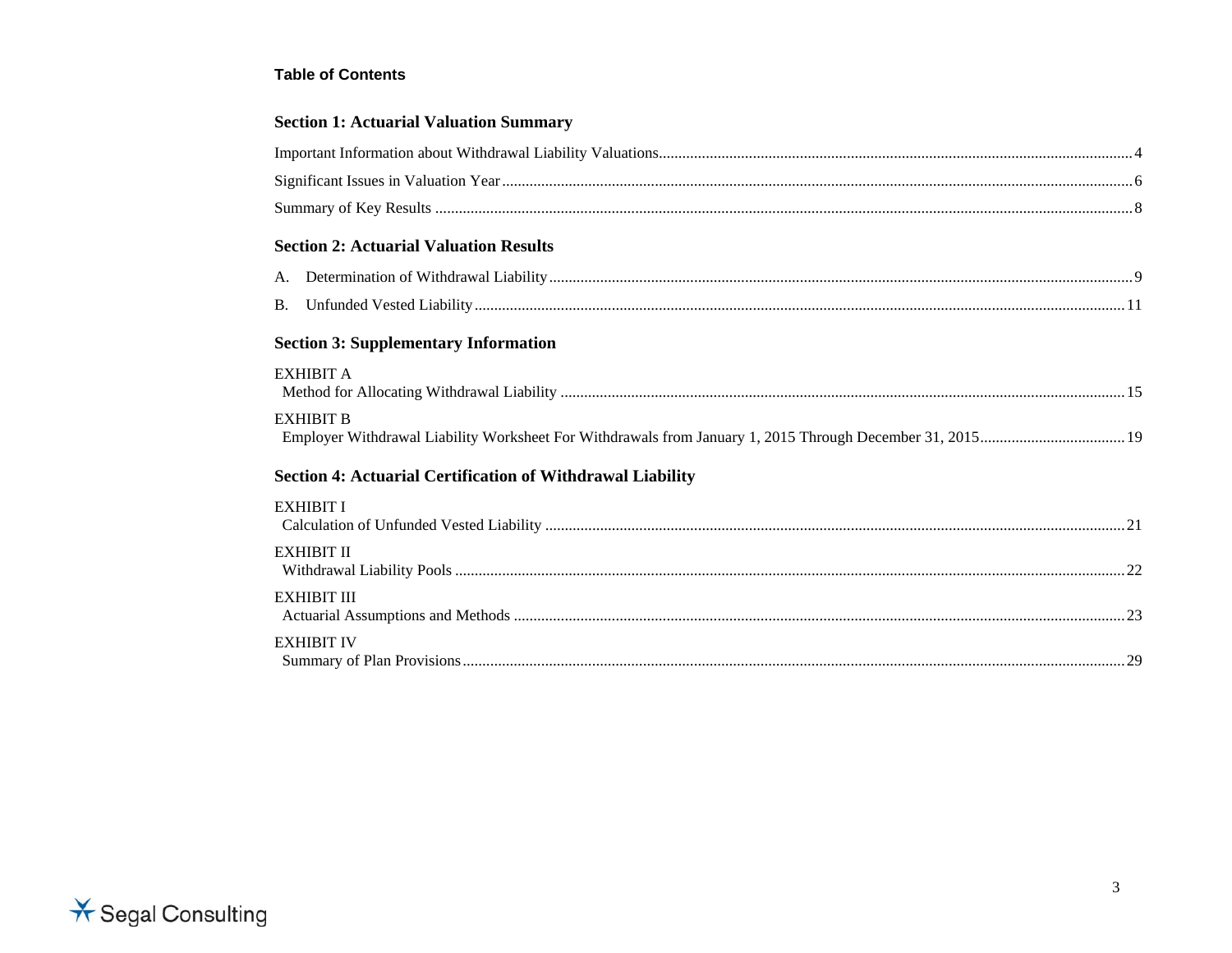# Important Information about Withdrawal Liability Valuations

Withdrawal liability valuations are prepared to assist in the determination and assessment of withdrawal liability by the plan. These measurements include a forecast of future uncertain obligations of a pension plan. As such, the forecast will never precisely match the actual stream of benefits and expenses to be paid. In order to prepare withdrawal liability measurements, Segal Consulting ("Segal") relies on a number of input items. These include:

| 信            | Plan<br><b>Provisions</b>              | Plan provisions define the rules that will be used to determine benefit payments, and those rules,<br>or the interpretation of them, may change over time. It is important for the Trustees to keep<br>Segal informed with respect to plan provisions and administrative procedures, and to review the<br>plan summary included in our report to confirm that Segal has correctly interpreted the plan of<br>benefits. For an employer withdrawing in a particular plan year, the relevant plan provisions are<br>those in effect at the end of the prior plan year.                                                                                                                                                                                                                                                                                                 |
|--------------|----------------------------------------|----------------------------------------------------------------------------------------------------------------------------------------------------------------------------------------------------------------------------------------------------------------------------------------------------------------------------------------------------------------------------------------------------------------------------------------------------------------------------------------------------------------------------------------------------------------------------------------------------------------------------------------------------------------------------------------------------------------------------------------------------------------------------------------------------------------------------------------------------------------------|
| $\mathbf{H}$ | <b>Participant</b><br>Information      | The present value of vested benefits, upon which withdrawal liability for an employer is<br>determined, is based on data provided to the actuary by the plan. Segal does not audit such data<br>for completeness or accuracy, other than reviewing it for obvious inconsistencies compared to<br>prior data and other information that appears unreasonable. It is not necessary to have perfect<br>data for a valuation: the valuation is an estimated forecast, not a prediction. Notwithstanding the<br>above, it is important for Segal to receive the best possible data and to be informed about any<br>known incomplete or inaccurate data.                                                                                                                                                                                                                   |
| <b>S</b>     | <b>Financial</b><br><b>Information</b> | The withdrawal liability valuation is based on the asset values as of the valuation date, typically<br>using information reported by the auditor. The allocation of the unfunded present value of vested<br>benefits to an employer is based on detailed obligated contribution information for a withdrawn<br>employer, as provided by the plan.                                                                                                                                                                                                                                                                                                                                                                                                                                                                                                                    |
| $\mathbf{r}$ | <b>Actuarial</b><br><b>Assumptions</b> | In measuring the present value of vested benefits for withdrawal liability purposes, Segal starts<br>by developing a forecast of the vested benefits to be paid to existing plan participants for the rest<br>of their lives and the lives of their beneficiaries. This requires actuarial assumptions as to the<br>probability of death and retirement. The forecasted benefits are then discounted to a present<br>value. The actuarial model used to develop the present value of vested benefits for withdrawal<br>liability purposes may use approximations and estimates that will have an immaterial impact on<br>our results. In addition, the actuarial assumptions may change over time, and while this can have<br>a significant impact on the reported results, it does not mean that the previous assumptions or<br>results were unreasonable or wrong. |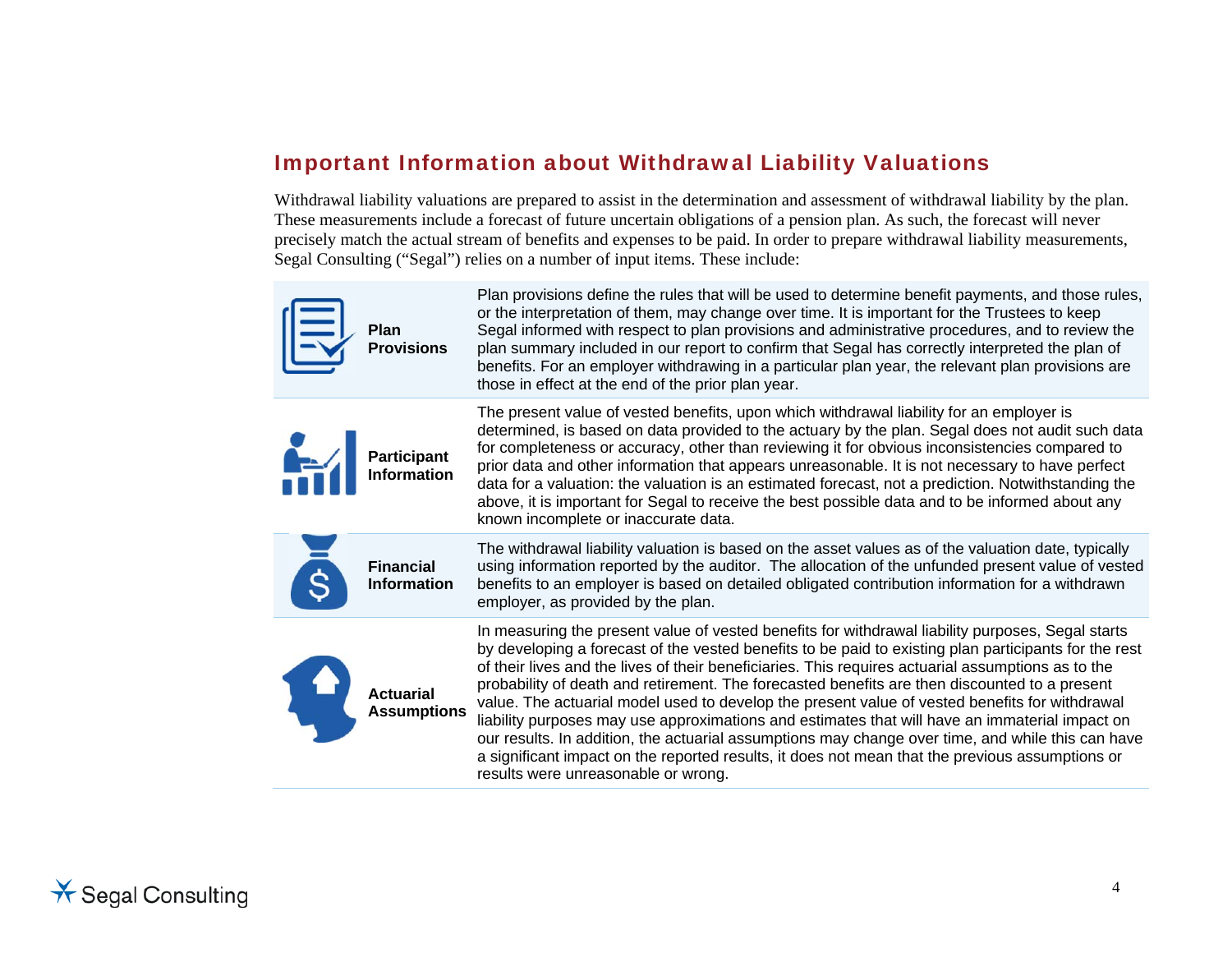Given the above, the user of Segal's withdrawal liability valuation report (or other actuarial calculations) needs to keep the following in mind:

- The withdrawal liability valuation report is prepared for use by the Trustees. It includes information relative to the provisions of ERISA pertaining to withdrawal liability. Segal is not responsible for the use or misuse of its report, particularly by any other party.
- Withdrawal liability measurements are as of a specific date they are not a prediction of a plan's future financial condition. Accordingly, Segal did not perform an analysis of other potential financial measurements.
- Actuarial results in this report are not rounded, but that does not imply precision.
- Segal does not provide investment, legal, accounting, or tax advice. This withdrawal liability valuation report is based on Segal's understanding of applicable guidance in these areas and of the plan's provisions. The Trustees should look to their other advisors for expertise in these areas.
- While Segal maintains extensive quality assurance procedures, withdrawal liability measurements involve complex computer models and numerous inputs. In the event that an inaccuracy is discovered after presentation of Segal's results, Segal may revise that valuation report or make an appropriate adjustment in the next valuation.
- Segal's withdrawal liability report shall be deemed to be final and accepted by the Trustees upon delivery and review. Trustees should notify Segal immediately of any questions or concerns about the final content.

As Segal Consulting has no discretionary authority with respect to the management or assets of the Plan, it is not a fiduciary in its capacity as actuaries and consultants with respect to the Plan.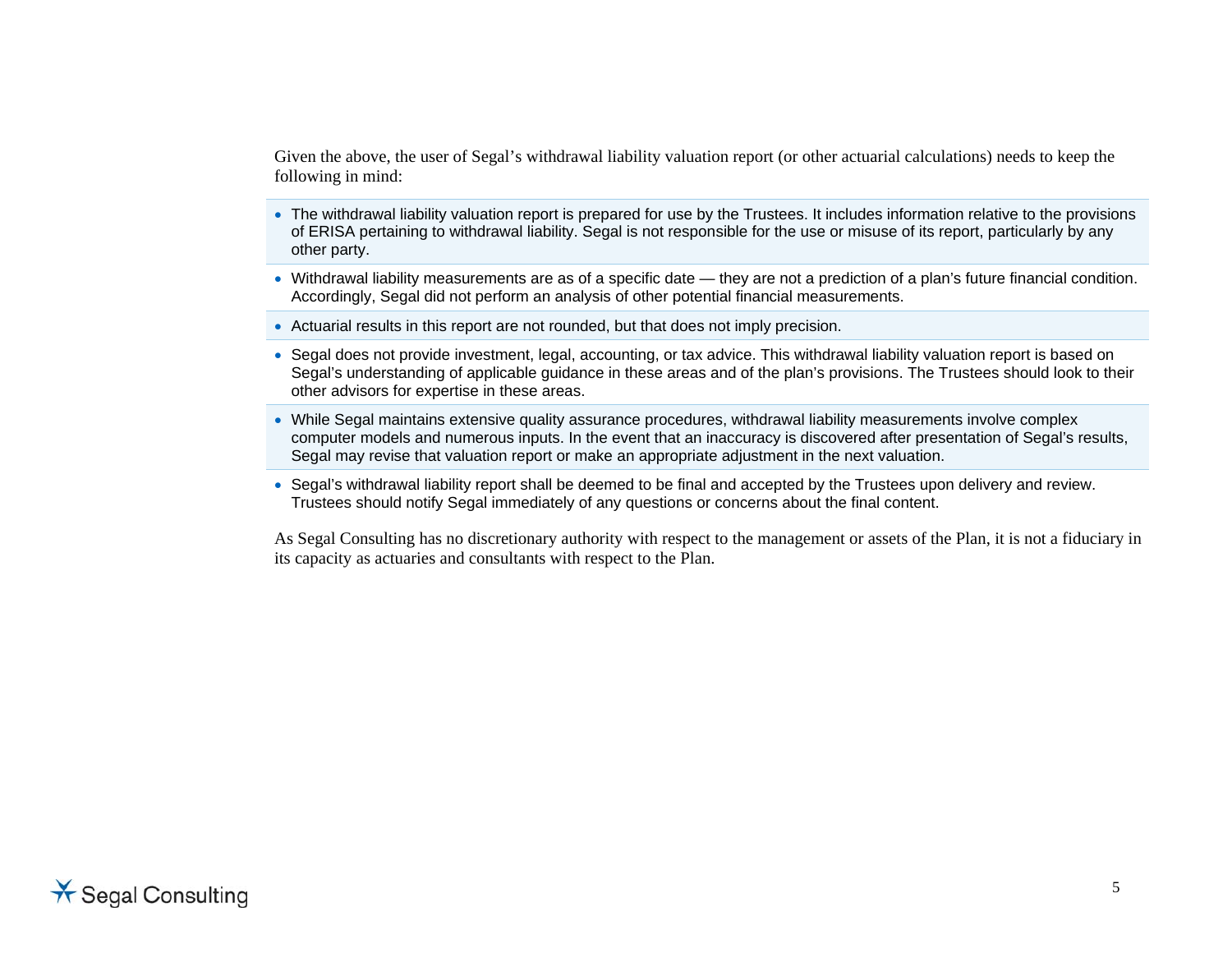#### **Significant Issues in Valuation Year**

- 1. The unfunded vested liability as of December 31, 2014 is \$4.4 billion (without regard to Affected Benefits pools), as compared to \$4.1 billion last year. The increase in the unfunded vested liability since last year was primarily due to the changes to the mortality assumptions and the less than expected investment return.
- 2. The unamortized balance of the Affected Benefits pools, representing the value of benefit reductions under the Rehabilitation Plan when the Plan was in critical (*Red Zone*) status, is \$586 million.
- 3. The following assumptions were changed for this year's valuation:
	- Mortality assumption for non-retired participants was changed to the RP-2014 Blue Collar Employee Mortality Tables (sex distinct), with ages set forward 1 year, projected generationally using Scale MP-2014;
	- Mortality assumption for beneficiaries and non-disabled pensioners was changed to the RP-2014 Blue Collar Healthy Annuitant Mortality Tables (sex distinct), with ages set forward 1 year, projected generationally using Scale MP-2014;
	- **Mortality assumption for disabled pensioners was changed to the RP-2014 Disabled Retiree Mortality Tables (sex** distinct), with ages set forward 1 year, projected generationally using Scale MP-2014; and
	- Interest rates used to determine the funded portion of the present value of vested benefits changed from 3.00% for 20 years and 3.31% thereafter to 3.10% for 20 years and 3.29% thereafter (PBGC interest rates).
- 4. The Plan was previously in critical status. For the 2014 Plan Year, the Plan was certified to be in endangered (*Yellow Zone*) status. The prior Rehabilitation Plan is no longer in effect and a Funding Improvement Plan was adopted by the Trustees. The plan of benefits and contribution rate increases required by the various Funding Improvement Plan Options are the same as those required by the corresponding prior Rehabilitation Plan Schedules. Benefit provisions that applied to classifications of employment that were covered under the Rehabilitation Plan and Schedules continue to apply, unless the collective bargaining agreement no longer reflects required contribution rate increases. See Section 4, Exhibit IV for details.
- 5. Effective January 1, 2014, the formula for future benefit accruals changed to one that varies with the 3-year average market value investment return (Variable Benefit Accrual Rate, or "VBAR" formula). Under the VBAR formula, a percentage ("Applicable Percentage") is multiplied by a participant's hours and portion of the contribution rate subject to benefits to determine the monthly benefit accrued in a Plan Year. Details of this formula are provided in Section 4, Exhibit IV.
- 6. The Multiemployer Pension Reform Act of 2014 (MPRA) amended ERISA to expand PBGC's guarantee to cover qualified pre-retirement survivor annuities. As a result, the value of this benefit is included in the present value of vested benefits used for determining withdrawal liability as of December 31, 2014.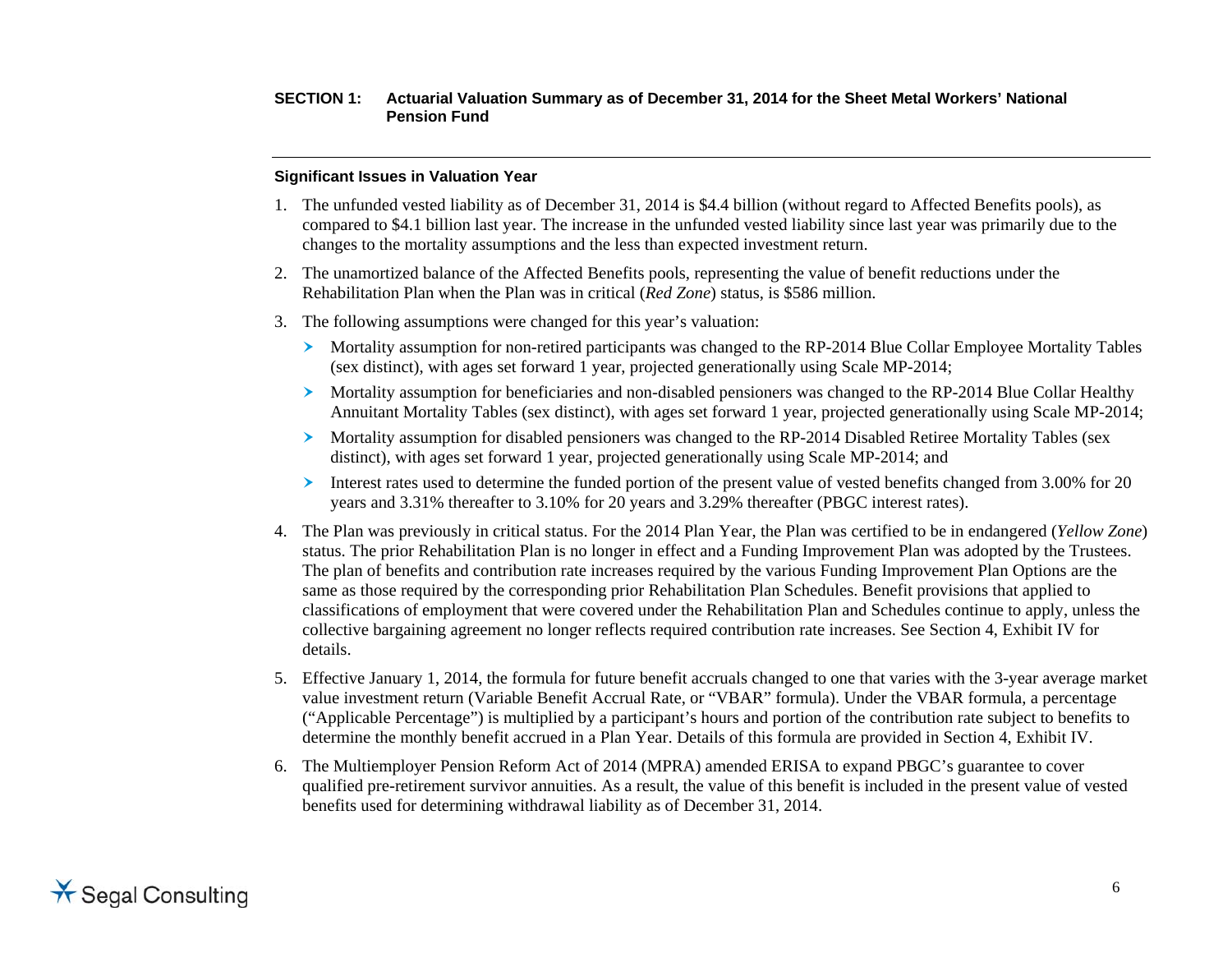- 7. MPRA also provides that contribution increases that go into effect after December 31, 2014 pursuant to a Funding Improvement Plan or a Rehabilitation Plan are disregarded in determining the allocation of unfunded vested liability and the payment schedule, unless the additional contributions are used to provide an increase in benefits.
- 8. Since benefit accruals are tied to contribution rates, increases in contributions rates increased liabilities.
- 9. An employer that would otherwise incur a complete withdrawal or a partial withdrawal will not be deemed to have withdrawn, despite the cessation of its obligation to contribute to the Plan, if it first had an obligation to contribute to the Plan on or after January 1, 2015, but before January 1, 2016 ("Free Look" provision) and certain other conditions are met. The Free Look provision is further described in Section 4, Exhibit III.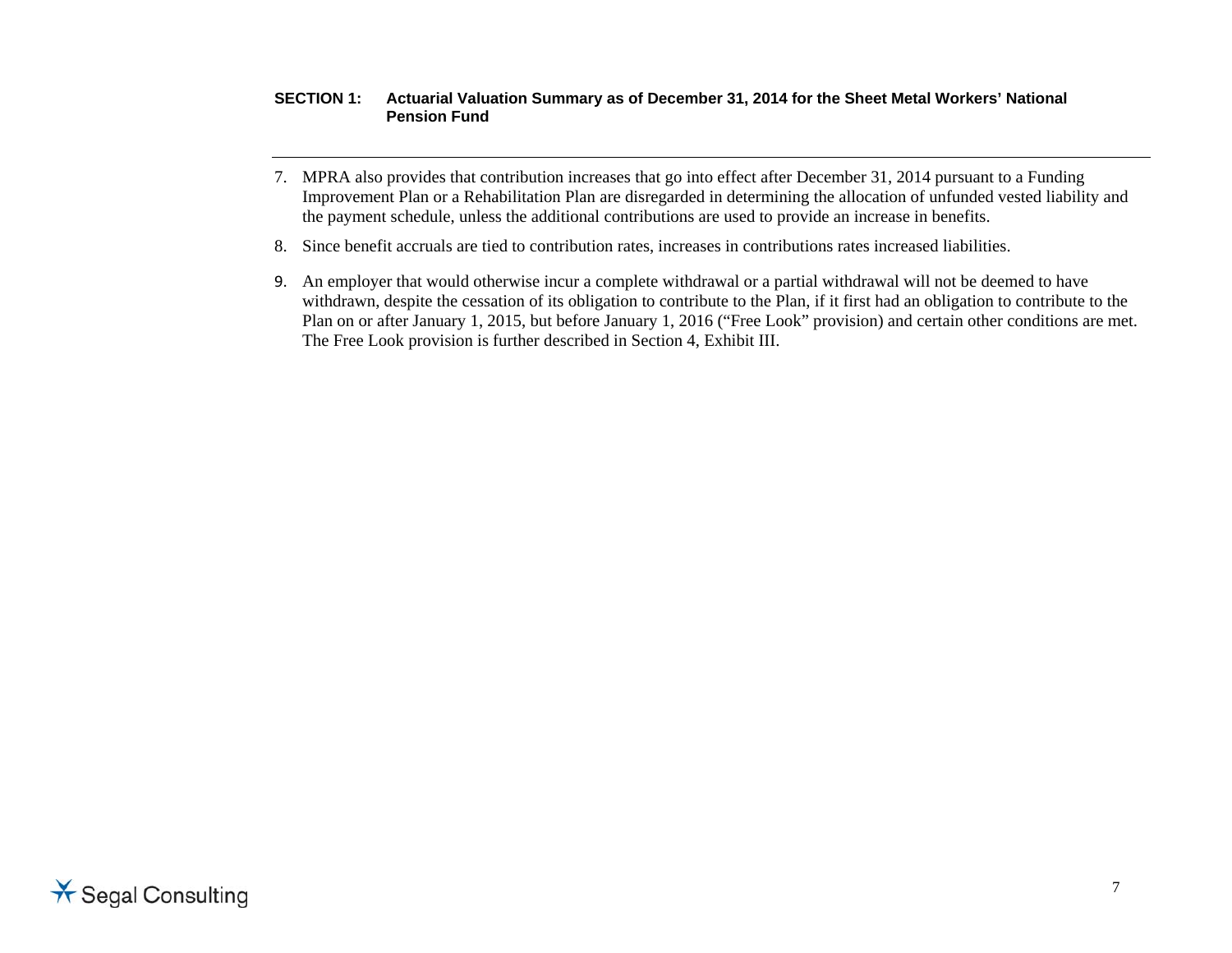|                                                                                                    | December 31                             |                                         |  |
|----------------------------------------------------------------------------------------------------|-----------------------------------------|-----------------------------------------|--|
|                                                                                                    | 2013                                    | 2014                                    |  |
| <b>Demographic Data:</b>                                                                           |                                         |                                         |  |
| Number of pensioners and beneficiaries <sup>1</sup>                                                | 45,909                                  | 46,501                                  |  |
| Number of inactive vested participants <sup>2</sup>                                                | 34,338                                  | 34,450                                  |  |
| Number of active vested participants                                                               | 43,851                                  | 43,050                                  |  |
| <b>Interest Assumptions:</b>                                                                       |                                         |                                         |  |
| Valuation (funding) interest rate                                                                  | 7.50%                                   | 7.50%                                   |  |
| PBGC interest rates                                                                                | 3.00% for 20 years,<br>3.31% thereafter | 3.10% for 20 years,<br>3.29% thereafter |  |
| Present Value of Vested Benefits <sup>3</sup> :                                                    |                                         |                                         |  |
| Present value of vested benefits at funding interest rate                                          | \$6,260,177,509                         | \$6,644,379,756                         |  |
| Present value of vested benefits at PBGC rates, including allowance for expenses                   | 11,251,239,324                          | 11,963,002,851                          |  |
| Present value of vested benefits for withdrawal liability purposes                                 | 7,969,742,507                           | 8,434,964,206                           |  |
| Unfunded Present Value of Vested Benefits <sup>3</sup> :                                           |                                         |                                         |  |
| Market value of assets                                                                             | \$3,853,834,243                         | \$4,027,502,324                         |  |
| Unfunded vested liability for withdrawal liability purposes (excluding Affected Benefits<br>pools) | 4,115,908,264                           | 4,407,461,882                           |  |
| Unamortized balance of Affected Benefits pools                                                     | 629, 684, 355                           | 586,454,674                             |  |
| Withdrawal liability pools established                                                             |                                         |                                         |  |
| • Basic pool                                                                                       | \$160,151,360                           | \$618,872,884                           |  |
| • Affected Benefits pool                                                                           | 1,580,864                               | $\theta$                                |  |
| • Reallocated pool                                                                                 | 6,629,378                               | 13,269,251                              |  |

*1Excludes alternate payees in pay status (924 for 2013 and 1,009 for 2014)* 

*2Excludes alternate payees with deferred benefits (486 for 2013 and 546 for 2014)* 

*3Includes liabilities for alternate payees*

**Summary of Key Results**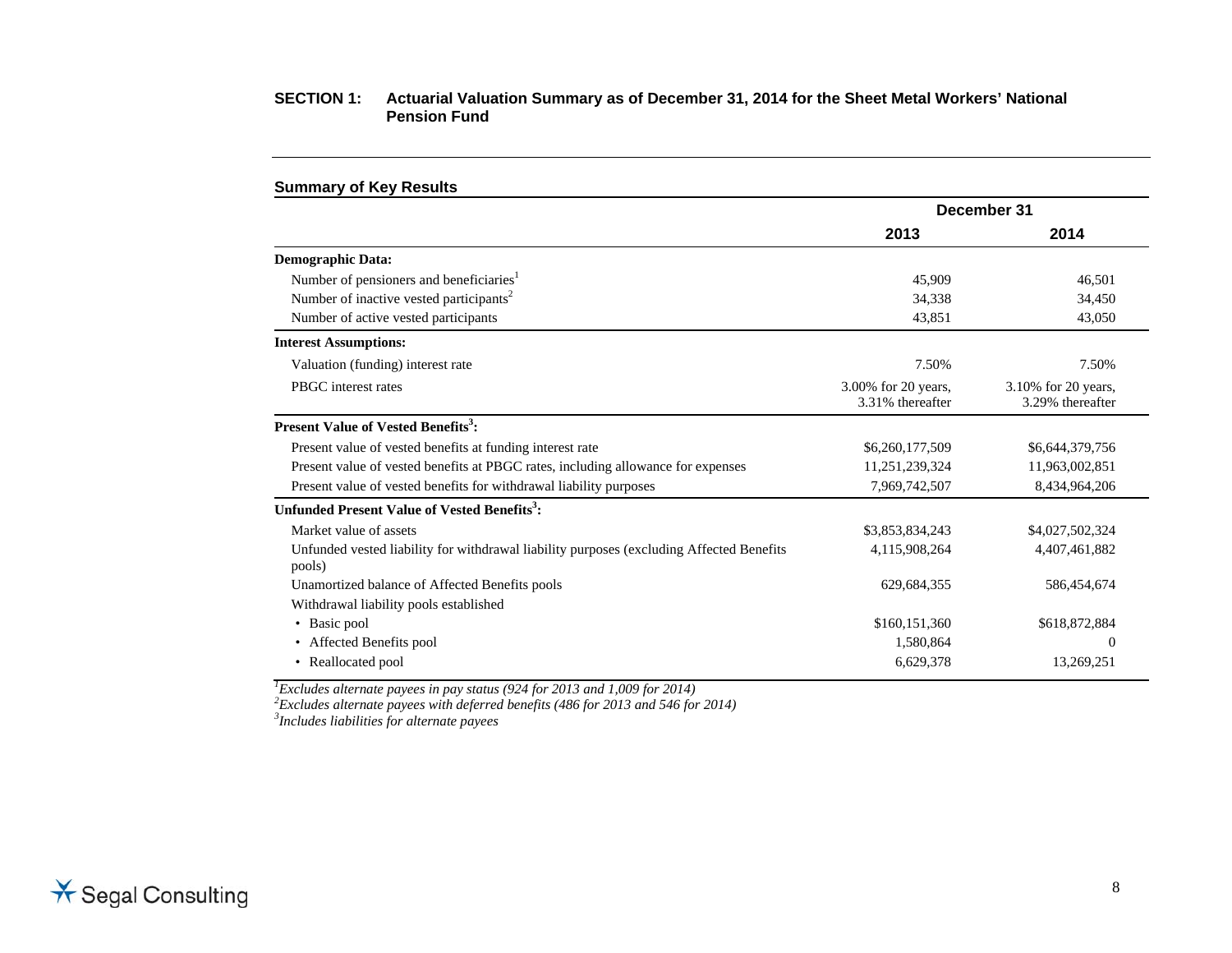#### **A. DETERMINATION OF WITHDRAWAL LIABILITY**

The Multiemployer Pension Plan Amendments Act of 1980 (MPPAA), signed into law on September 26, 1980 and amended by the Deficit Reduction Act of 1984 (DEFRA), requires assessment of withdrawal liability on an employer that withdraws from the Plan. In general, "withdrawal" means the employer has permanently ceased operations under the Plan or has permanently ceased to have an obligation to contribute to the Plan.

An employer in the construction industry is considered to have withdrawn from the Plan only if it continues (or within five years resumes) the same type of work in the jurisdiction of the labor contract.

A withdrawal also may be partial. Partial withdrawals are described in more detail in Section 3, Exhibit A.

If an employer reenters the Plan after incurring withdrawal liability, the withdrawal liability may be abated. This is also described in more detail in Section 3, Exhibit A.

#### **Determination of Unfunded Vested Liability**

The amount of withdrawal liability is based on the Plan's unfunded vested liability at the time of withdrawal. The "unfunded vested liability" refers to the value of vested benefits not covered by assets.

For withdrawal liability purposes, "vested benefits" are the benefits that are considered non-forfeitable if the participant incurs a permanent break in service. MPRA amended ERISA to expand PBGC's guarantee to cover qualified preretirement survivor annuities. As a result, the value of this benefit is included in the present value of vested benefits used for determining withdrawal liability as of December 31, 2014. The value of these benefits is based on the Plan provisions as of the same date.

Determinations of the value of the liability for vested benefits are based on a set of actuarial assumptions. The law prescribes that the assumptions and methods used must be reasonable in the aggregate and "offer the actuary's best estimate of anticipated experience under the plan." It also authorizes the PBGC to promulgate assumptions and methods for use by the Plan's actuary. However, the PBGC has not yet promulgated any assumptions or methods.

The actuary's "best estimate" of unfunded vested liability for this Plan involves the same actuarial assumptions as are used for plan funding, with the exception of the assumed rate of investment return (i.e., a blend of interest assumptions prescribed by the PBGC and plan funding assumptions), the value ascribed to Plan assets (i.e., market value), and administrative expenses. Details are provided in Section 4, Exhibit III.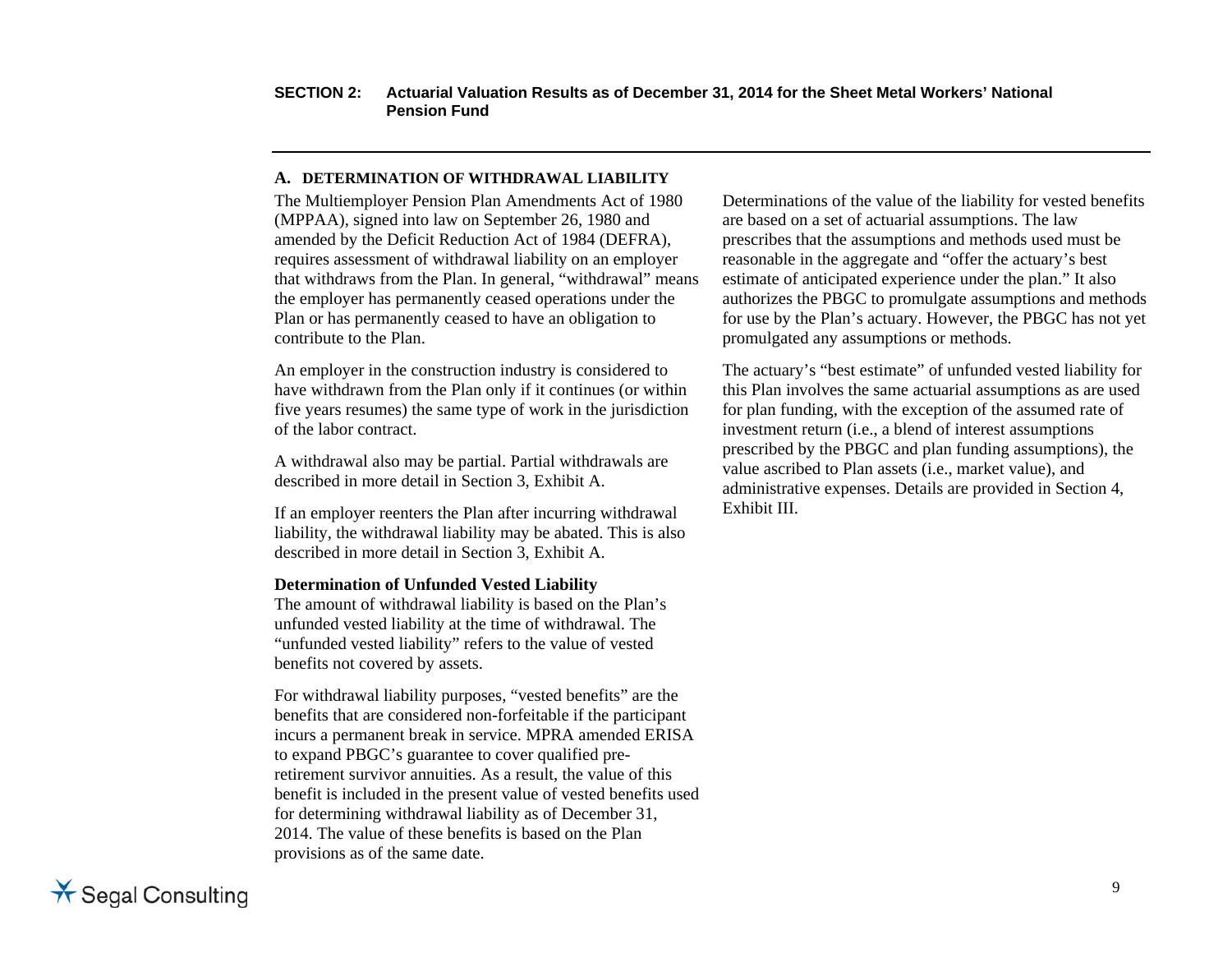#### **Allocation**

The Plan's method of allocation is fully described in Section 3, Exhibit A. Briefly, the method involves prorating the unfunded vested liability as of December 31, 1979 plus (or minus) a proration of changes in that figure in each subsequent year before withdrawal. The original unfunded vested liability and each year's change are subject to 5% annual write-downs. This method is known as the "presumptive method" and is the method adopted by the Trustees.

The Trustees have adopted one modification to this method. In any year following a merger, the pools are restarted. Therefore, after the merger of Local 38 effective January 1, 1999, all liability pools established in 1998 or earlier were eliminated. The presumptive method was then reinitiated with a single liability pool set up for 1999 (i.e., the initial pool).

Another amount is added to the total amount to be allocated for possible withdrawal liability, namely, the amounts not collected because of bankruptcy, deductibles subtracted from amounts actually assessed, or other limitations on withdrawal assessments specified by law. These uncollected or nonassessable amounts are reallocated among the employer accounts and are also subject to 5% annual write-downs.

Also, pools are added to the total amount representing the value of vested benefits that were eliminated during a year due to implementation of the Rehabilitation Plan when the Plan was in critical (*Red Zone*) status. These pools, called Affected Benefits pools, are amortized over 15 years at the interest rate used for plan funding for the Plan Year for which each pool was established.

The PBGC has affirmed that a multiemployer plan may assess withdrawal liability to employers that withdraw even if the plan currently has no unfunded vested liability.

#### *De minimis*

Each withdrawal liability assessment is the total of the unamortized balances of the allocation amounts, as defined above, less a *de minimis* deductible. The deductible is \$50,000 but not more than ¾% of the Plan's unfunded vested liability. This deductible amount is reduced, dollar for dollar, by the amount by which the total of charges prorated to the employer exceeds \$100,000.

#### **Payment of Withdrawal Liability**

The total amount of an employer's withdrawal liability is not ordinarily payable in a lump sum. The law sets forth a basis for calculating annual amounts, to be paid in quarterly installments unless the plan has fixed some other schedule, and there is a 20-year payment maximum. The payment schedule adopted by the Trustees is more fully detailed in Section 3, Exhibit A.

Under certain circumstances, as allowed by ERISA, the Trustees may require immediate payment of withdrawal liability assessments.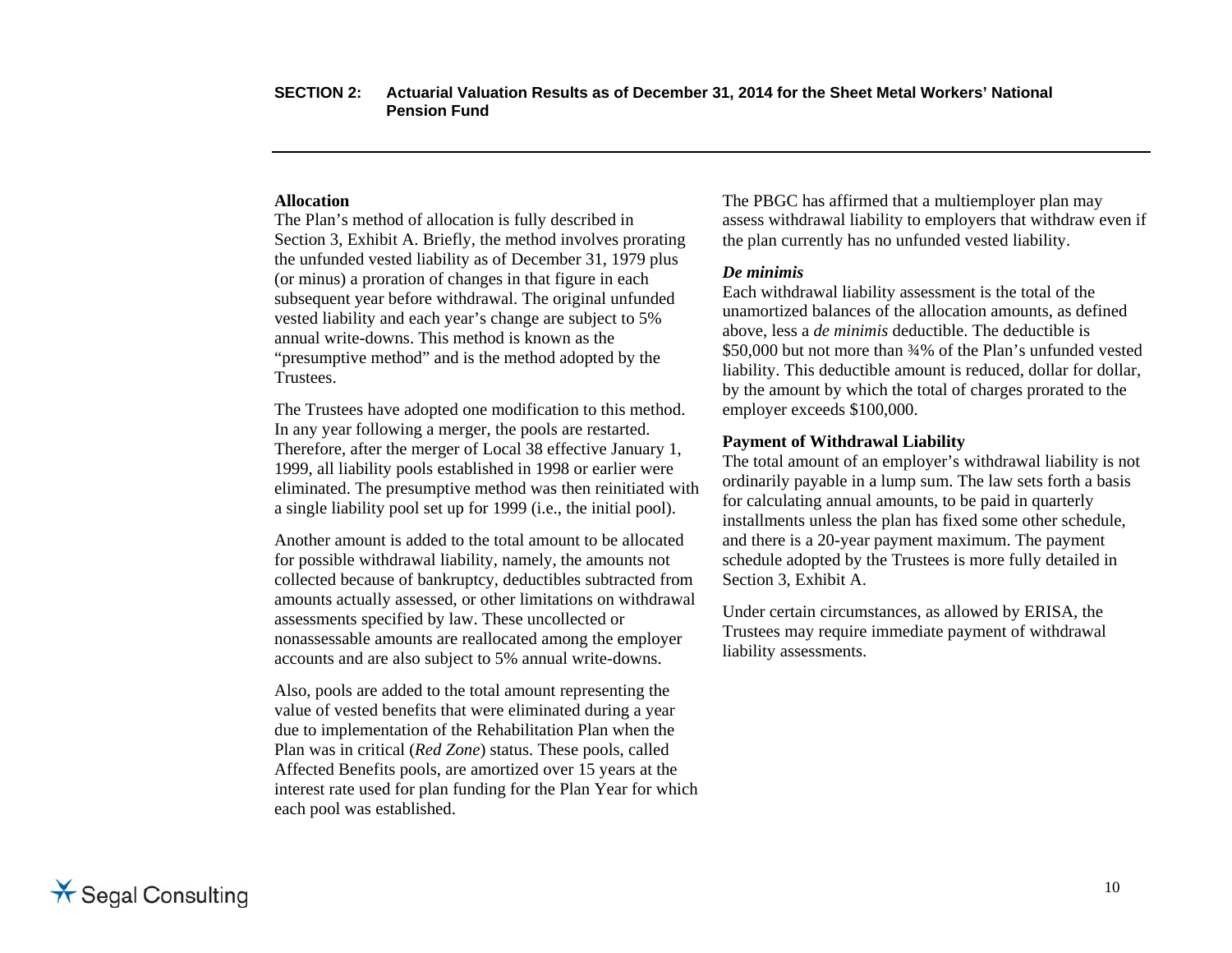#### **B. UNFUNDED VESTED LIABILITY**

The determination of the unfunded vested liability is based on the actuarial assumptions and methods and plan of benefits described in Section 4 of this report.

#### **Changes Since Prior Year**

The following assumption and plan changes were made since last year's determination:

- $\blacktriangleright$  The mortality assumption for non-retired participants was changed to the RP-2014 Blue Collar Employee Mortality Tables (sex distinct), with ages set forward 1 year, projected generationally using Scale MP-2014.
- $\triangleright$  The mortality assumption for beneficiaries and nondisabled pensioners was changed to the RP-2014 Blue Collar Healthy Annuitant Mortality Tables (sex distinct), with ages set forward 1 year, projected generationally using Scale MP-2014.
- The mortality assumption for disabled pensioners was changed to the RP-2014 Disabled Retiree Mortality Tables (sex distinct), with ages set forward 1 year, projected generationally using Scale MP-2014.
- $\blacktriangleright$  Interest rates used to determine the funded portion of the present value of vested benefits changed from 3.00% for 20 years and 3.31% thereafter to 3.10% for 20 years and 3.29% thereafter (PBGC interest rates).
- $\blacktriangleright$  The Plan was previously in critical status. For the 2014 Plan Year, the Plan was certified to be in endangered (*Yellow Zone*) status. The prior Rehabilitation Plan is no longer in effect and a Funding Improvement Plan was adopted by the Trustees. The plan of benefits and contribution rate increases required by the various Funding Improvement Plan Options are the same as those required by the corresponding prior Rehabilitation Plan Schedules. Benefit provisions that applied to classifications of employment that were covered under

the Rehabilitation Plan and Schedules continue to apply, unless the collective bargaining agreement no longer reflects required contribution rate increases.

- $\sum$  Effective January 1, 2014, the formula for future benefit accruals changed to one that varies with the 3-year average market value investment return (Variable Benefit Accrual Rate "VBAR" formula). Under the VBAR formula, a percentage ("Applicable Percentage") is multiplied by a participant's hours and portion of the contribution rate subject to benefits to determine the monthly benefit accrued in a Plan Year.
- $\blacktriangleright$  Since benefit accruals are tied to contribution rates, increases in contributions rates increased liabilities.
- > MPRA amended ERISA to expand PBGC's guarantee to cover qualified pre-retirement survivor annuities. As a result, the value of this benefit is included in the present value of vested benefits used for determining withdrawal liability as of December 31, 2014.
- MPRA also provides that contribution increases that go into effect after December 31, 2014 pursuant to a Funding Improvement Plan or a Rehabilitation Plan are disregarded in determining the allocation of unfunded vested liability, unless the additional contributions are used to provide an increase in benefits.
- An employer that would otherwise incur a complete withdrawal or a partial withdrawal will not be deemed to have withdrawn, despite the cessation of its obligation to contribute to the Plan, if it first had an obligation to contribute to the Plan on or after January 1, 2015, but before January 1, 2016 ("Free Look" provision) and certain other conditions are met. The Free Look provision is further described in Section 4, Exhibit III.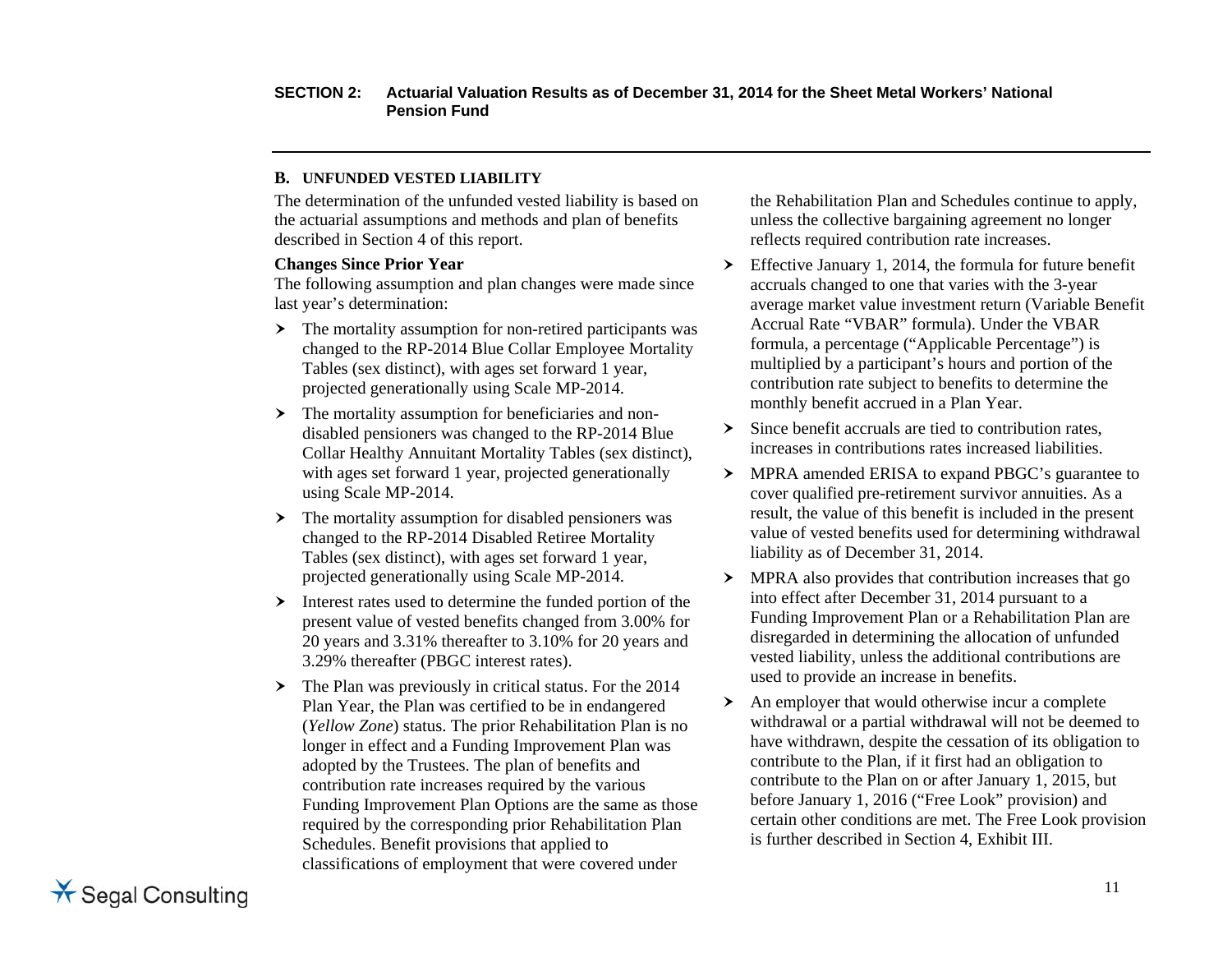#### **Basic Pools**

The Plan's unfunded vested liabilities, as calculated for withdrawal liability purposes, for each Plan Year since 1999 are detailed in Chart 1. The chargeable change for each year and the remaining unamortized balance as of the valuation date are also shown.

The chargeable change amount is determined as the unfunded vested liability for a given year less the greater of the sum of the previous unamortized balances or zero. The unamortized balance of each chargeable change is equal to the initial amount with a 5% write-down each year since the establishment of said amount.

*The chargeable changes since 1999 are summarized in this chart.* 

#### **CHART 1**

 $\overline{\phantom{0}}$ 

**Basic Pools as of December 31, 2014** 

| <b>Plan Year Ended</b><br>December 31 | <b>Unfunded Vested</b><br>Liability | Chargeable<br>Change | <b>Unamortized Balance</b><br>of Chargeable Change |
|---------------------------------------|-------------------------------------|----------------------|----------------------------------------------------|
| 1999                                  | \$736,261,358                       | \$736,261,358        | \$184,065,340                                      |
| 2000                                  | 965,681,744                         | 266, 233, 454        | 79,870,036                                         |
| 2001                                  | 1,672,005,971                       | 756,448,968          | 264,757,139                                        |
| 2002                                  | 2,279,737,125                       | 695, 678, 342        | 278, 271, 337                                      |
| 2003                                  | 2,295,768,754                       | 138,762,735          | 62,443,231                                         |
| 2004                                  | 2,556,022,442                       | 389,922,930          | 194,961,465                                        |
| 2005                                  | 2,626,361,805                       | 219,504,752          | 120,727,614                                        |
| 2006                                  | 3,125,995,466                       | 659,774,289          | 395,864,573                                        |
| 2007                                  | 3,283,243,150                       | 350, 377, 024        | 227,745,066                                        |
| 2008                                  | 2,905,946,043                       | (166, 648, 911)      | (116, 654, 238)                                    |
| 2009                                  | 3,213,007,196                       | 509,376,896          | 382,032,672                                        |
| 2010                                  | 3,541,489,308                       | 556,266,708          | 445,013,366                                        |
| 2011                                  | 3,875,896,499                       | 590,005,117          | 501,504,349                                        |
| 2012                                  | 4,275,068,600                       | 684,270,284          | 615,843,256                                        |
| 2013                                  | 4,115,908,264                       | 160, 151, 360        | 152, 143, 792                                      |
| 2014                                  | 4,407,461,882                       | 618,872,884          | 618,872,884                                        |
| <b>Total</b>                          |                                     |                      | \$4,407,461,882                                    |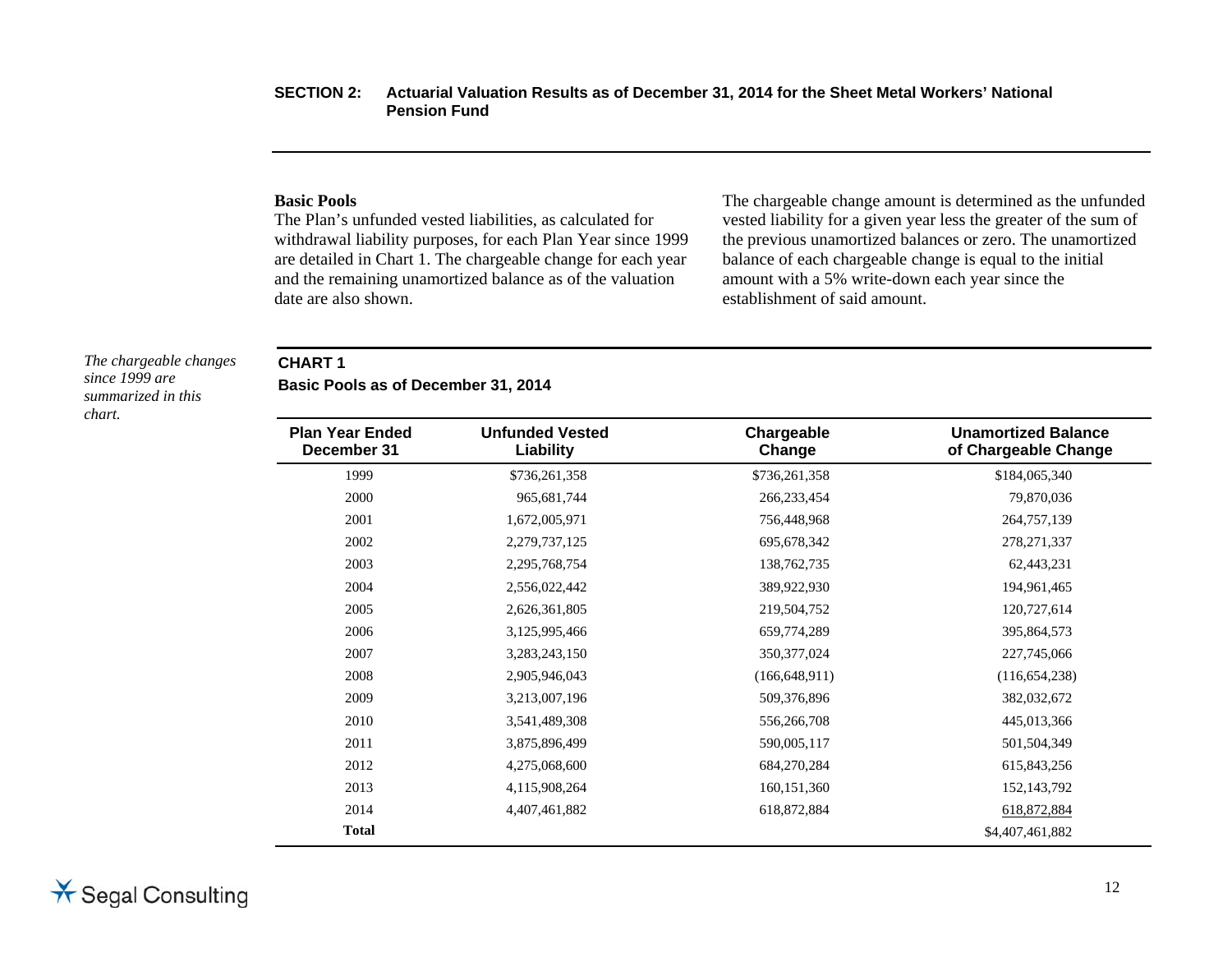#### **Reallocated Amounts**

Withdrawing employers are charged with prorated shares of the "nonassessable" or "uncollectible" liabilities that are reallocated. Reallocation is more fully described in Section 3, Exhibit A.

Each annual reallocated amount is written down by 5% of the original amount for each full year from the date that it was originally determined to the end of the plan year preceding withdrawal.

During the 2014 Plan Year, there was \$706,785 that was nonassessable as a result of *de minimis* amounts. Additionally, there were \$12,562,466 in withdrawal liability payments that were deemed non-collectible. As a result, a reallocated pool equal of \$13,269,251was established as of December 31, 2014, as shown in Chart 2 below.

#### *The reallocated pools since 2000 are summarized in this chart.*

#### **CHART 2**

**Reallocated Pools as of December 31, 2014** 

| <b>Initial Value</b> | <b>Unamortized Balance</b> |
|----------------------|----------------------------|
| \$2,829,190          | \$848,757                  |
| 1,466,151            | 513,153                    |
| 754,760              | 301,904                    |
| 1,694,632            | 762,584                    |
| 4,470,812            | 2,235,406                  |
| 584,963              | 321,730                    |
| 1,768,092            | 1,060,855                  |
| 2,740,446            | 1,781,290                  |
| 842,692              | 589,884                    |
| 5,087,176            | 3,815,382                  |
| 9,185,020            | 7,348,016                  |
| 6,839,258            | 5,813,369                  |
| 8,571,492            | 7,714,343                  |
| 6,629,378            | 6,297,909                  |
| 13,269,251           | 13,269,251                 |
|                      | \$52,673,833               |
|                      |                            |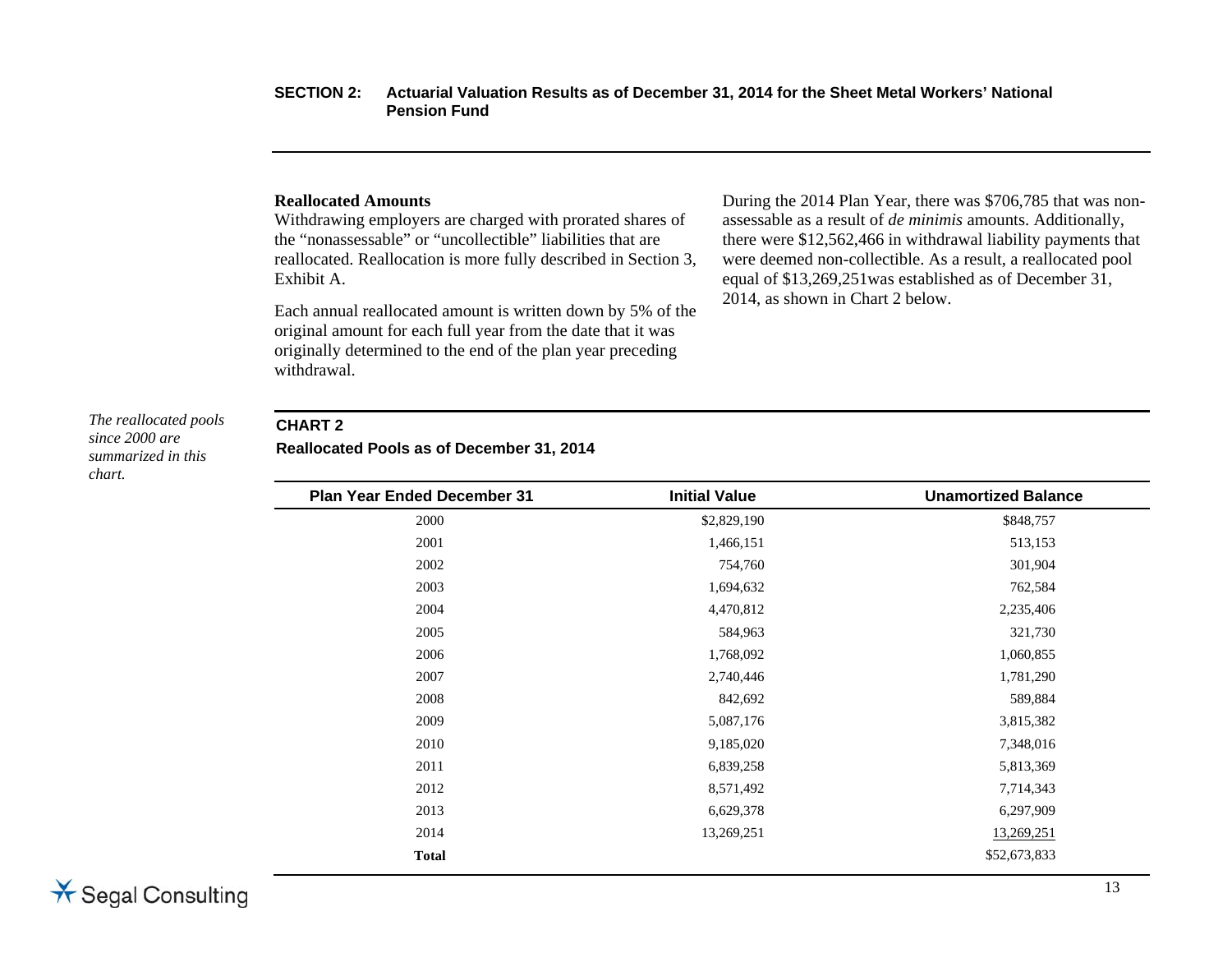#### **Affected Benefits Pools**

The Affected Benefits pools (as described in PBGC Technical Update 10-3) represent the value of vested benefits that were eliminated each year due to implementation of the Rehabilitation Plan when the Plan was in critical (*Red Zone*) status. These pools are amortized over 15 years at the interest rate used for plan funding for the Plan Year for which each pool was established.

No Affected Benefits pools are established for years that the Plan was not certified to be in critical status.

An employer is entitled to be advised, upon its request, of the amount of its potential withdrawal liability.

*The Affected Benefits pools are summarized in this chart.* 

**CHART 3** 

**Affected Benefits Pools as of December 31, 2014** 

| <b>Plan Year Ended</b> |                      |                            |
|------------------------|----------------------|----------------------------|
| December 31            | <b>Initial Value</b> | <b>Unamortized Balance</b> |
| 2008                   | \$715,689,683        | \$517,190,631              |
| 2009                   | 97,042               | 75,461                     |
| 2010                   | 71,615,261           | 59,350,731                 |
| 2011                   | 9,317,175            | 8,164,718                  |
| 2012                   | 165,983              | 152,796                    |
| 2013                   | 1,580,864            | 1,520,337                  |
| 2014                   | $\overline{0}$       | $\overline{0}$             |
| <b>Total</b>           |                      | \$586,454,674              |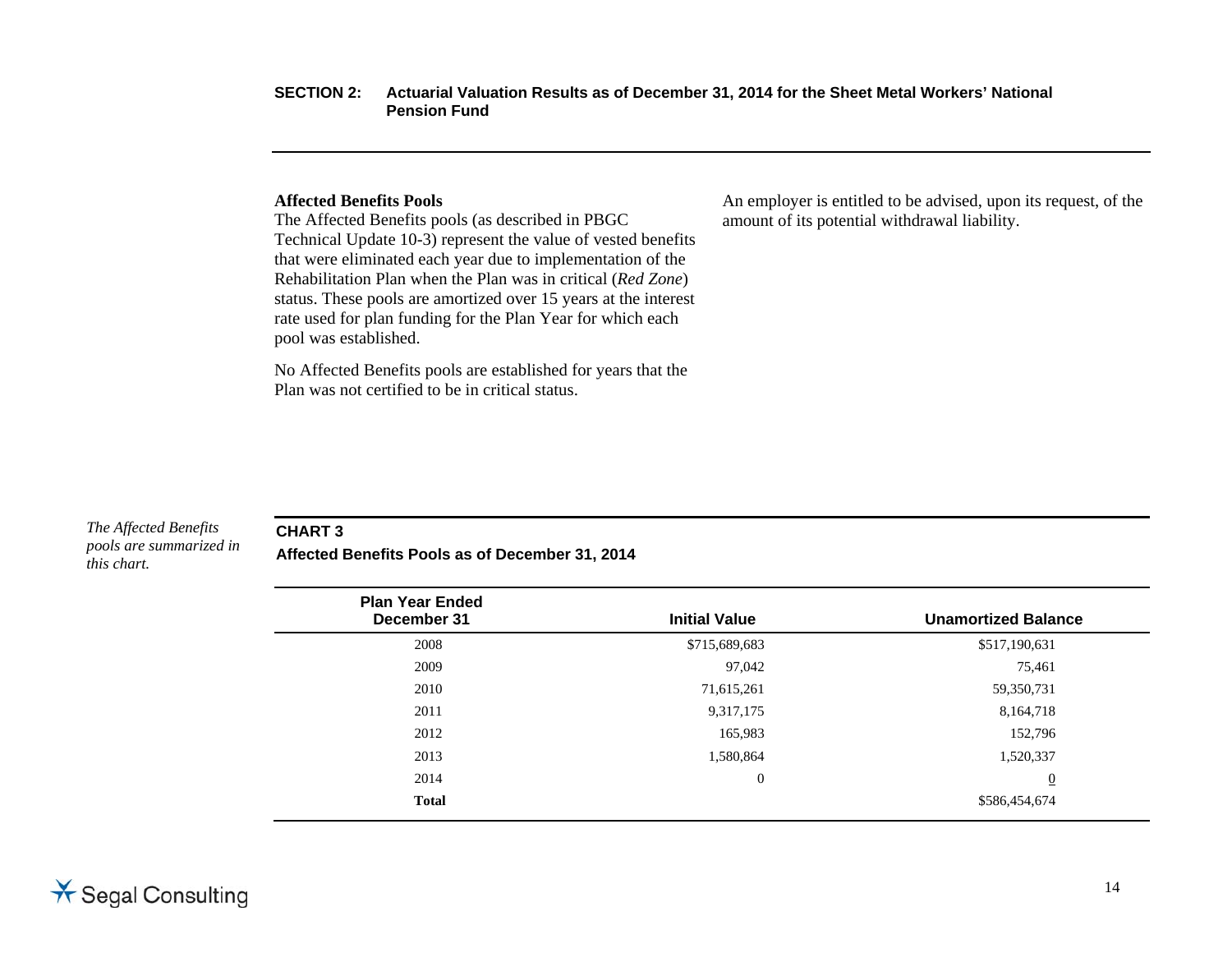# **EXHIBIT A Method for Allocating Withdrawal Liability**

The Plan determines the liability of an employer that has completely withdrawn on the basis of the statutory presumptive method defined in Section 4211(b) of ERISA, modified to restart the pools following a year in which there is a merger. This occurred most recently after Local 38 merged into the Plan effective January 1, 1999.

The liability of an employer for complete withdrawal from the Plan is determined as the sum of the unamortized balances, as of the end of the Plan Year preceding withdrawal, of the employer's prorated shares of each of the following:

- (1) the Plan's unfunded vested liability as of December 31, 1999;
- (2) the change in the Plan's unfunded vested liability as of the end of each subsequent Plan Year (to the end of the Plan Year preceding withdrawal);
- (3) reallocated amounts that would have been payable to the Plan as withdrawal liability payments for withdrawals in preceding years, except that they were nonassessable under certain statutory provisions or not collectible; and
- (4) amounts representing the value of vested benefits eliminated during the year due to implementation of the Rehabilitation Plan (Affected Benefits) when the Plan was in critical (*Red Zone) status.*

#### **Unamortized Balances**

The "unamortized balance" of the first three of these sources of liability assessment is determined by reducing each figure by 5% of its original amount for each full year from the end of the Plan Year as of which the charge was originally determined to the end of the Plan Year immediately preceding withdrawal. The Affected Benefits pools are amortized over 15 years at the interest rate used for plan funding for the Plan Year for the pool was established.

#### **Initial Amount**

The Plan's unfunded vested liability as of December 31, 1999 was determined by subtracting the market value of Plan assets from the value of vested benefits under the Plan.

#### **Annual Changes**

The change in the Plan's unfunded vested liability as of the end of any Plan Year is determined as follows:

- (1) by establishing the Plan's unfunded vested liability as of the end of that Plan Year, and
- (2) by subtracting the total, not less than zero, of (a) the unamortized balance of the unfunded vested liability as of December 31, 1999 and (b) the unamortized balances of each previous annual change after December 31, 1999.

If the Plan had no unfunded vested liability as of the end of a year, it is entered as zero.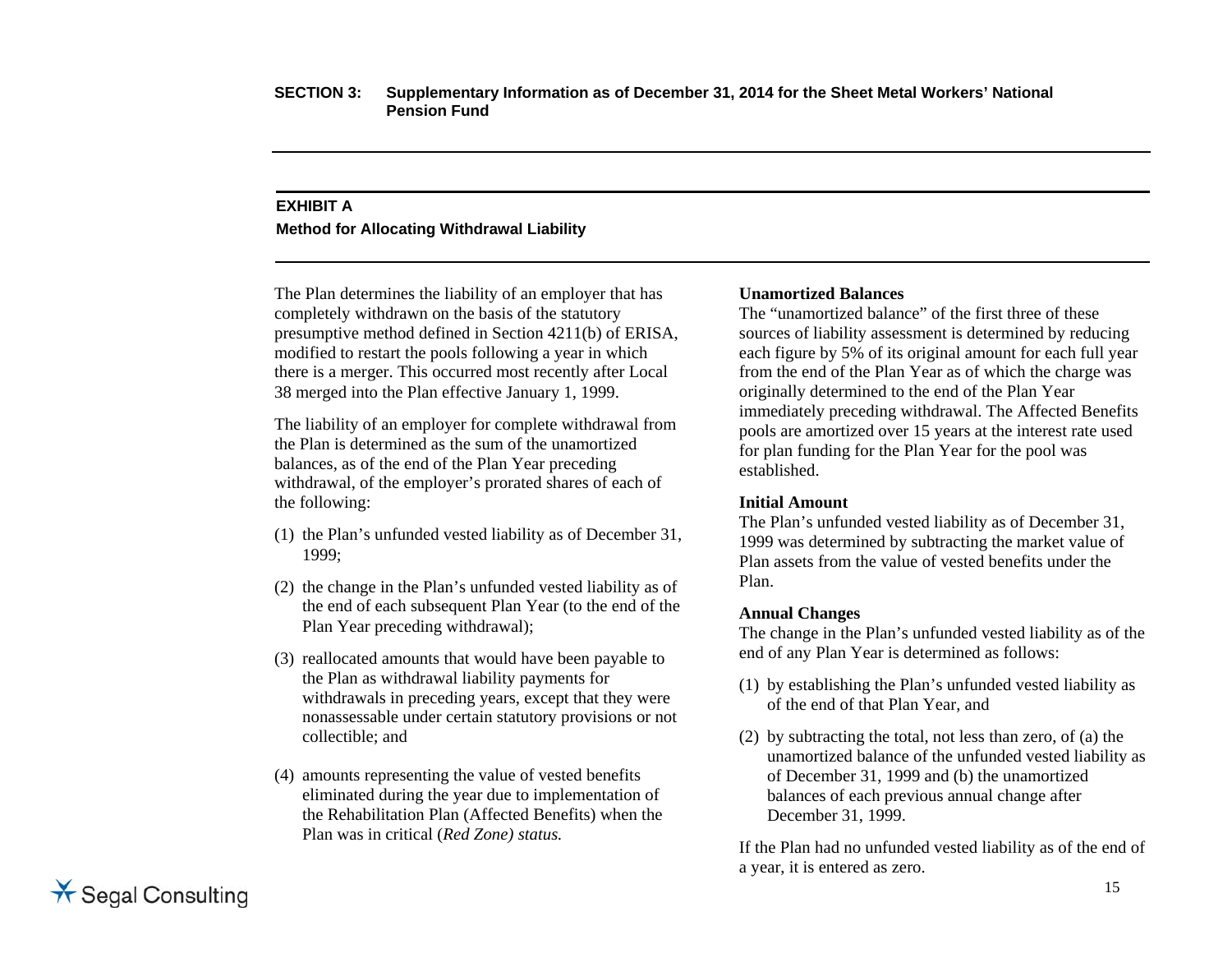A "positive" change represents an unfunded vested liability greater than the total of the unamortized balances and is therefore an addition to potential liability assessments for future withdrawals. A "negative" change represents an unfunded vested liability lower than the total of unamortized balances and is therefore a credit against amounts that would otherwise determine potential liability assessments for future withdrawals.

#### **Reallocated Amounts**

The total amount, if any, of unfunded vested liability determined in any Plan Year after December 31, 1999 to be nonassessable or uncollectible with respect to employers that withdrew is established as an amount to be prorated among each of the participating employers as an additional withdrawal liability amount. Nonassessable amounts consist of amounts deducted under the *de minimis* rule (ERISA Section 4209), amounts not payable because of the 20-year limit (ERISA Section  $4219(c)(1)$ ), and amounts not payable because of the limitations in the event of sale of all of the employer's assets (ERISA Section 4225). Uncollectible amounts consist of amounts that the Trustees have determined are uncollectible for reasons arising out of cases under federal bankruptcy law or similar proceedings. They also include any other amount of assessed liability determined by the Plan's Trustees to be uncollectible.

Each annual amount of reallocable nonassessables and uncollectibles is written down by 5% of the original amount for each full year from the date as of which it was originally determined to the end of the Plan Year preceding withdrawal.

#### **Affected Benefits**

A pool is added to the total amount representing the value of vested benefits that were eliminated during the year due to implementation of the Rehabilitation Plan when the Plan was in critical (*Red Zone*) status. This pool, called the Affected Benefits pool, is amortized over 15 years at the interest rate used for plan funding for the Plan Year for which the pool was established.

#### **Proration to the Employer**

For determining the amount of its liability in the event of its complete withdrawal, the initial amount of unfunded vested liability, each annual change in the unfunded vested liability, each annual reallocable amount of nonassessable and uncollectible amounts, and each annual amount of the Affected Benefits pools is prorated to an employer on the basis of a ratio of contributions. The ratio is the employer's obligated contributions to the Plan to total employer contributions made to the Plan during an "apportionment base period," consisting of the 5 years ending with the end of the Plan Year as of which each of the amounts was determined.

The total of employer contributions with respect to an apportionment base period is reduced by any contributions otherwise included in the total that were made by a significant employer that withdrew from the Plan in or before the Plan Year in which the change or reallocation arose. MPRA provides that contribution increases that go into effect after December 31, 2014 pursuant to a Funding Improvement Plan or a Rehabilitation Plan are also disregarded in determining the allocation of unfunded vested liability, unless the additional contributions are used to provide an increase in benefits.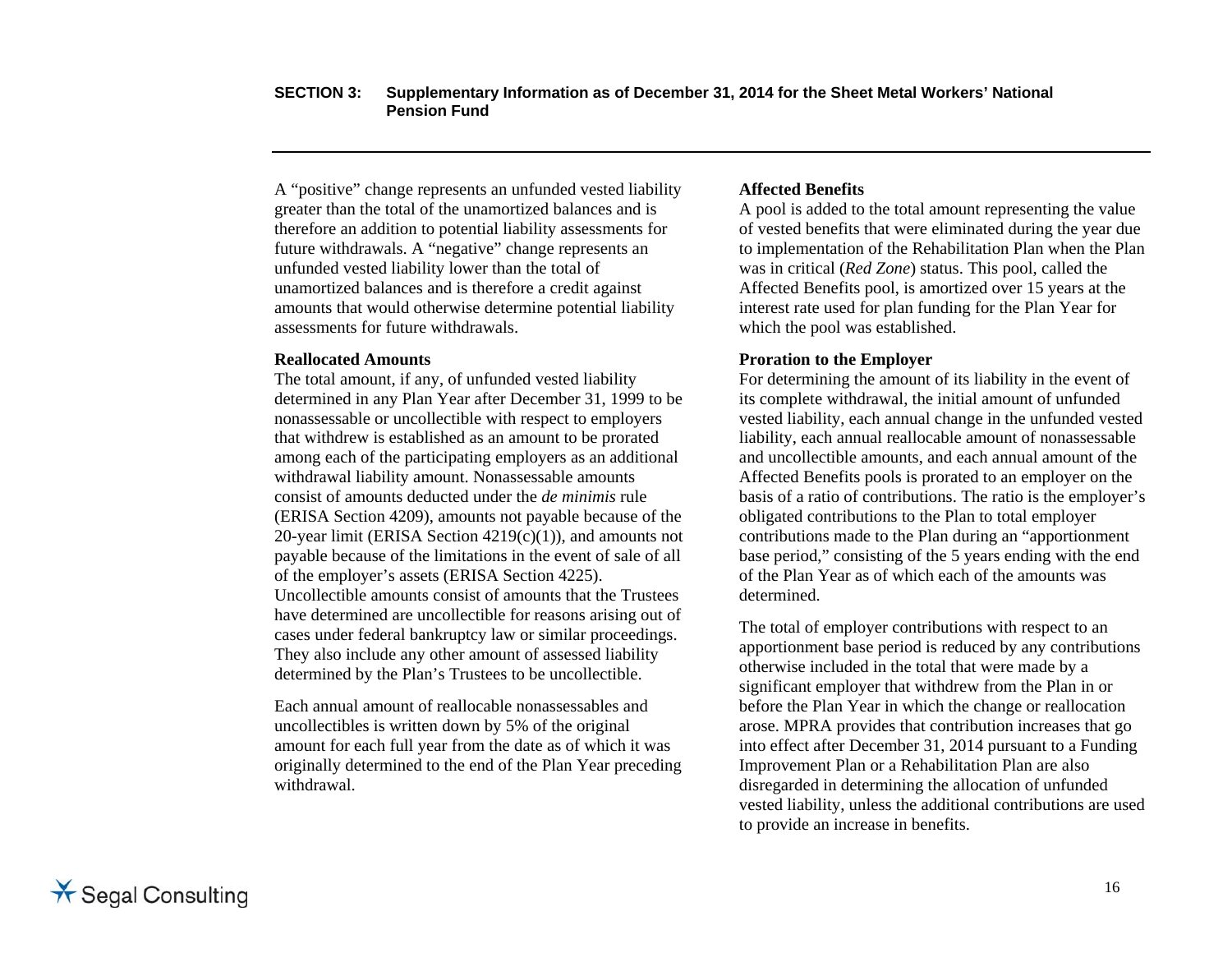#### **Payment of Withdrawal Liability**

A withdrawn employer's withdrawal liability assessment is paid in quarterly installments. The quarterly installment is calculated as one-fourth of the product of:

- (a) The average base units in the three consecutive years that produce the highest average within the 10-year period ending before the plan year of withdrawal, and
- (b) the highest contribution rate in the 10-year period ending with the plan year of withdrawal.

Per MPRA, any increase in the contribution rate required under a Funding Improvement or a Rehabilitation Plan that go into effect after December 31, 2014 are excluded from the determination of the highest rate in the 10-year period described above, unless the additional contributions are used to provide an increase in benefits.

The number of quarterly installments is calculated on the basis of the amount of withdrawal liability and crediting interest at the actuarial valuation rate used for funding purposes of 7.5%. Payments are limited to a maximum of 20 years.

#### **Maintenance of Allocations**

Even if no employer withdrawal had occurred, the method requires determination annually of the value of the Plan's unfunded vested liability, any reallocable uncollectible withdrawal liability amounts and remaining balances of the Affected Benefits pools. It is also necessary for the Plan to be in a position to allocate liability to any particular employer based on its contribution history. These procedures and records are necessary in order to be able to determine an assessment should withdrawal occur and also to respond, as required by law, to an inquiry from a

participating employer as to the amount of its potential liability.

#### **Partial Withdrawal**

The withdrawal may also be partial. A "partial withdrawal" occurs if there is a 70% decline in the number of contribution base units or there is a partial cessation of the employer's obligation to contribute. A 70% decline occurs if the contribution base units in the Plan Year and the preceding two Plan Years (the testing period) are less than 30% of contribution base units for the high base year. The "high base year" is the average of the base units in the two Plan Years in which the base units were the highest within the five Plan Years preceding the testing period. A partial withdrawal may also occur if an employer ceases to have an obligation to contribute under one or more, but not all of its collective bargaining agreements, and continues work in the jurisdiction, or if the employer permanently ceases to be obligated to contribute for work performed at one or more, but not all, of the facilities covered but continues the work at that facility.

For a construction-industry plan, a partial withdrawal occurs only if the employer is obligated to contribute to the plan for only an insubstantial portion of its continuing work of the type covered by the plan within the jurisdiction of the labor agreement.

Under a partial withdrawal, the amount of liability is equal to the amount of withdrawal liability for a complete withdrawal (net of any deductible), multiplied by a fraction, which is one minus a ratio. The ratio is that of the employer's contribution base units in the Plan Year following the year of the partial withdrawal to the employer's average contribution base units in the five Plan Years preceding the year of the partial withdrawal.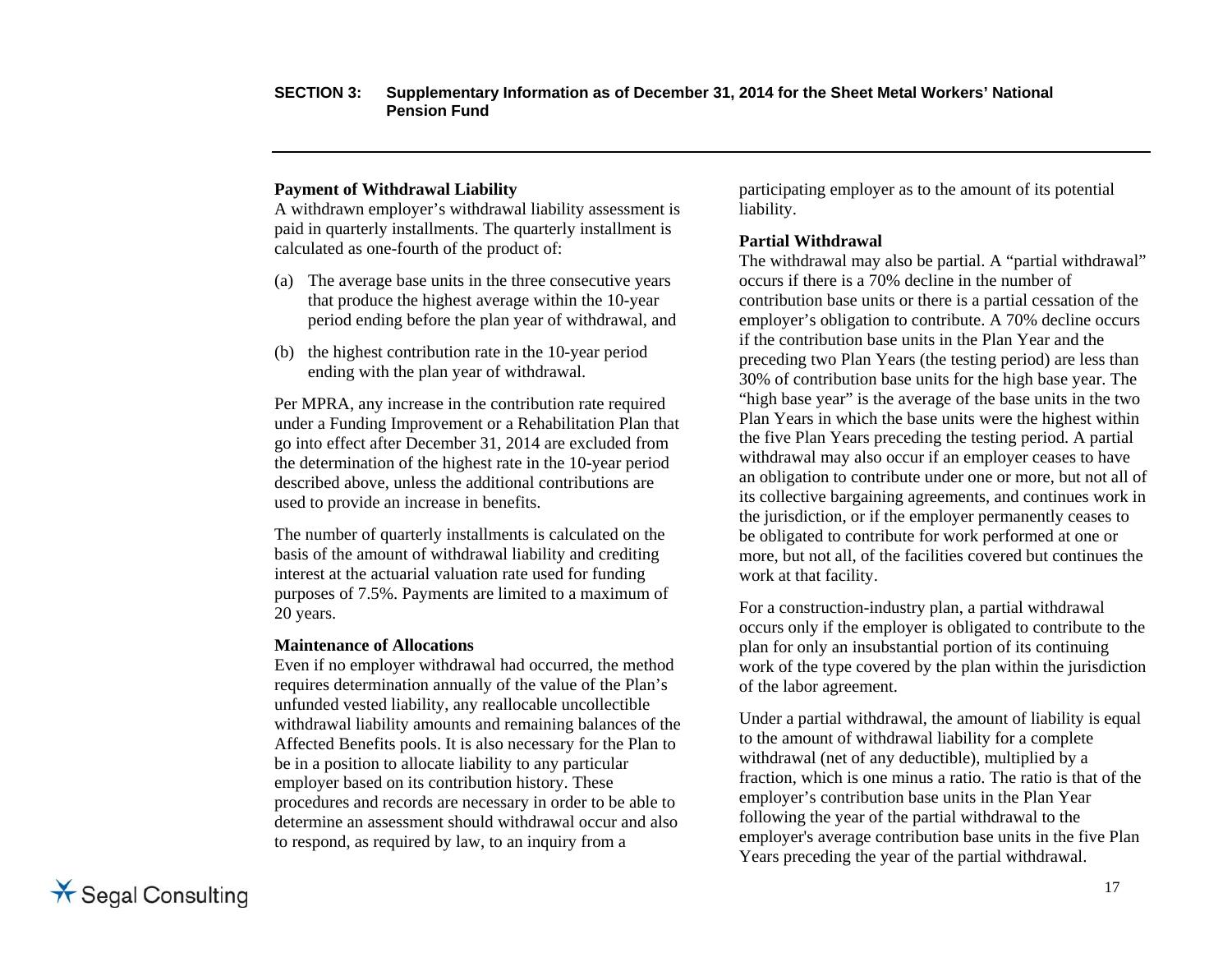#### **Plan Reentry**

PBGC has issued regulations describing the procedure to be followed in the event an employer reenters the Plan after incurring withdrawal liability. Withdrawal liability will be abated if the post-reentry level of contribution base units exceed 30% of the average of the contribution base units in the two Plan Years in which the hours were the highest within the five Plan Years preceding the Plan Year of withdrawal.

Withdrawal liability payments due after plan reentry are abated, provided the employer posts a bond or escrow account equal to 70% of the withdrawal liability payments otherwise due. In the event of a withdrawal following reentry, the withdrawal liability is adjusted to reflect prior withdrawal liability payments.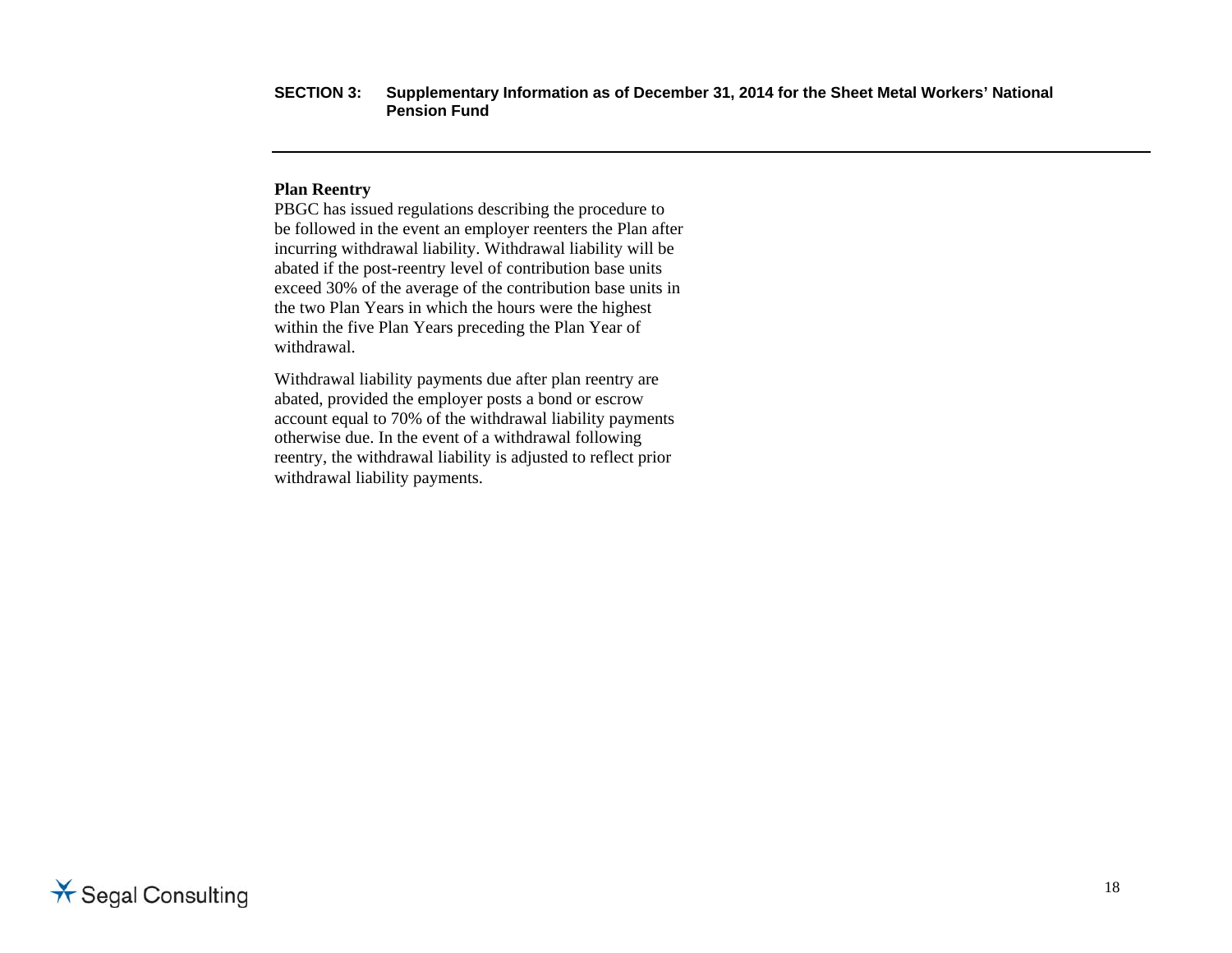#### **EXHIBIT B**

**Employer Withdrawal Liability Worksheet For Withdrawals from January 1, 2015 Through December 31, 2015** 

Employer Name:

|                                     | <b>Unamortized Balance of</b><br>Withdrawal Liability Pools |                                 |                                                |                                                        | Contributions During 5-Year Period<br>Ending With Date Pool Established | Liability Allocated:                             |
|-------------------------------------|-------------------------------------------------------------|---------------------------------|------------------------------------------------|--------------------------------------------------------|-------------------------------------------------------------------------|--------------------------------------------------|
| Year Ended<br>December $311$<br>(1) | Basic Pools <sup>2</sup><br>(2)                             | Reallocated<br>Pools $3$<br>(3) | Affected<br>Benefits Pools <sup>4</sup><br>(4) | <b>Total Plan</b><br>Contributions <sup>5</sup><br>(5) | <b>Obligated Employer</b><br>Contributions <sup>6</sup><br>(6)          | $[(6) \div (5)] x$<br>$[(2) + (3) + (4)]$<br>(7) |
| 1999                                | \$184,065,340                                               | \$0                             | \$0                                            | \$978,758,381                                          |                                                                         |                                                  |
| 2000                                | 79,870,036                                                  | 848,757                         | $\Omega$                                       | 1,049,198,648                                          |                                                                         |                                                  |
| 2001                                | 264,757,139                                                 | 513,153                         | $\Omega$                                       | 1,108,035,485                                          |                                                                         |                                                  |
| 2002                                | 278, 271, 337                                               | 301,904                         | $\Omega$                                       | 1,156,086,641                                          |                                                                         |                                                  |
| 2003                                | 62,443,231                                                  | 762,584                         | $\overline{0}$                                 | 1,180,264,191                                          |                                                                         |                                                  |
| 2004                                | 194,961,465                                                 | 2,235,406                       | $\Omega$                                       | 1,193,749,349                                          |                                                                         |                                                  |
| 2005                                | 120,727,614                                                 | 321,730                         | $\mathbf{0}$                                   | 1,210,189,788                                          |                                                                         |                                                  |
| 2006                                | 395,864,573                                                 | 1,060,855                       | $\Omega$                                       | 1,275,299,752                                          |                                                                         |                                                  |
| 2007                                | 227,745,066                                                 | 1,781,290                       | $\Omega$                                       | 1,367,978,490                                          |                                                                         |                                                  |
| 2008                                | (116, 654, 238)                                             | 589,884                         | 517,190,631                                    | 1,498,738,835                                          |                                                                         |                                                  |
| 2009                                | 382,032,672                                                 | 3,815,382                       | 75,461                                         | 1,579,997,694                                          |                                                                         |                                                  |
| 2010                                | 445,013,366                                                 | 7,348,016                       | 59,350,731                                     | 1,618,194,282                                          |                                                                         |                                                  |
| 2011                                | 501,504,349                                                 | 5,813,369                       | 8,164,718                                      | 1,654,151,482                                          |                                                                         |                                                  |
| 2012                                | 615,843,256                                                 | 7,714,343                       | 152,796                                        | 1,689,780,634                                          |                                                                         |                                                  |
| 2013                                | 152, 143, 792                                               | 6,297,909                       | 1,520,337                                      | 1,706,299,106                                          |                                                                         |                                                  |
| 2014                                | 618,872,884                                                 | 13,269,251                      | $\mathbf{0}$                                   | 1,791,923,116                                          |                                                                         |                                                  |
|                                     |                                                             |                                 |                                                |                                                        |                                                                         |                                                  |

A. Gross liability: (Sum of Column 7)

B. *De minimis* 50,000

C. Deductible:  $$100,000 + (B) - (A)$ , but not greater than (B) nor less than zero

D. Allocable Unfunded Vested Liability:  $(A) - (C)$ , not less than zero and without regard to annual payment limitations

*1Years not shown have no withdrawal liability component* 

*2 Original value of changes in unfunded vested benefits, written down 5% per year* 

 $^4$  Original value of Plan's vested benefits eliminated each year due to the Rehabilitation Plan when the Plan was in critical (Red Zone) status, amortized over 15 *years at the interest rate used for plan funding for the Plan Year for which the pool was established* 

*5 Total Fund contributions for the Plan Year listed and the four preceding years, excluding contributions from withdrawn significant employers who withdrew on or before the date the pool was established* 

 $^6$  Obligated employer contributions for the Plan Year listed and the four preceding years, including contributions owed but not yet paid  $^7$  Does not reflect impact of partial withdrawal, limitation on annual payments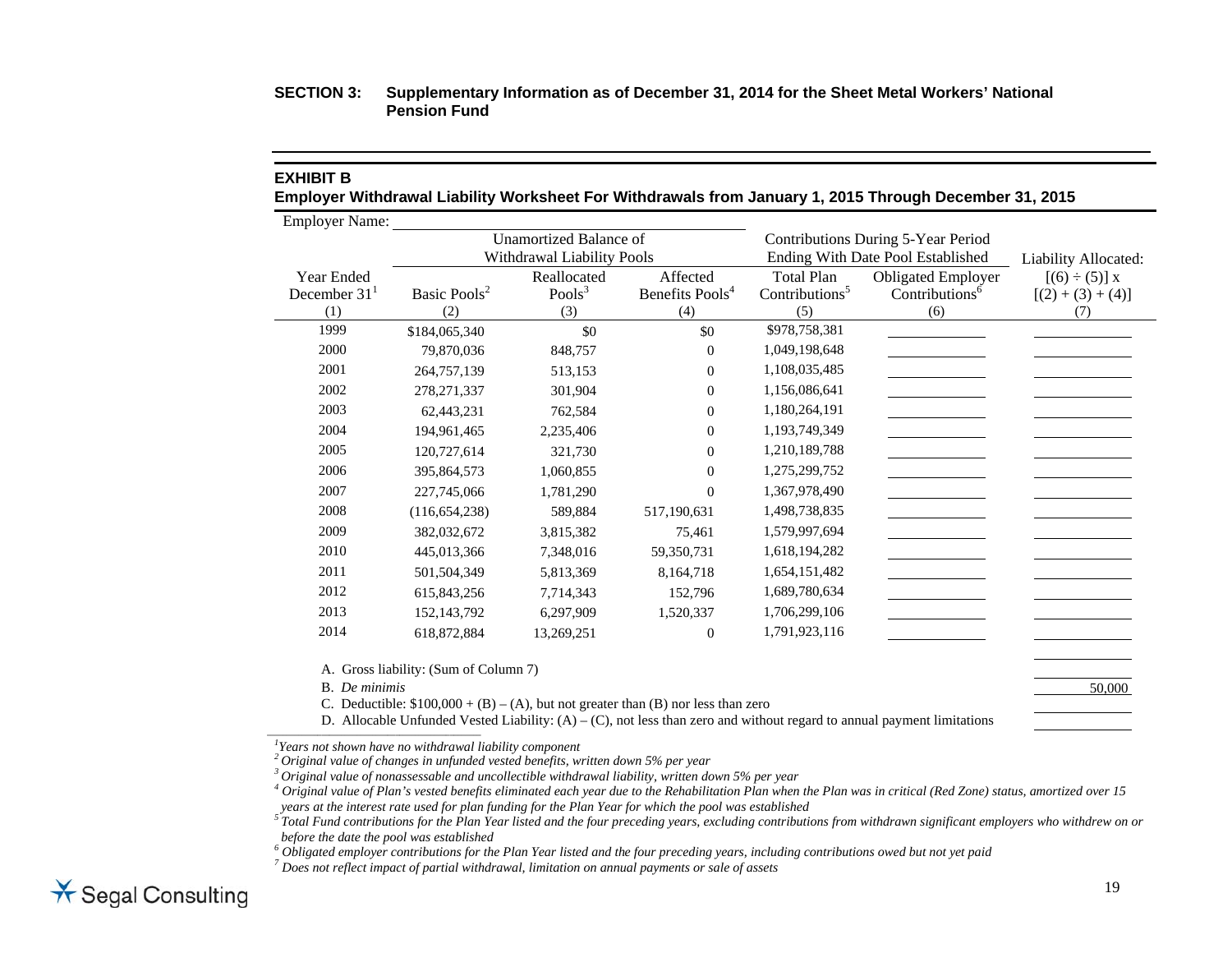# **October 2, 2015**

# **ACTUARIAL CERTIFICATION OF WITHDRAWAL LIABILITY**

This is to certify that Segal Consulting, a Member of The Segal Group, Inc., has prepared an Actuarial Valuation to calculate the pools used to assess withdrawal liability to employers who withdraw during the year beginning January 1, 2015. The calculations were performed in accordance with generally accepted actuarial principles and practices. This valuation report may not otherwise be copied or reproduced in any form without the consent of the Board of Trustees and may only be provided to other parties in its entirety.

| <b>Certificate Contents</b> |                                          |  |
|-----------------------------|------------------------------------------|--|
| <b>EXHIBIT I</b>            | Calculation of Unfunded Vested Liability |  |
| <b>EXHIBIT II</b>           | Withdrawal Liability Pools               |  |
| <b>EXHIBIT III</b>          | Actuarial Assumptions and Methods        |  |
| <b>EXHIBIT IV</b>           | Summary of Plan Provisions               |  |

The valuation was based on draft information supplied by the auditor with respect to contributions and assets and by the Plan Administrator with respect to the data required on participants. We have not verified and customarily would not verify such information, but we have no reason to doubt its substantial accuracy.

I am a member of the American Academy of Actuaries and I meet the Qualification Standards of the American Academy of Actuaries to render the actuarial opinion herein. To the best of my knowledge, the information supplied in this Actuarial Valuation is complete and accurate, except as noted in Exhibit I, and in my opinion the assumptions used, in the aggregate, (a) are reasonable (taking into account the experience of the Plan and reasonable expectations) and (b) represent my best estimate of anticipated experience under the Plan.

 $\overline{\phantom{a}}$  , which is a set of the set of the set of the set of the set of the set of the set of the set of the set of the set of the set of the set of the set of the set of the set of the set of the set of the set of th

Daniel V. Ciner, MAAA Senior Vice President and Actuary Enrolled Actuary No. 14-05773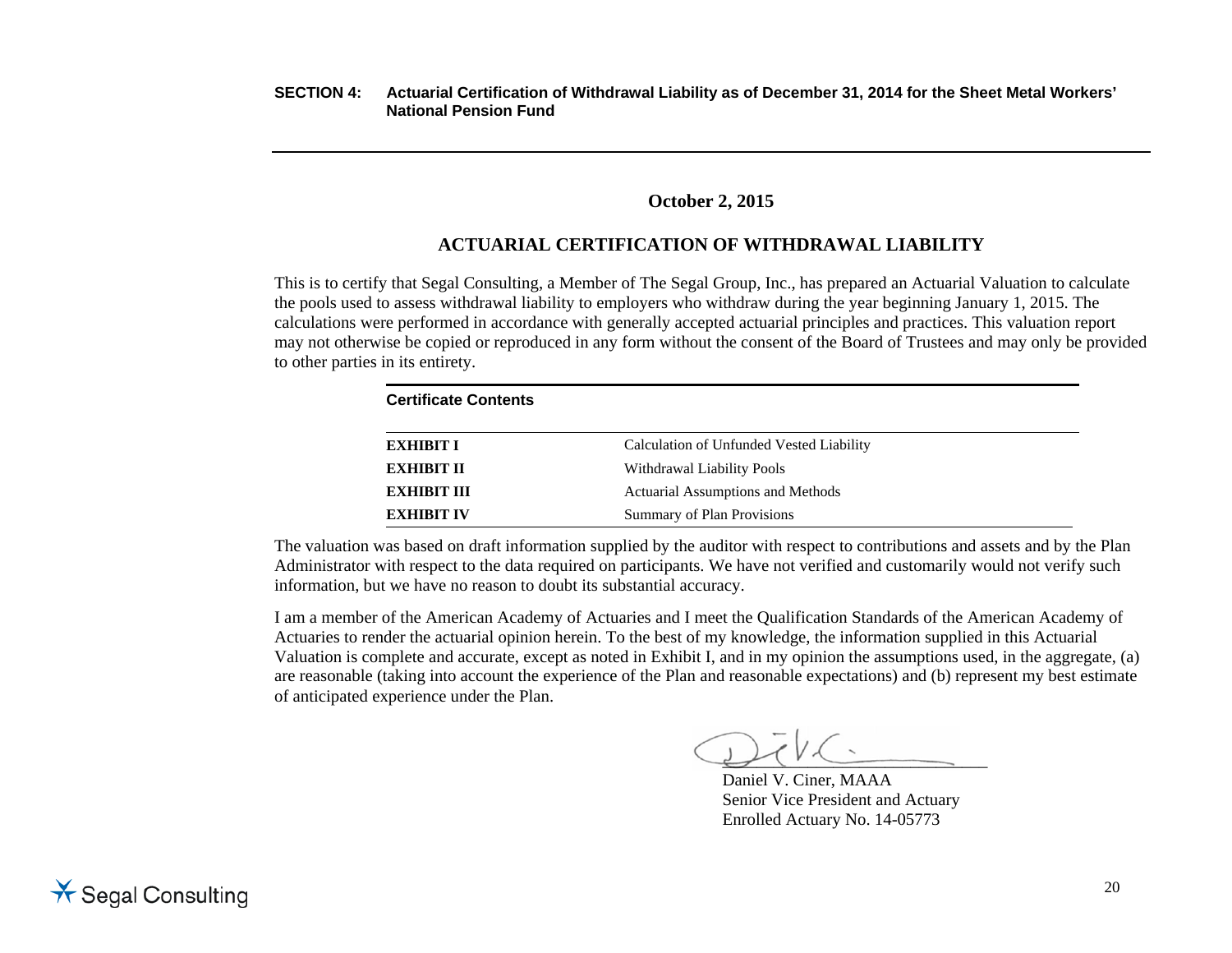#### **EXHIBIT I**

#### **Calculation of Unfunded Vested Liability**

|    | The calculations include the following participants as of December 31, 2014                                                                                |                 |  |
|----|------------------------------------------------------------------------------------------------------------------------------------------------------------|-----------------|--|
| a. | Pensioners and beneficiaries (including 8,352 beneficiaries in pay status, 59 pensioners in suspended<br>status, and 16 beneficiaries in suspended status) | 46,501          |  |
| b. | Inactive participants with vested pension rights (including 86 beneficiaries with rights to deferred<br>pensions and 38 participants with unknown age)     | 34,450          |  |
| c. | Active vested participants (including 11 participants with unknown age)                                                                                    | 43,050          |  |
|    |                                                                                                                                                            |                 |  |
|    | The actuarial factors are shown below as of December 31, 2014                                                                                              |                 |  |
| 1. | Present value of vested benefits at funding interest rate*                                                                                                 | \$6,644,379,756 |  |
| 2. | Present value of vested benefits at PBGC interest rates, including allowance for expenses*                                                                 | 11,963,002,851  |  |
| 3. | Market value of assets                                                                                                                                     | 4,027,502,324   |  |
| 4. | Ratio funded at PBGC interest rates $[(3) \div (2)$ , not greater than 1.0]                                                                                | 0.336663        |  |
| 5. | Present value of vested benefits for withdrawal liability purposes $[(4) \times (2) + (1.0 - (4)) \times (1)]$                                             | \$8,434,964,206 |  |
| 6. | Unfunded vested liability $(5) - (3)$ , not less than zero] (excluding Affected Benefits pools)                                                            | 4,407,461,882   |  |
|    | Unamortized balance of Affected Benefits pools                                                                                                             | 586,454,674     |  |

*\*Includes liabilities for 1,009 alternate payees in pay status and 546 alternate payees with deferred benefits who are excluded from the above counts*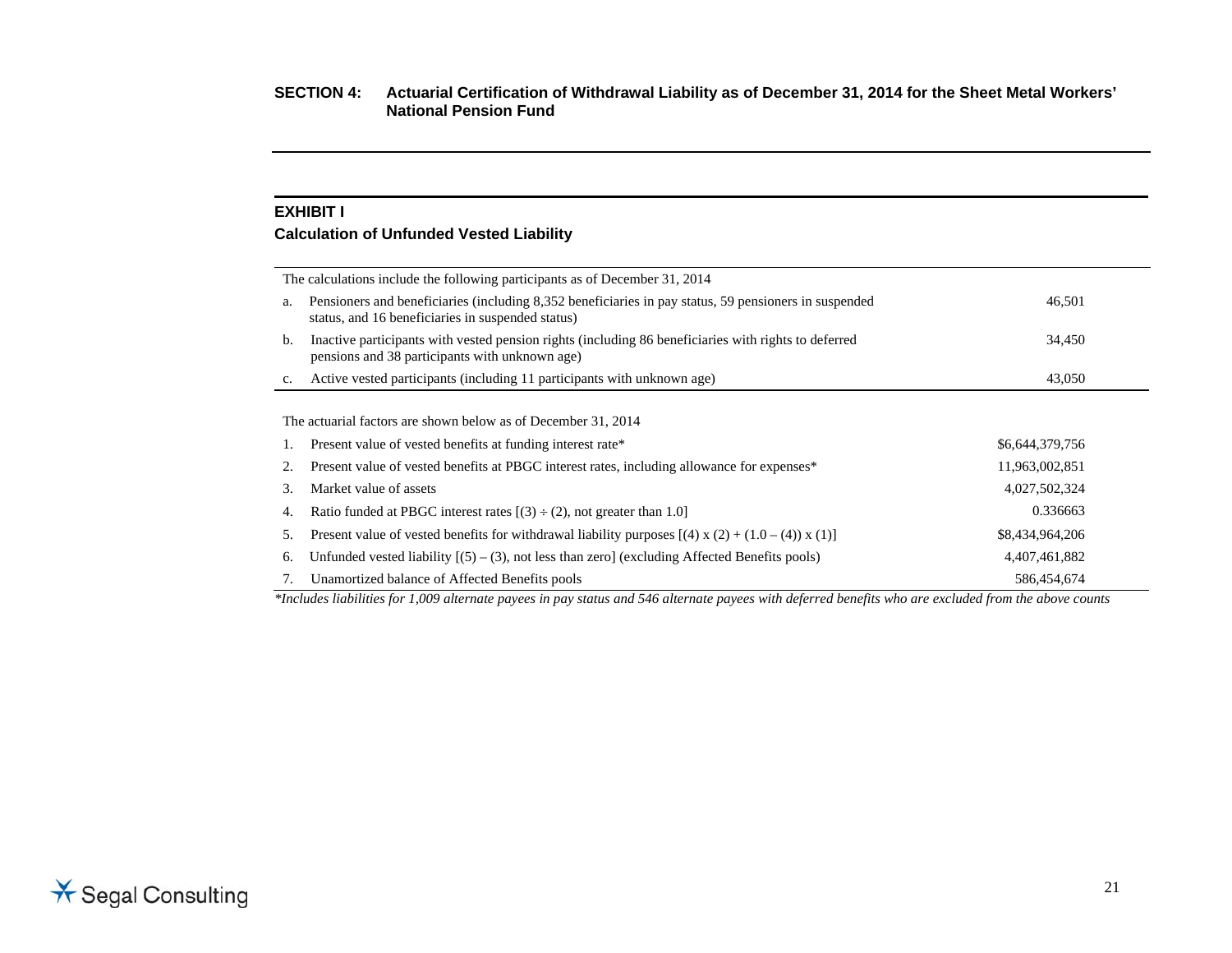#### **EXHIBIT II**

**Withdrawal Liability Pools** 

| Pool                              |                   | <b>Original Amount</b>     |                                         |                   | Pool Balance on December 31, 2014* |                                         |
|-----------------------------------|-------------------|----------------------------|-----------------------------------------|-------------------|------------------------------------|-----------------------------------------|
| <b>Established</b><br>December 31 | <b>Basic Pool</b> | <b>Reallocated</b><br>Pool | <b>Affected</b><br><b>Benefits Pool</b> | <b>Basic Pool</b> | <b>Reallocated</b><br>Pool         | <b>Affected</b><br><b>Benefits Pool</b> |
| 1999                              | \$736,261,358     | \$0                        | \$0                                     | \$184,065,340     | \$0                                | \$0                                     |
| 2000                              | 266,233,454       | 2,829,190                  | $\overline{0}$                          | 79,870,036        | 848,757                            | $\mathbf{0}$                            |
| 2001                              | 756,448,968       | 1,466,151                  | $\theta$                                | 264,757,139       | 513,153                            | $\mathbf{0}$                            |
| 2002                              | 695, 678, 342     | 754,760                    | $\overline{0}$                          | 278, 271, 337     | 301,904                            | $\mathbf{0}$                            |
| 2003                              | 138,762,735       | 1,694,632                  | $\overline{0}$                          | 62,443,231        | 762,584                            | $\mathbf{0}$                            |
| 2004                              | 389,922,930       | 4,470,812                  | $\overline{0}$                          | 194,961,465       | 2,235,406                          | $\mathbf{0}$                            |
| 2005                              | 219,504,752       | 584,963                    | $\overline{0}$                          | 120,727,614       | 321,730                            | $\mathbf{0}$                            |
| 2006                              | 659,774,289       | 1,768,092                  | $\overline{0}$                          | 395,864,573       | 1,060,855                          | $\mathbf{0}$                            |
| 2007                              | 350, 377, 024     | 2,740,446                  | $\theta$                                | 227,745,066       | 1,781,290                          | $\mathbf{0}$                            |
| 2008                              | (166, 648, 911)   | 842,692                    | 715,689,683                             | (116, 654, 238)   | 589,884                            | 517,190,631                             |
| 2009                              | 509,376,896       | 5,087,176                  | 97,042                                  | 382,032,672       | 3,815,382                          | 75,461                                  |
| 2010                              | 556,266,708       | 9,185,020                  | 71,615,261                              | 445,013,366       | 7,348,016                          | 59,350,731                              |
| 2011                              | 590,005,117       | 6,839,258                  | 9,317,175                               | 501,504,349       | 5,813,369                          | 8,164,718                               |
| 2012                              | 684,270,284       | 8,571,492                  | 165,983                                 | 615,843,256       | 7,714,343                          | 152,796                                 |
| 2013                              | 160, 151, 360     | 6,629,378                  | 1,580,864                               | 152, 143, 792     | 6,297,909                          | 1,520,337                               |
| 2014                              | 618,872,884       | 13,269,251                 | $\mathbf{0}$                            | 618,872,884       | 13,269,251                         | $\theta$                                |

*\* Basic and reallocated pools are written down annually at the rate of 5% of the original amount. The Affected Benefits pools are amortized over 15 years at the interest rate used for plan funding.*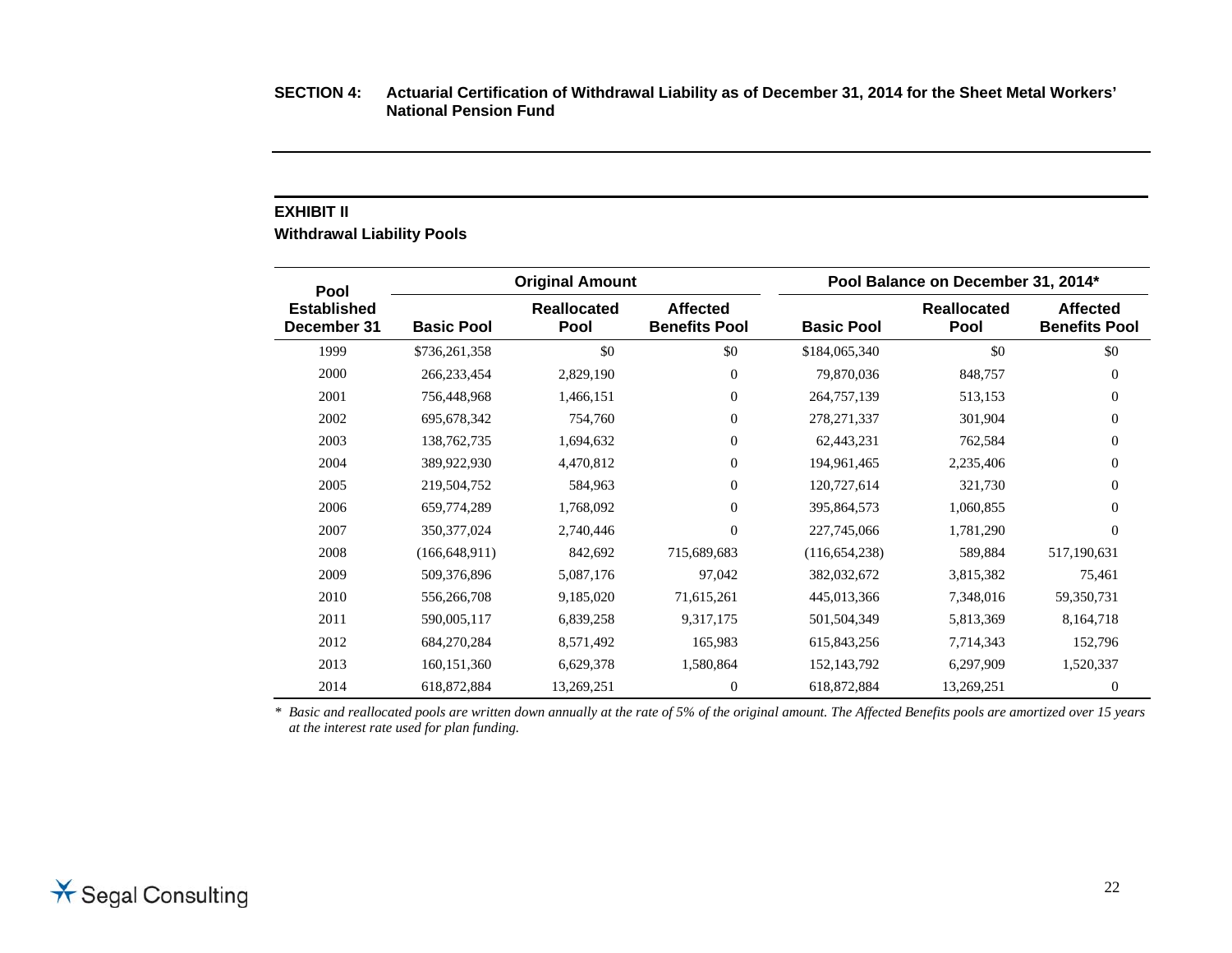#### **EXHIBIT III**

#### **Actuarial Assumptions and Methods**

| <b>Rational for Assumptions:</b> | Current data is reviewed in conjunction with each annual valuation. Based on<br>professional judgment the following assumptions were changed effective January 1,<br>2015 for funding purposes and December 31, 2014 for withdrawal liability purposes:                                                     |  |  |  |  |
|----------------------------------|-------------------------------------------------------------------------------------------------------------------------------------------------------------------------------------------------------------------------------------------------------------------------------------------------------------|--|--|--|--|
|                                  | Mortality assumption for non-retired participants was changed to the RP-2014<br>➤<br>Blue Collar Employee Mortality Tables (sex distinct), with ages set forward 1<br>year, projected generationally using Scale MP-2014;                                                                                   |  |  |  |  |
|                                  | Mortality assumption for beneficiaries and non-disabled pensioners was changed<br>➤<br>to the RP-2014 Blue Collar Healthy Annuitant Mortality Tables (sex distinct),<br>with ages set forward 1 year, projected generationally using Scale MP-2014; and                                                     |  |  |  |  |
|                                  | Mortality assumption for disabled pensioners was changed to the RP-2014<br>➤<br>Disabled Retiree Mortality Tables (sex distinct), with ages set forward 1 year,<br>projected generationally using Scale MP-2014.                                                                                            |  |  |  |  |
|                                  | In addition, the interest rates used to determine the funded portion of the present value<br>of vested benefits changed from 3.00% for 20 years and 3.31% thereafter to 3.10% for<br>20 years and 3.29% thereafter (PBGC interest rates).                                                                   |  |  |  |  |
| <b>Investment Return:</b>        | (a) To the extent the vested benefits are matched by the market value of plan<br>assets on hand: interest assumptions prescribed by the Pension Benefit Guaranty<br>Corporation under 29 C.F.R. Ch. XL, Part 4044, which are in effect for the<br>applicable withdrawal liability valuation date, are used. |  |  |  |  |
|                                  | PBGC Interest Rates as of December 31, 2014:                                                                                                                                                                                                                                                                |  |  |  |  |
|                                  | First 20 years<br>3.10%                                                                                                                                                                                                                                                                                     |  |  |  |  |
|                                  | After 20 years<br>3.29%                                                                                                                                                                                                                                                                                     |  |  |  |  |
|                                  | (b) To the extent the vested benefits are not matched by plan assets (at market),<br>the interest assumption is the same as used for plan funding: 7.50%                                                                                                                                                    |  |  |  |  |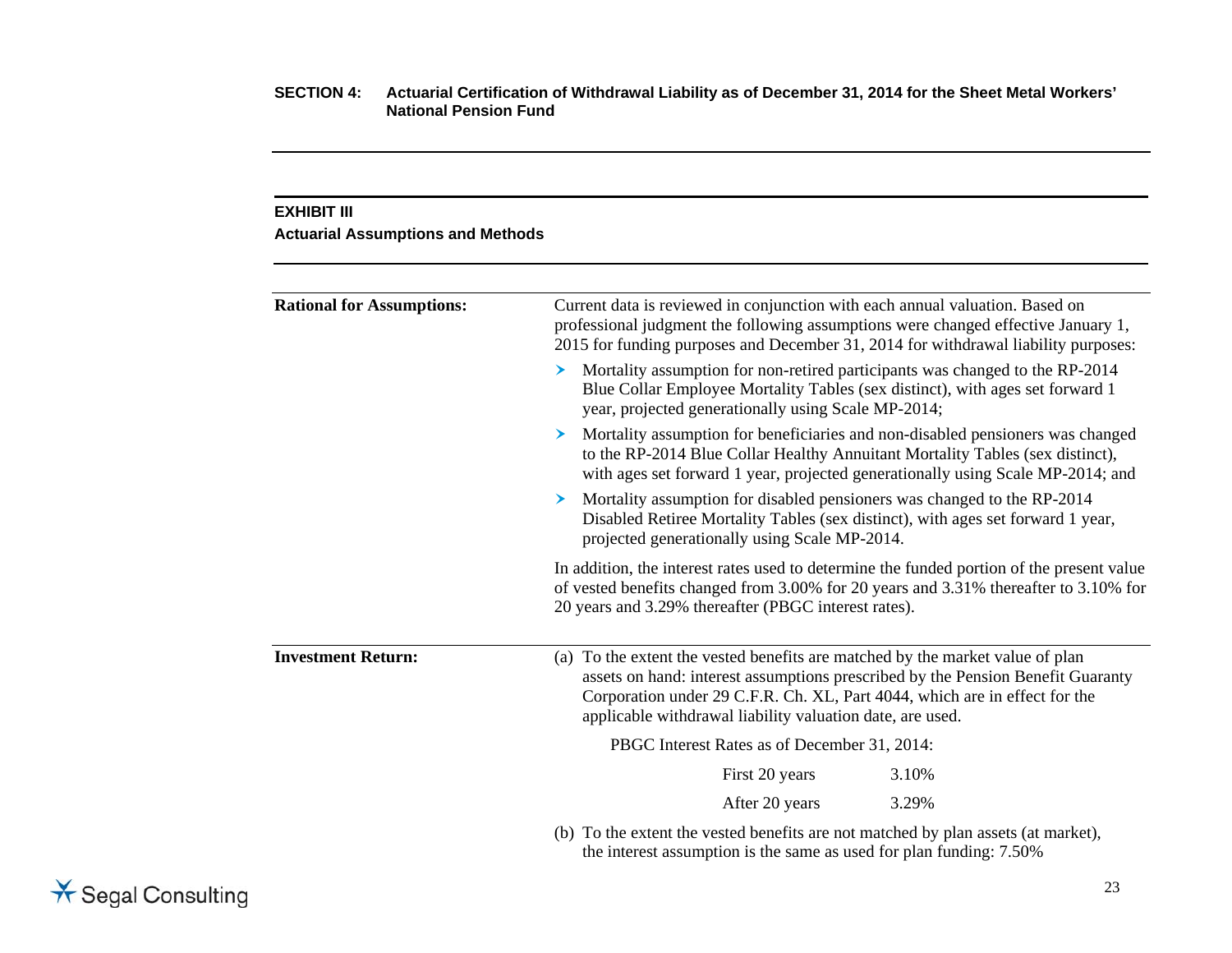|                         | (c) The portion of the vested benefits that is matched by readily available assets is<br>determined by comparing the total present value of vested benefits plus expenses<br>- at PBGC rates - with the total market value of assets; each vested benefit is<br>treated as covered by assets to the same extent as all other vested benefits.<br>(d) Affected Benefits liabilities are valued at the same interest rate assumption<br>used for plan funding for the Plan year for which the pool is established.<br>The discount rate is based on a blend, which includes rates selected based on<br>estimated annuity purchase rates for benefits being settled, because withdrawal<br>liability is a final settlement of an employer's obligations to the Plan. For benefits that<br>could be settled immediately, because assets on hand are sufficient, the annuity<br>purchase rates are those promulgated by PBGC under ERISA Sec. 4044 for<br>multiemployer plans terminating by mass withdrawal on the measurement date. For<br>benefits that cannot be settled immediately because they are not currently funded, the<br>calculation uses rates equal to the discount rate used for plan funding calculations. |
|-------------------------|-------------------------------------------------------------------------------------------------------------------------------------------------------------------------------------------------------------------------------------------------------------------------------------------------------------------------------------------------------------------------------------------------------------------------------------------------------------------------------------------------------------------------------------------------------------------------------------------------------------------------------------------------------------------------------------------------------------------------------------------------------------------------------------------------------------------------------------------------------------------------------------------------------------------------------------------------------------------------------------------------------------------------------------------------------------------------------------------------------------------------------------------------------------------------------------------------------------------------|
| <b>Mortality Rates:</b> | Healthy Employee: RP-2014 Blue Collar Employee Mortality Tables (sex distinct),<br>with ages set forward 1 year, projected generationally using Scale MP-2014                                                                                                                                                                                                                                                                                                                                                                                                                                                                                                                                                                                                                                                                                                                                                                                                                                                                                                                                                                                                                                                           |
|                         | Healthy Pensioner or Beneficiary: RP-2014 Blue Collar Healthy Annuitant Mortality<br>Tables (sex distinct), with ages set forward 1 year, projected generationally using<br>Scale MP-2014                                                                                                                                                                                                                                                                                                                                                                                                                                                                                                                                                                                                                                                                                                                                                                                                                                                                                                                                                                                                                               |
|                         | Disabled: RP-2014 Disabled Retiree Mortality Tables (sex distinct), with ages set<br>forward 1 year, projected generationally using Scale MP-2014                                                                                                                                                                                                                                                                                                                                                                                                                                                                                                                                                                                                                                                                                                                                                                                                                                                                                                                                                                                                                                                                       |
|                         | The mortality tables with ages set forward 1 year and projected with Scale MP-2014<br>from 2014 reasonably reflect the mortality experience of the Plan as of the<br>measurement date. These mortality tables were then adjusted to future years using the<br>generational projection to reflect future mortality improvement between the<br>measurement date and those years.                                                                                                                                                                                                                                                                                                                                                                                                                                                                                                                                                                                                                                                                                                                                                                                                                                          |
|                         | The mortality rates were based on historical and current demographic data, adjusted to<br>reflect estimated future experience and professional judgment. As part of the analysis,<br>a comparison was made between the actual number of deaths by age and liability<br>change and the projected number and liability change based on the prior year's<br>assumption over the most recent four years.                                                                                                                                                                                                                                                                                                                                                                                                                                                                                                                                                                                                                                                                                                                                                                                                                    |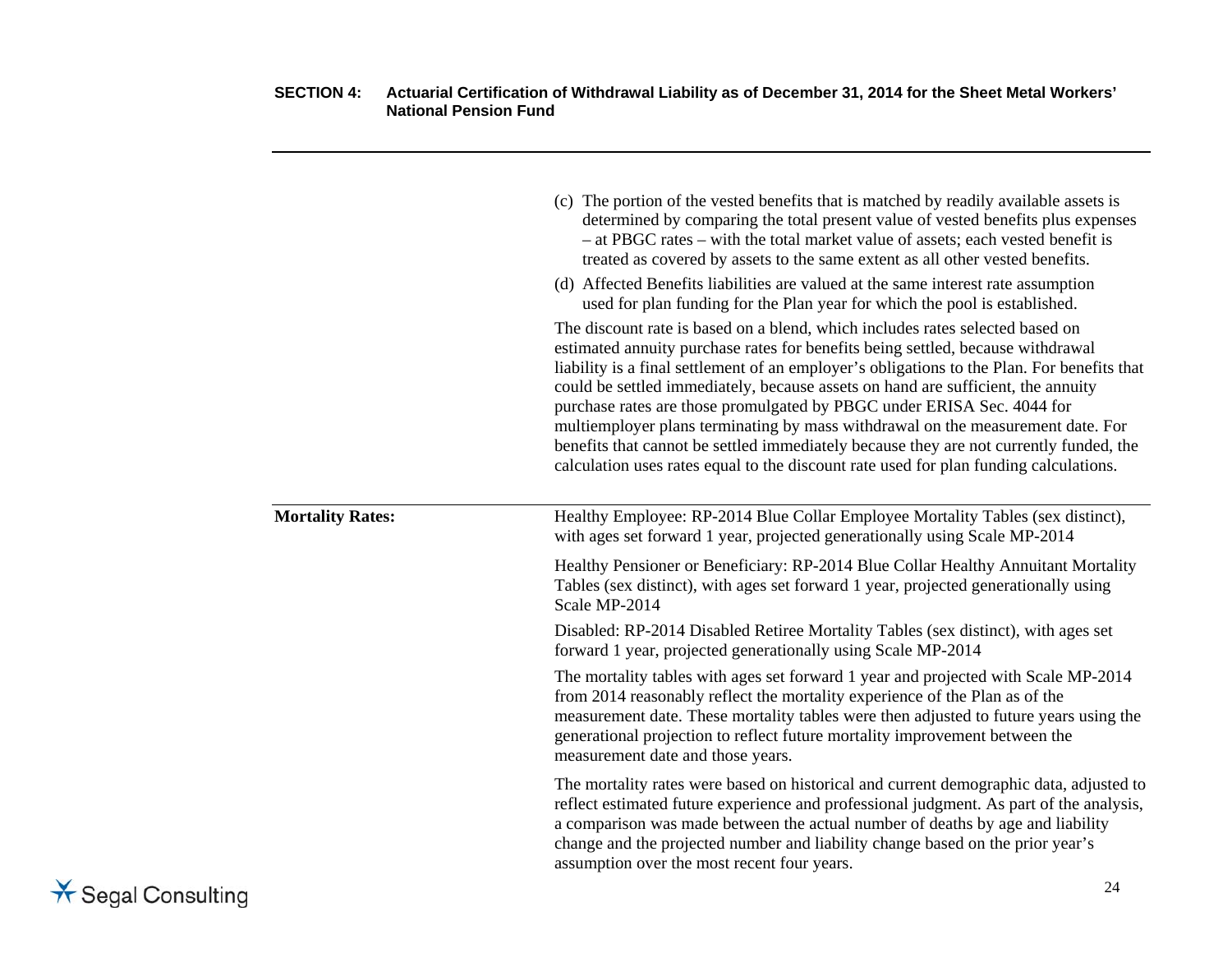# **Retirement Rates - Active Participants Rate (%)**

| letirement Rates - Active Participants |       |                                                            | $\sim$                                           |  |
|----------------------------------------|-------|------------------------------------------------------------|--------------------------------------------------|--|
|                                        | Age   | <b>Not Eligible for</b><br>55/30 (60/30)<br><b>Pension</b> | <b>Eligible for</b><br>55/30 (60/30)<br>Pension* |  |
|                                        | 55    | 5                                                          | 25                                               |  |
|                                        | 56-57 | 5                                                          | 14                                               |  |
|                                        | 58-59 | 7                                                          | 14                                               |  |
|                                        | 60-61 | 14                                                         | 20                                               |  |
|                                        | 62    | 35                                                         | 40                                               |  |
|                                        | 63-69 | 25                                                         | 35                                               |  |
|                                        | 70    | 100                                                        | 100                                              |  |

*\*Rate at first eligibility for 55/30 (60/30, if applicable) Pension is 25% or above rate at applicable age, if higher* 

The retirement rates for active participants were based on historical and current demographic data, adjusted to reflect estimated future experience and professional judgment. As part of the analysis, a comparison was made between the actual number of retirements by age and liability change and the projected number and liability change based on the prior years' assumption over the most recent four years.

| <b>Retirement Rates - Inactive Participants</b> | Age       | Rate (%)** |
|-------------------------------------------------|-----------|------------|
|                                                 | 55-61     | 5          |
|                                                 | $62 - 63$ | 10         |
|                                                 | 64        | 30         |
|                                                 | 65        | 35         |
|                                                 | 66-79     | 20         |
|                                                 | 80        | 100        |

*\*\*20% of inactive participants are assumed to retire with a Special Early, or 55/30 Pension (60/30 if applicable) if expected to be eligible based on reported Rehabilitation Plan Schedule, and 80% are assumed to retire with a Normal or Standard Early Pension, depending upon age and service at retirement.*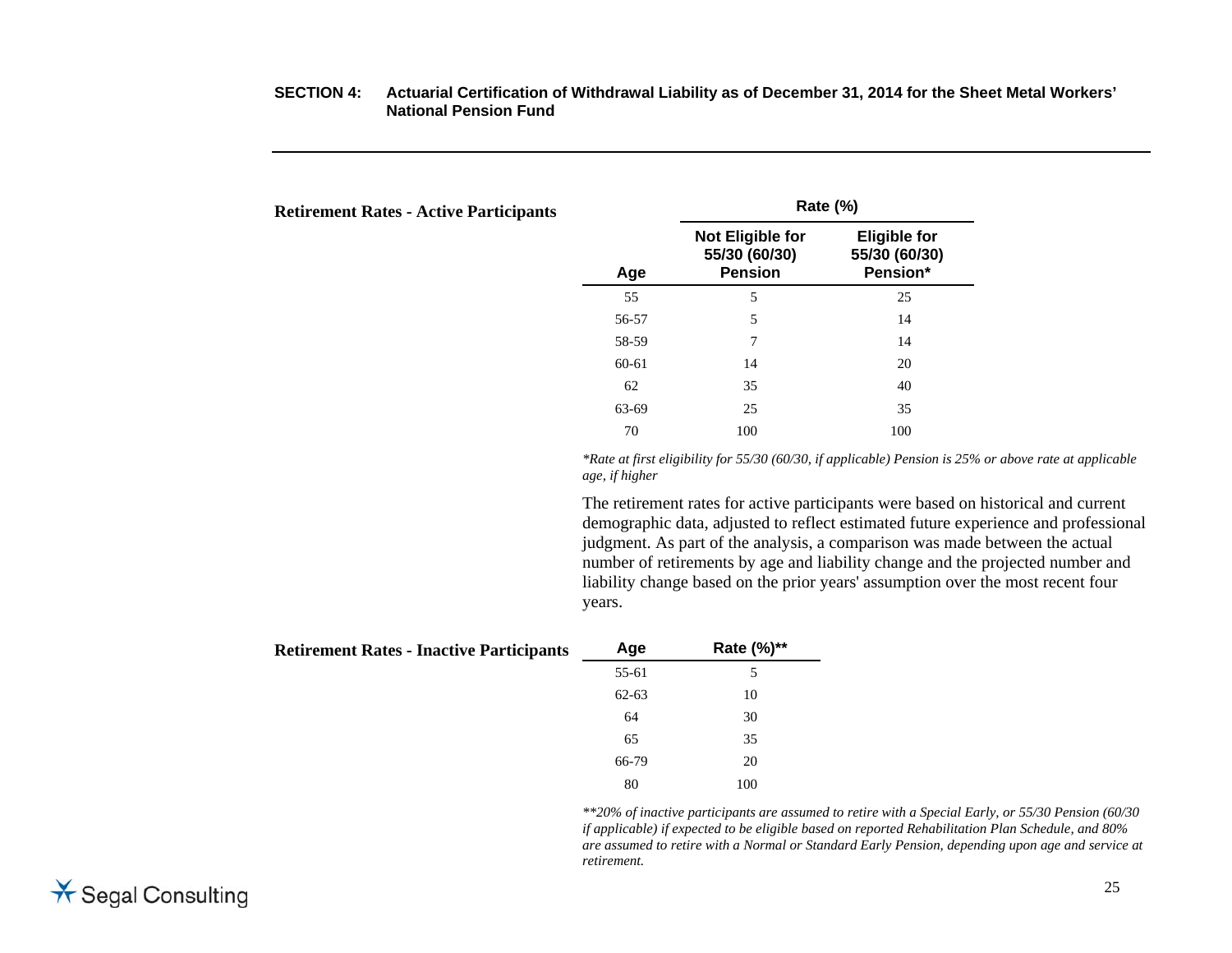|                                       | The retirement rates for inactive vested participants were based on historical and<br>current demographic data, adjusted to reflect estimated future experience and<br>professional judgment. As part of the analysis, a comparison was made between<br>the actual number retirements by age and the projected number based on the prior<br>years' assumption over the most recent four years. |
|---------------------------------------|------------------------------------------------------------------------------------------------------------------------------------------------------------------------------------------------------------------------------------------------------------------------------------------------------------------------------------------------------------------------------------------------|
| <b>Unknown Data for Participants:</b> | Same as those exhibited by participants with similar known characteristics. If not<br>specified, participants are assumed to be male.                                                                                                                                                                                                                                                          |
| <b>Percent Married:</b>               | 80%                                                                                                                                                                                                                                                                                                                                                                                            |
| <b>Age and Sex of Spouse:</b>         | Spouse of male participant is assumed to be three years younger than the participant<br>and spouse of female participant is assumed to be three years older than the<br>participant. If the spouse's sex is unknown, the spouse is assumed to be the opposite<br>sex of the participant.                                                                                                       |
| <b>Benefit Election:</b>              | Married participants are assumed to elect the 50% joint and survivor annuity (with<br>"pop-up" feature if available) and non-married participants are assumed to elect the<br>single life annuity.                                                                                                                                                                                             |
|                                       | The benefit elections were based on historical and current demographic data, adjusted<br>to reflect the plan design, and estimated future experience and professional judgment.<br>As part of the analysis, a comparison was made between the assumed and the actual<br>option election patterns over the most recent five years.                                                              |
| <b>Administrative Expenses:</b>       | \$10,000, plus \$200 per vested participant, plus a percentage (defined by statute) of the<br>excess of the value of plan benefits over \$200,000, and is applicable to the portion of<br>benefits that is matched by assets.                                                                                                                                                                  |
| <b>Valuation of Assets:</b>           | At market value                                                                                                                                                                                                                                                                                                                                                                                |
| <b>Allocation Method:</b>             | Presumptive, with fresh start in the year following a merger (most recently in 1999)                                                                                                                                                                                                                                                                                                           |

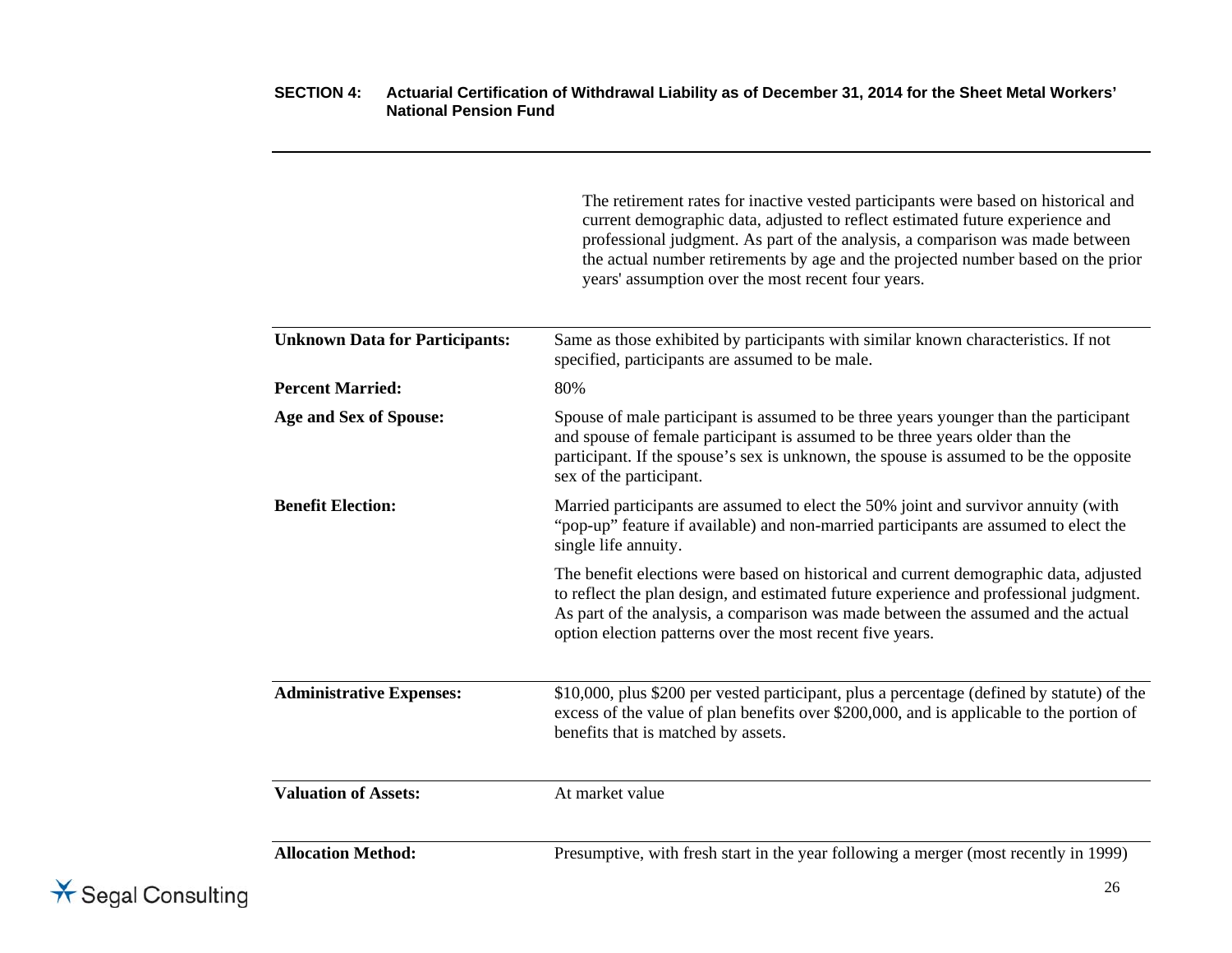| <b>Contribution Period</b><br>for Prorating Liabilities: | 5 years                                                                                                                                                                                                                                         |
|----------------------------------------------------------|-------------------------------------------------------------------------------------------------------------------------------------------------------------------------------------------------------------------------------------------------|
| De minimis Deductible:                                   | \$50,000, or 3/4 of 1% of the unfunded vested liability, if smaller. The deductible is<br>reduced, dollar for dollar, if the gross assessment is in excess of \$100,000.                                                                        |
| <b>Free Look:</b>                                        | An employer that would otherwise incur a complete withdrawal or a partial<br>withdrawal will not be deemed to have withdrawn, despite the cessation of its<br>obligation to contribute to the Plan, if all of the following conditions are met: |
|                                                          | The employer first had an obligation to contribute to the Plan on or after<br>▸<br>January 1, 2015, but before January 1, 2016.                                                                                                                 |
|                                                          | The employer had an obligation to contribute to the Plan for no more than 48<br>consecutive calendar months, starting with the first month for which the employer<br>is obligated to contribute to the Plan.                                    |
|                                                          | The employer was obligated to make Plan contributions for each year through the<br>➤<br>date of withdrawal in an amount that was less than 2% of the sum of all employer<br>contributions made to the Plan for each of such years.              |
|                                                          | The employer has never before avoided full or partial withdrawal liability from<br>➤<br>the Plan under the Free Look provision.                                                                                                                 |
|                                                          | Any past service credit otherwise grantable to participants (other than current<br>➤<br>pensioners) for employment with the employer is cancelled.                                                                                              |
|                                                          | The ratio of the Fund's assets to benefit payments made during the year was at<br>➤<br>least 8-to-1.                                                                                                                                            |
| <b>Changes in Actuarial Assumptions:</b>                 | The following actuarial assumptions were changed effective January 1, 2015 for<br>funding purposes and December 31, 2014 for withdrawal liability purposes:                                                                                     |
|                                                          | Mortality for non-disabled participants (before and after retirement), previously<br>➤<br>RP-2000 Combined Healthy Blue Collar Mortality Table projected from 2000<br>using Scale AA on a generational basis                                    |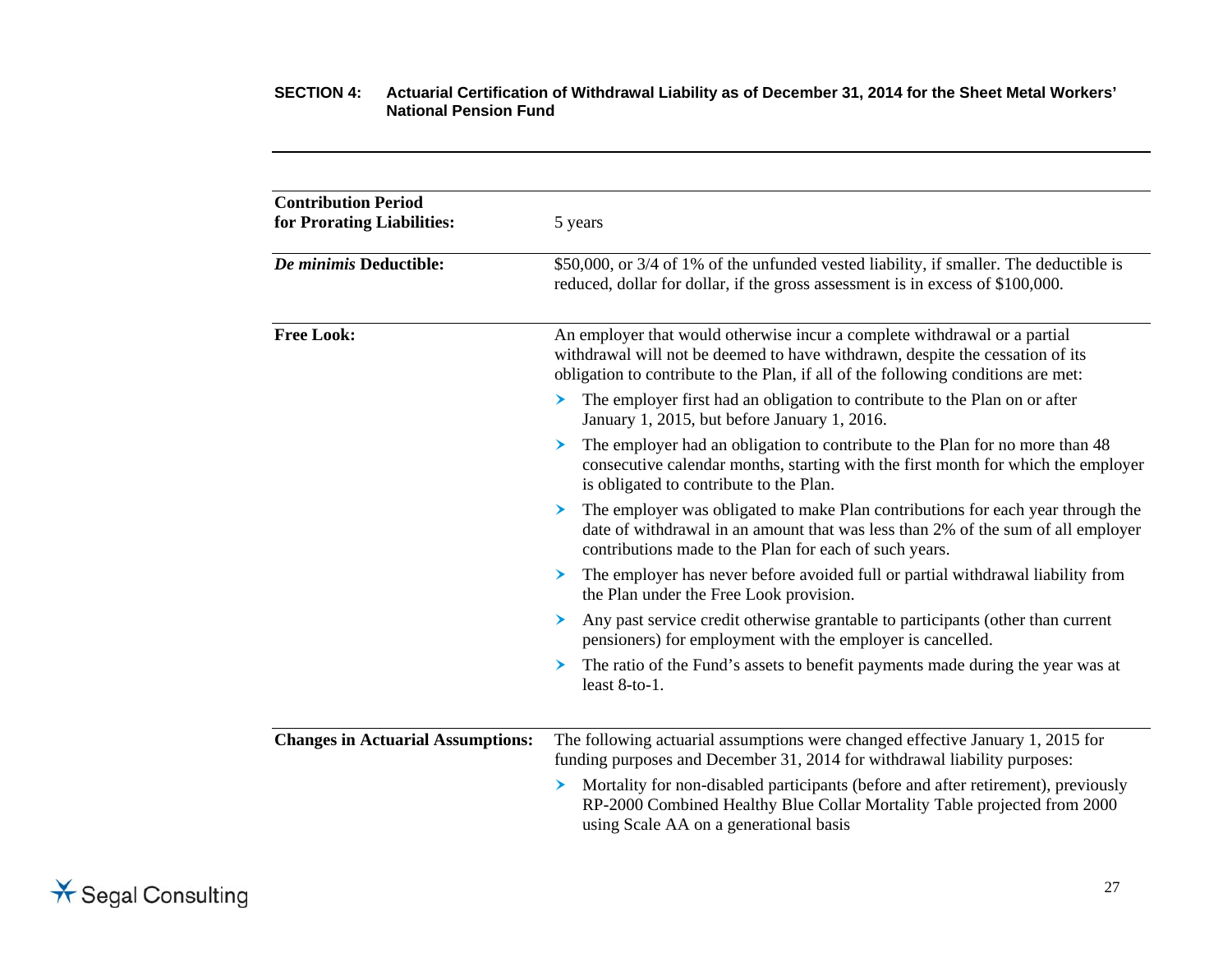- Mortality for disabled lives, previously RP-2000 Combined Healthy Blue Collar Mortality Table for males, with participants under age 60 set forward to age 65 and participants over age 60 set forward 5 years; and
- PBGC interest rates, previously 3.00% for 20 years and 3.31% thereafter.

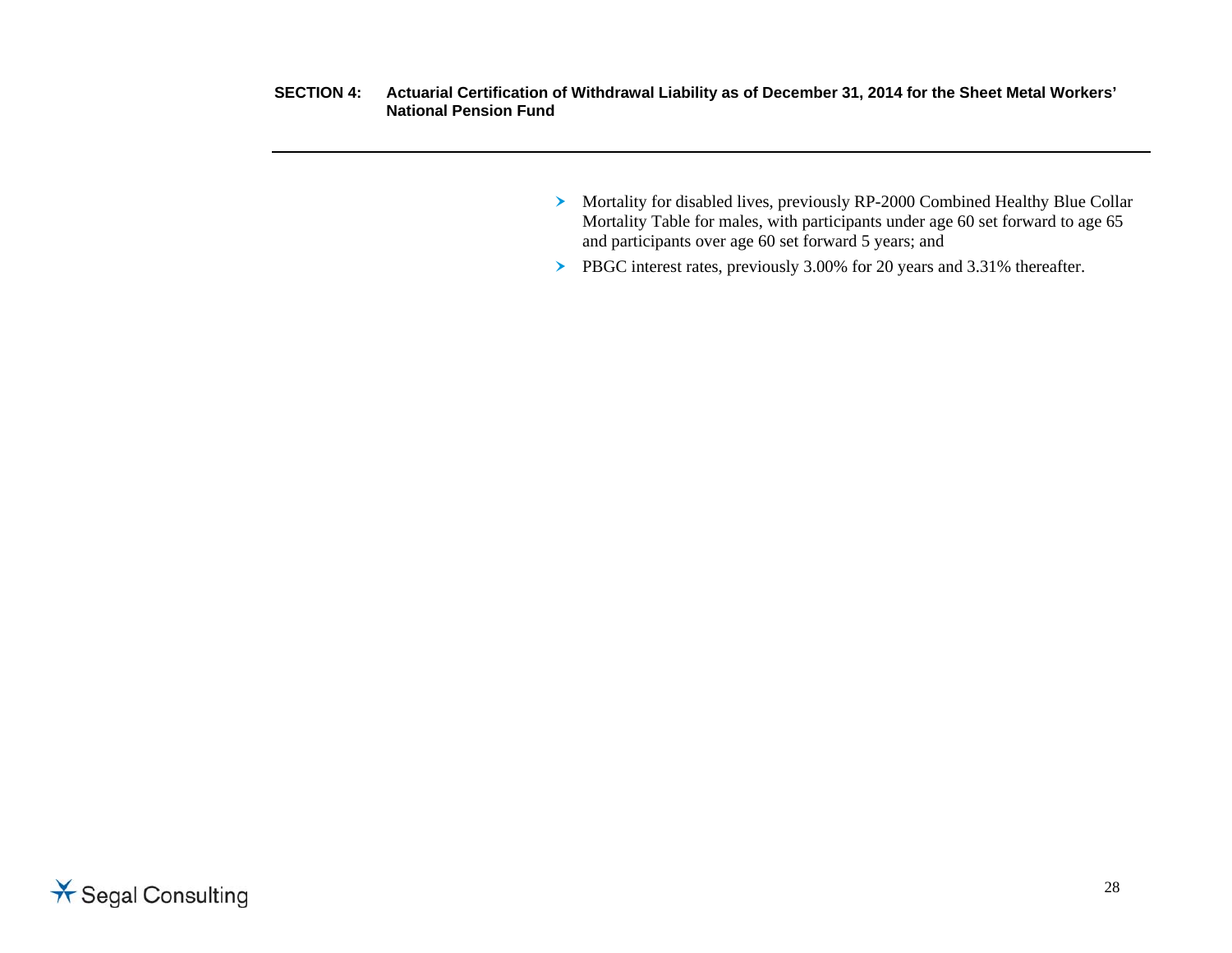#### **EXHIBIT IV**

#### **Summary of Plan Provisions**

This exhibit summarizes the major provisions of the Plan included in the valuation. It is not intended to be, nor should it be interpreted as, a complete statement of all plan provisions.

| <b>Plan Year:</b>           | January 1 through December 31                                                                                                                                                                                                                                                                                                                                                                       |
|-----------------------------|-----------------------------------------------------------------------------------------------------------------------------------------------------------------------------------------------------------------------------------------------------------------------------------------------------------------------------------------------------------------------------------------------------|
| <b>Pension Credit Year:</b> | January 1 through December 31                                                                                                                                                                                                                                                                                                                                                                       |
| <b>Plan Status:</b>         | Ongoing plan                                                                                                                                                                                                                                                                                                                                                                                        |
| <b>Normal Retirement:</b>   |                                                                                                                                                                                                                                                                                                                                                                                                     |
| Age Requirement             | 65                                                                                                                                                                                                                                                                                                                                                                                                  |
| Service Requirement         | Five years of participation in the Plan                                                                                                                                                                                                                                                                                                                                                             |
| Amount                      | For service on and after January 1, 2014:                                                                                                                                                                                                                                                                                                                                                           |
|                             | Participant's <i>Benefit Rate</i> multiplied by the participant's <i>Contribution Hours</i> for the<br>Plan Year multiplied by the <i>Applicable Percentage</i> for the Plan Year.                                                                                                                                                                                                                  |
|                             | <i>Benefit Rate</i> is the portion of the participant's contribution rate that is subject to<br>benefit accruals. For Participants working under a Collective Bargaining Agreement<br>that qualifies for a 55/30 (or 60/30) Pension, the <i>Benefit Rate</i> is the total Contribution<br>Rate less the 55/30 (or 60/30) Rate (30% of the Contribution Rate for periods after<br>December 1, 2007). |
|                             | Contribution Hours are the hours for which contributions are required to be made for<br>the participant's work in Covered Employment.                                                                                                                                                                                                                                                               |
|                             | <i>Applicable Percentage</i> is based on the average of the Plan's rate of market value<br>investment return for each of the three most recent Plan Years reported in the<br>Actuarial Valuation and Review as of January 1 of the immediately preceding Plan<br>Year and is defined in the following table:                                                                                        |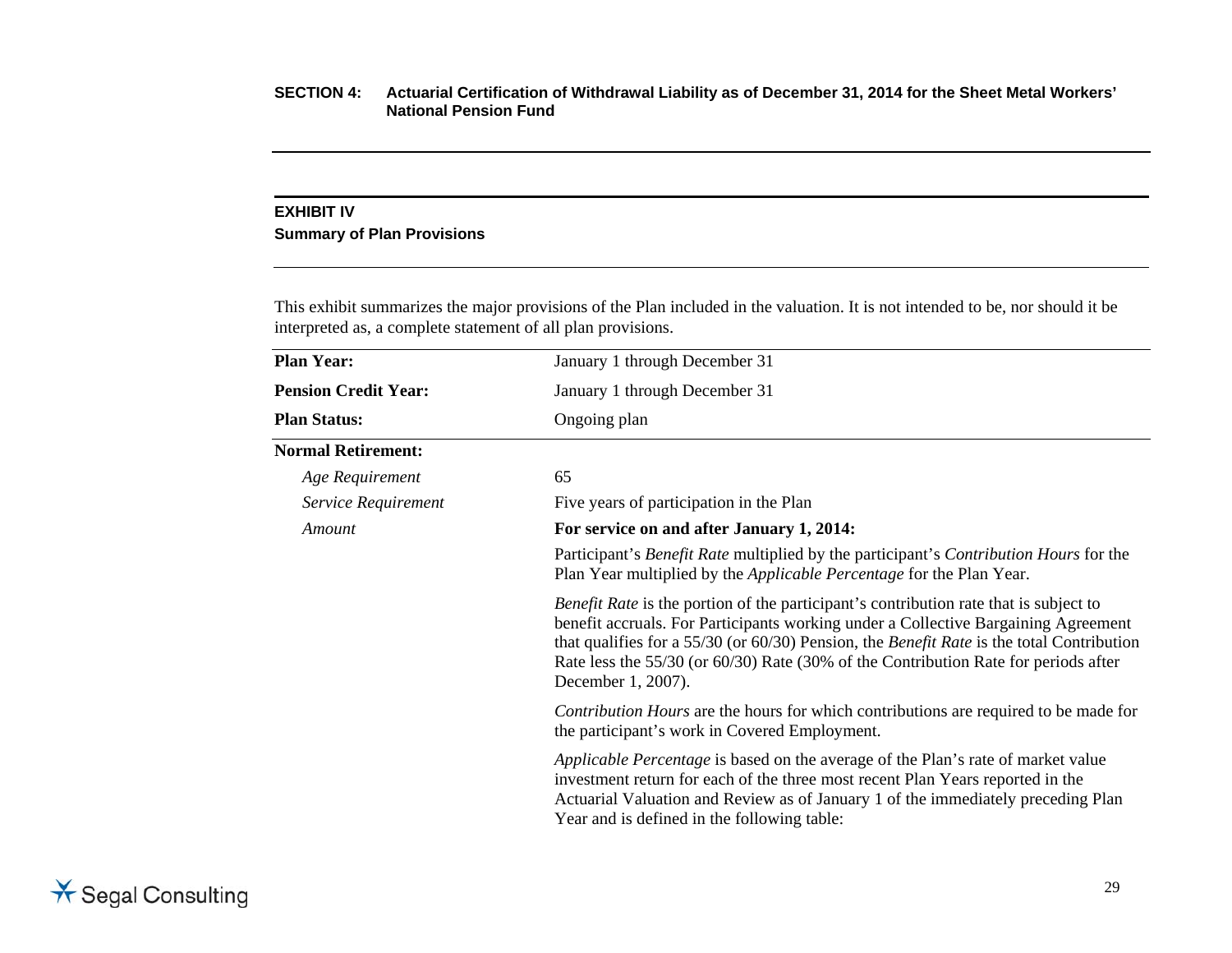| <b>Applicable Percentage</b> | <b>Average of Market Value Investment Return</b><br><b>Percentages for 3 Most Recent Plan Years</b> |
|------------------------------|-----------------------------------------------------------------------------------------------------|
| 1.25%                        | $10.0\%$ or higher                                                                                  |
| 1.00%                        | 8.5% or higher but less than 10.0%                                                                  |
| 0.75%                        | 6.5% or higher but less than 8.5%                                                                   |
| 0.50%                        | Greater than 0% but less than 6.5%                                                                  |
| 0.00%                        | 0\% or less                                                                                         |

 The above formula applies unless otherwise stated in a Funding Improvement Plan Option.

The Applicable Percentage for the 2014 Plan Year was 0.75%.

#### **For service and on and after adoption of Rehabilitation Plan Schedule and before January 1, 2014:**

Default Schedule/Persons for Whom Contribution were Not Required to be Made ("Persons for Whom"): 1% of the amount determined by multiplying the participant's Benefit Rate by the participant's Contribution Hours for the Plan Year.

First Alternative Schedule: Same as accrual for service on and after December 1, 2007 and before adoption of Rehabilitation Plan Schedule.

 Second Alternative Schedule: 1% of the amount determined by multiplying the participant's Benefit Rate by the participant's Contribution Hours for the Plan Year.

 Formerly Alternative Schedule and Agreement Did Not Include Required Contribution Rate Increases - No Increase Consequences ("NIC"): 1% of the amount determined by multiplying the participant's Benefit Rate by the participant's Contribution Hours for the Plan Year.

#### **For service on and after December 1, 2007 and before adoption of Rehabilitation Plan Schedule:**

 Employers that have not made required contribution rate increases: Same as accrual for service after August 31, 2003.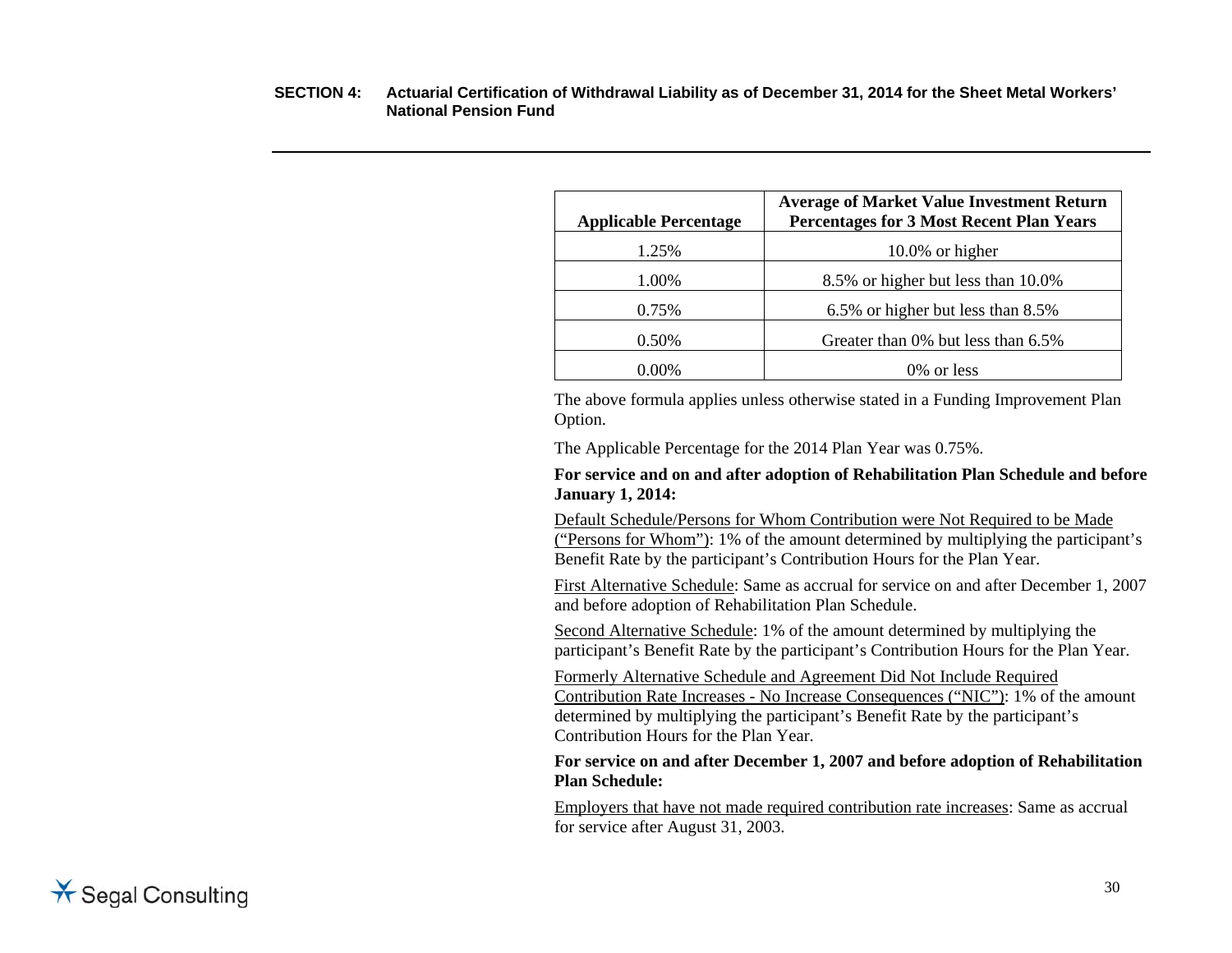Employers that have made required contribution rate increases: 1.5% of the amount determined by multiplying the participant's Benefit Rate by the participant's Contribution Hours for the Plan Year (up to 1,200 hours), plus 0.7% of the amount determined by multiplying the participant's Benefit Rate by the participant's Contribution Hours (over 1,200 hours). The 1.5% multiplier is applied to the first 1,200 hours at the highest Benefit Rate in effect during the Plan Year.

#### **For service after August 31, 2003 and before December 1, 2007:**

 0.8571% of the amount determined by multiplying the participant's Benefit Rate by the participant's Contribution Hours (up to 1,400 hours), plus 0.3% of the amount determined by multiplying the participant's Benefit Rate by the participant's Contribution Hours (over 1,400 hours). For participants in 55/30 Locals, 80% of the total contribution rate is subject to benefit accruals. The 0.8571% multiplier is applied to the first 1,400 hours at the highest Benefit Rate in effect during the Plan Year.

#### Supplemental accruals:

 Locals are required to increase their contribution rates subject to benefit accruals by 10% annually for eligibility. Participants of Locals that make the required increases earn a supplemental accrual that brings the total accrual to twice the normal rate in the year following the increase.

#### **For service after December 31, 1999 and before September 1, 2003**:

 1.7142% of the amount determined by multiplying the participant's Benefit Rate by the participant's Contribution Hours (up to 1,400 hours), plus 0.6% of the amount determined by multiplying the participant's Benefit Rate by the participant's Contribution Hours (over 1,400 hours). The 1.7142% multiplier is applied to the first 1,400 hours at the highest Benefit Rate in effect during the Plan Year.

#### **For service before January 1, 2000**:

Benefit accrued according to the rules of the Plan in effect on December 31, 1999

#### **Past Service**:

\$10.00 for each year of Past Service Credit, if any, up to 10 years

*Age Adjustment:* **Regular pension accrued at Normal Retirement Age (NRA), increased by 1.0% for** each month greater than NRA, and 1.5% for each month greater than age 70.

*Post-Normal Retirement Age* 

**X** Segal Consulting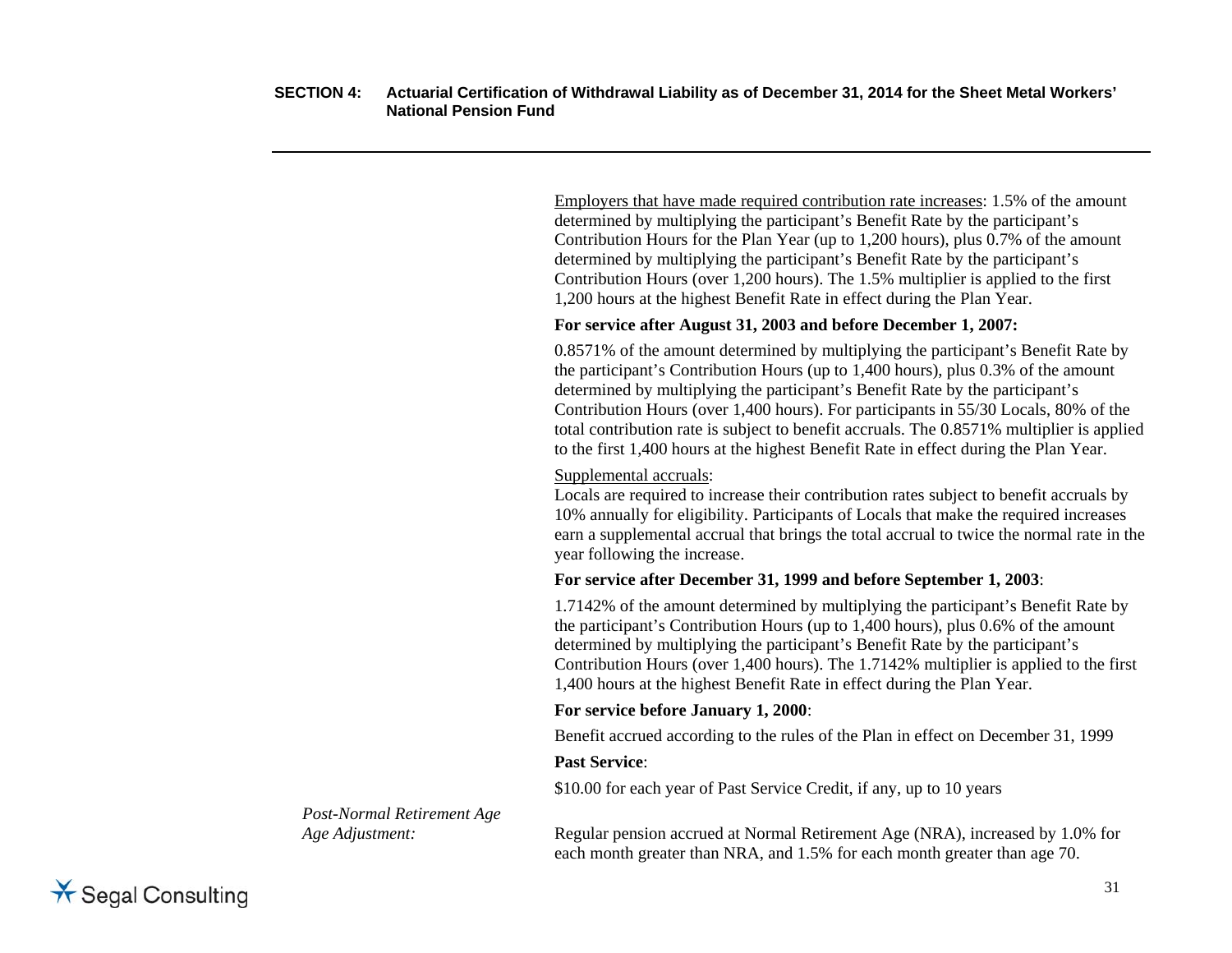| <b>Standard Early Retirement:</b> |                                                                                                                                                                                                                                                                              |
|-----------------------------------|------------------------------------------------------------------------------------------------------------------------------------------------------------------------------------------------------------------------------------------------------------------------------|
| Age Requirement                   | 55                                                                                                                                                                                                                                                                           |
| Service Requirement               | Fulfill any one of the following:<br>a. 10 years of Pension Credits, including at least five years of Future Service Credit,<br><sub>or</sub><br>b. 10 years of Vesting Service, or<br>c. 15 years of Pension Credits, including at least 12 months of Future Service Credit |
| Amount                            | Normal Retirement benefit reduced as described below.                                                                                                                                                                                                                        |
|                                   | For benefits accrued on and after January 1, 2014:                                                                                                                                                                                                                           |
|                                   | Reductions based on the participant's Funding Improvement Plan Option, which<br>depends upon the Schedule or Rehabilitation Plan provision which applied to the<br>classification of employment when the Plan was in critical status.                                        |
| Default Option                    | Actuarially from age 65 (Unsubsidized Early Retirement Pension)                                                                                                                                                                                                              |
| <b>First Alternative Option</b>   | 6% per year from age 65                                                                                                                                                                                                                                                      |
| <b>Second Alternative Option</b>  | Actuarially from age 65 (Unsubsidized Early Retirement Pension)                                                                                                                                                                                                              |
|                                   | For benefits accrued before January 1, 2014:                                                                                                                                                                                                                                 |
|                                   | Reductions based on the participant's Home Local Schedule (Rehabilitation Plan<br>Schedule) when the Plan was in critical status.                                                                                                                                            |
| Default Schedule/                 |                                                                                                                                                                                                                                                                              |
| Persons for Whom                  | Actuarially from age 65 (Unsubsidized Early Retirement Pension)                                                                                                                                                                                                              |
| <b>First Alternative Schedule</b> | 6% per year from age 65                                                                                                                                                                                                                                                      |
| Second Alternative Schedule       | Actuarially from age 65 (Unsubsidized Early Retirement Pension)                                                                                                                                                                                                              |
| NIC                               | Actuarially from age 65 (Unsubsidized Early Retirement Pension)                                                                                                                                                                                                              |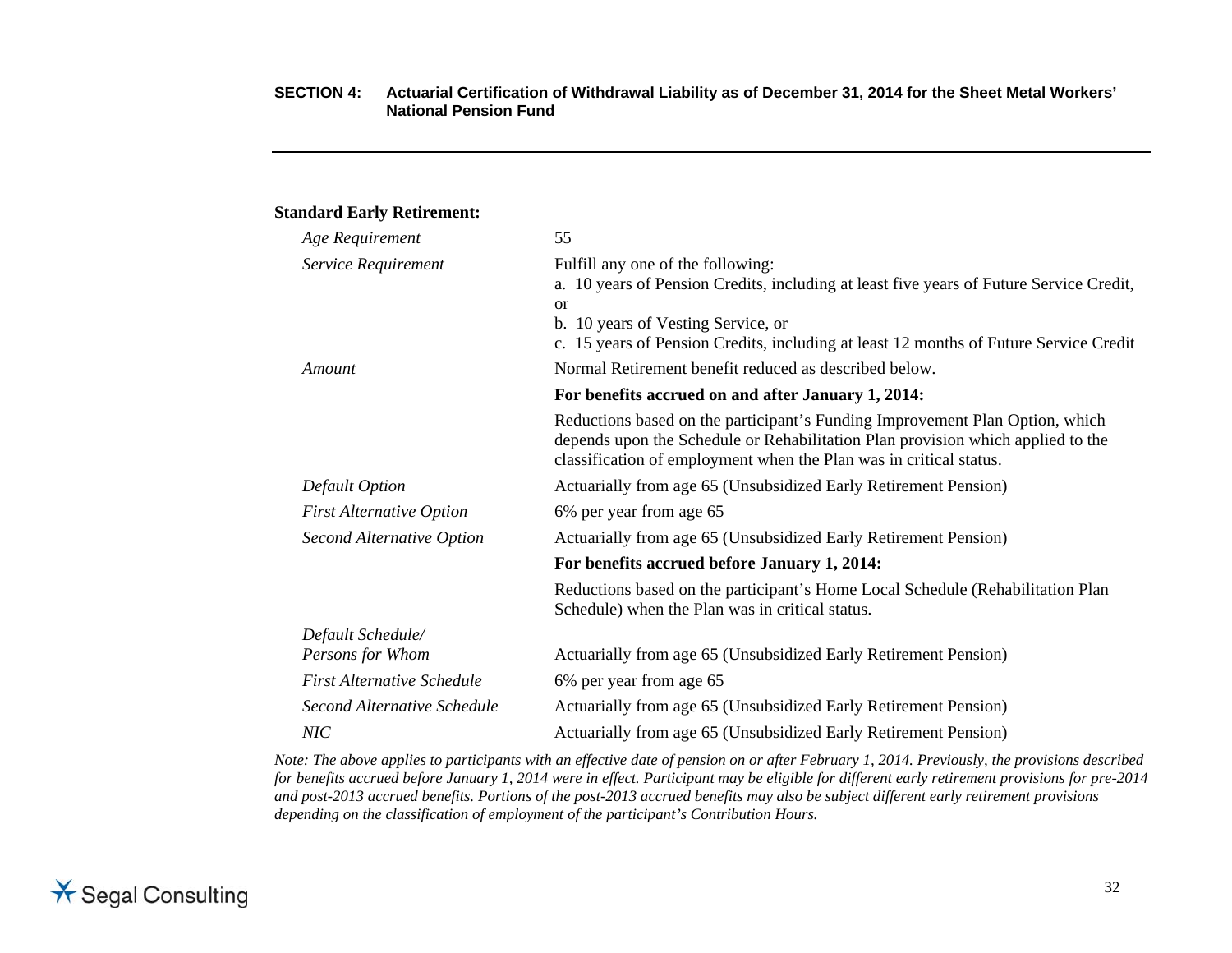| 55                                                                                                                                                                                                                                                                             |
|--------------------------------------------------------------------------------------------------------------------------------------------------------------------------------------------------------------------------------------------------------------------------------|
| The earliest date of the following:<br>a. 10 years of Pension Credits, including at least five years of Future Service Credit,<br><sub>or</sub><br>b. 10 years of Vesting Service, or<br>c. 15 years of Pension Credits, including at least 12 months of Future Service Credit |
| Complete at least 3,500 hours of work in covered employment during the five<br>consecutive calendar years immediately preceding retirement                                                                                                                                     |
| Normal Retirement benefit reduced as described below.                                                                                                                                                                                                                          |
| For benefits accrued on and after January 1, 2014:                                                                                                                                                                                                                             |
| Reductions based on the participant's Funding Improvement Plan Option, which<br>depends upon the Schedule or Rehabilitation Plan provision which applied to the<br>classification of employment when the Plan was in critical status.                                          |
| Unavailable                                                                                                                                                                                                                                                                    |
| 6% per year from age 62                                                                                                                                                                                                                                                        |
| Unavailable                                                                                                                                                                                                                                                                    |
| For benefits accrued before January 1, 2014:                                                                                                                                                                                                                                   |
| Reductions based on the participant's Home Local Schedule (Rehabilitation Plan<br>Schedule) when the Plan was in critical status.                                                                                                                                              |
|                                                                                                                                                                                                                                                                                |
| Unavailable                                                                                                                                                                                                                                                                    |
| 6% per year from age 62                                                                                                                                                                                                                                                        |
| Unavailable                                                                                                                                                                                                                                                                    |
| Unavailable                                                                                                                                                                                                                                                                    |
|                                                                                                                                                                                                                                                                                |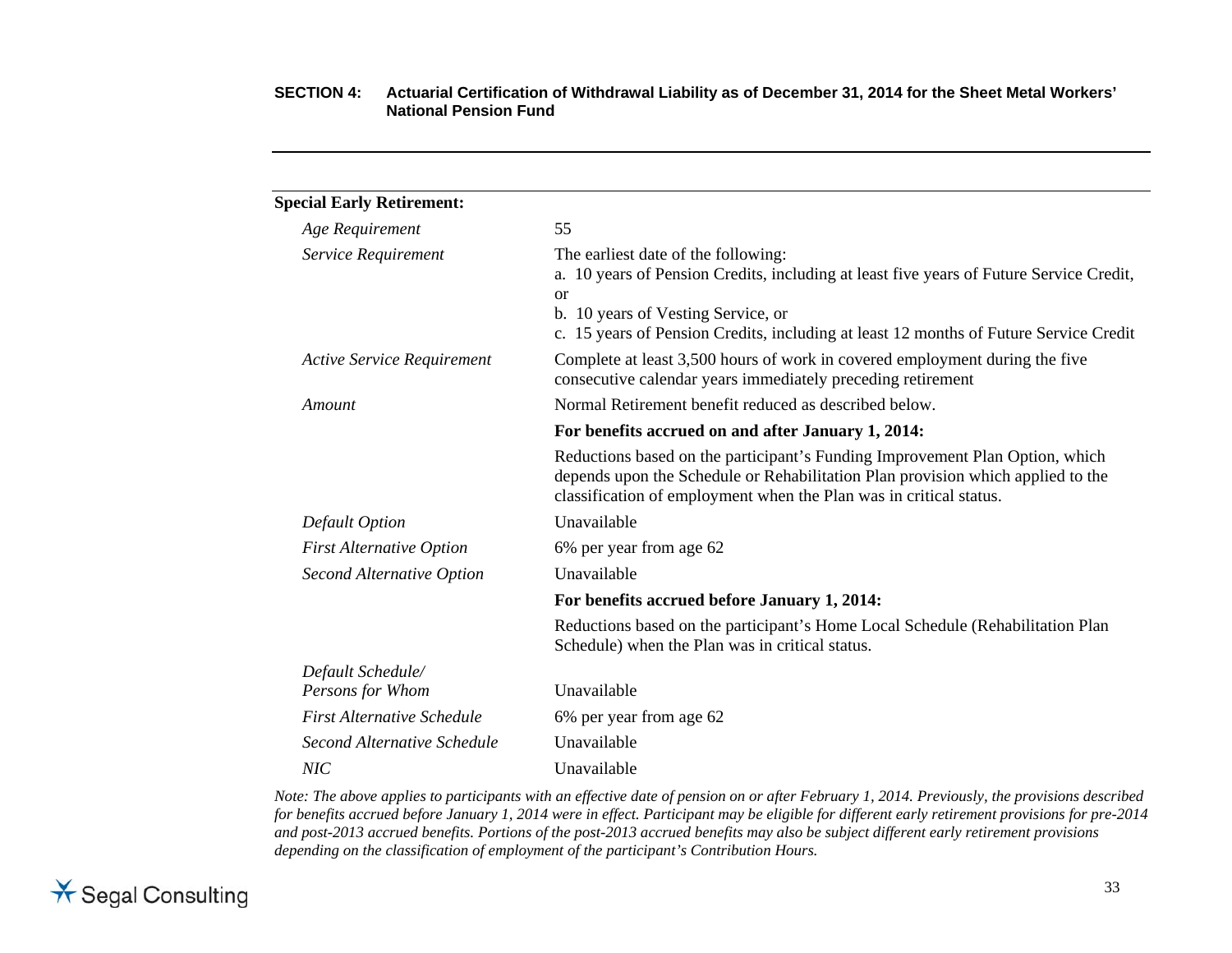| <b>Age 62 Pension:</b>            |                                                                                                                                                                                                                                   |
|-----------------------------------|-----------------------------------------------------------------------------------------------------------------------------------------------------------------------------------------------------------------------------------|
| Age Requirement                   | 62                                                                                                                                                                                                                                |
| Service Requirement               | Same as Special Early Retirement                                                                                                                                                                                                  |
| <b>Active Service Requirement</b> | Same as Special Early Retirement                                                                                                                                                                                                  |
| Amount                            | Described below                                                                                                                                                                                                                   |
|                                   | For benefits accrued on and after January 1, 2014:                                                                                                                                                                                |
|                                   | Amount based on the participant's Funding Improvement Plan Option, which depends<br>upon the Schedule or Rehabilitation Plan provision which applied to the classification<br>of employment when the Plan was in critical status. |
| <b>Default Option</b>             | Unavailable                                                                                                                                                                                                                       |
| <b>First Alternative Option</b>   | Unavailable                                                                                                                                                                                                                       |
| <b>Second Alternative Option</b>  | Normal Retirement benefit amount                                                                                                                                                                                                  |
|                                   | For benefits accrued before January 1, 2014:                                                                                                                                                                                      |
|                                   | Amount based on the participant's Home Local Schedule (Rehabilitation Plan<br>Schedule) when the Plan was in critical status.                                                                                                     |
| Default Schedule/                 |                                                                                                                                                                                                                                   |
| Persons for Whom                  | Unavailable                                                                                                                                                                                                                       |
| <b>First Alternative Schedule</b> | Unavailable                                                                                                                                                                                                                       |
| Second Alternative Schedule       | Normal Retirement benefit amount                                                                                                                                                                                                  |
| NIC                               | Normal Retirement benefit amount                                                                                                                                                                                                  |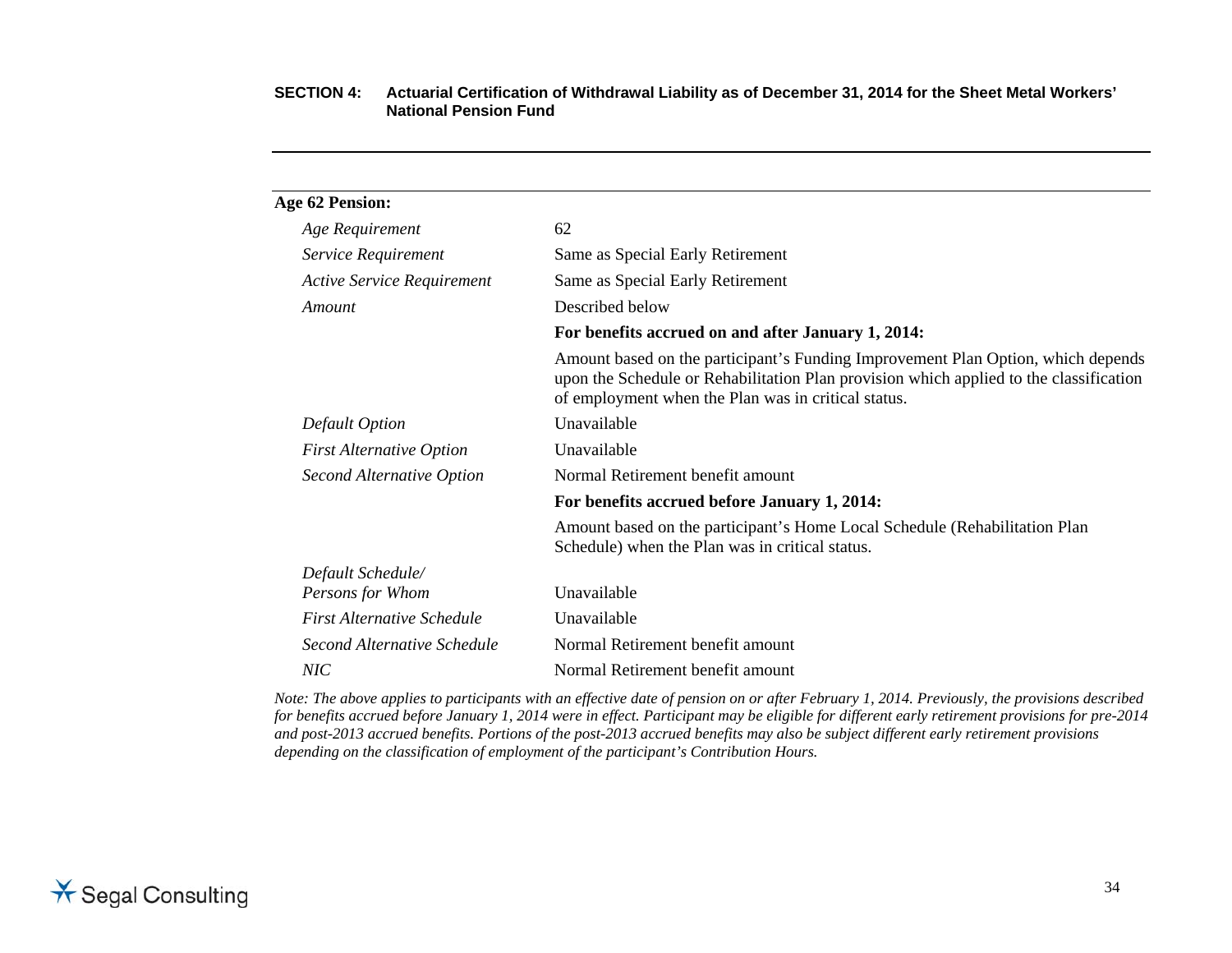| <b>55/30 Pension:</b>             |                                                                                                                                                                                                                                   |
|-----------------------------------|-----------------------------------------------------------------------------------------------------------------------------------------------------------------------------------------------------------------------------------|
| Age Requirement:                  | 55                                                                                                                                                                                                                                |
| Service Requirements              | 30 years of Future Service Credit with at least 60 months of the last 120 months of<br>Future Service Credit subject to a 55/30 Rate                                                                                              |
| <b>Active Service Requirement</b> | Complete at least 3,500 hours of work in covered employment at 55/30 Rate during<br>the five consecutive calendar years immediately preceding retirement                                                                          |
| Amount                            | As described below                                                                                                                                                                                                                |
|                                   | For benefits accrued on and after January 1, 2014:                                                                                                                                                                                |
|                                   | Amount based on the participant's Funding Improvement Plan Option, which depends<br>upon the Schedule or Rehabilitation Plan provision which applied to the classification<br>of employment when the Plan was in critical status. |
| <b>Default Option</b>             | Unavailable                                                                                                                                                                                                                       |
| <b>First Alternative Option</b>   | Normal Retirement benefit amount                                                                                                                                                                                                  |
| Second Alternative Option         | Unavailable                                                                                                                                                                                                                       |
|                                   | For benefits accrued before January 1, 2014:                                                                                                                                                                                      |
|                                   | Amount based on the participant's Home Local Schedule (Rehabilitation Plan<br>Schedule) when the Plan was in critical status.                                                                                                     |
| Default Schedule/                 |                                                                                                                                                                                                                                   |
| Persons for Whom                  | Unavailable                                                                                                                                                                                                                       |
| <b>First Alternative Schedule</b> | Normal Retirement benefit amount                                                                                                                                                                                                  |
| Second Alternative Schedule       | Unavailable                                                                                                                                                                                                                       |
| NIC                               | Unavailable                                                                                                                                                                                                                       |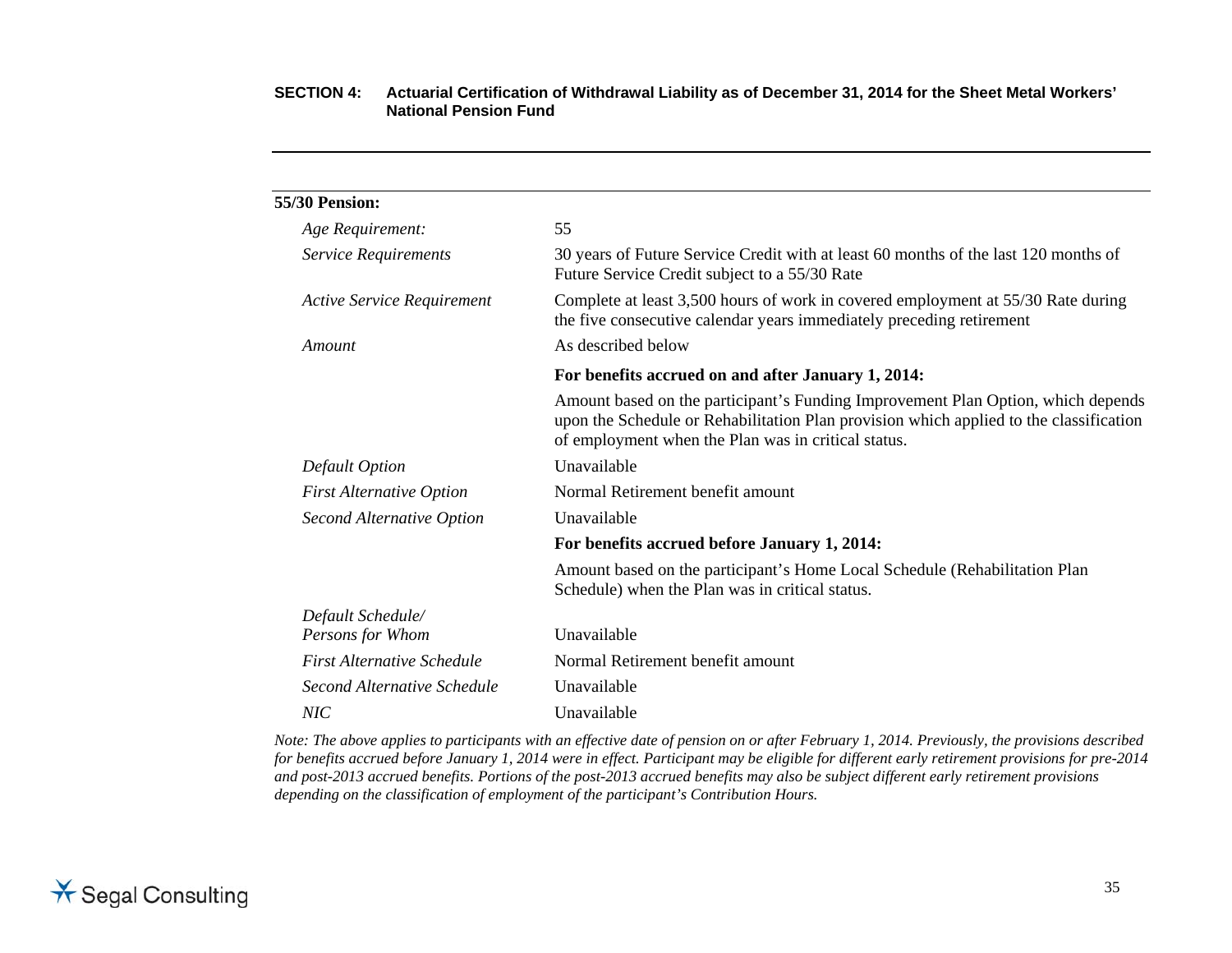| 60/30 Pension:                    |                                                                                                                                                                                                                                   |
|-----------------------------------|-----------------------------------------------------------------------------------------------------------------------------------------------------------------------------------------------------------------------------------|
| Age Requirement                   | 60                                                                                                                                                                                                                                |
| Service Requirements              | Same as 55/30 Pension                                                                                                                                                                                                             |
| <b>Active Service Requirement</b> | Same as 55/30 Pension                                                                                                                                                                                                             |
| Amount                            | As described below                                                                                                                                                                                                                |
|                                   | For benefits accrued on and after January 1, 2014:                                                                                                                                                                                |
|                                   | Amount based on the participant's Funding Improvement Plan Option, which depends<br>upon the Schedule or Rehabilitation Plan provision which applied to the classification<br>of employment when the Plan was in critical status. |
| <b>Default Option</b>             | Unavailable                                                                                                                                                                                                                       |
| <b>First Alternative Option</b>   | Unavailable                                                                                                                                                                                                                       |
| <b>Second Alternative Option</b>  | Normal Retirement benefit amount                                                                                                                                                                                                  |
|                                   | For benefits accrued before January 1, 2014:                                                                                                                                                                                      |
|                                   | Amount based on the participant's Home Local Schedule (Rehabilitation Plan<br>Schedule) when the Plan was in critical status.                                                                                                     |
| Default Schedule/                 |                                                                                                                                                                                                                                   |
| Persons for Whom                  | Unavailable                                                                                                                                                                                                                       |
| <b>First Alternative Schedule</b> | Unavailable                                                                                                                                                                                                                       |
| Second Alternative Schedule       | Normal Retirement benefit amount                                                                                                                                                                                                  |
| NIC                               | Unavailable                                                                                                                                                                                                                       |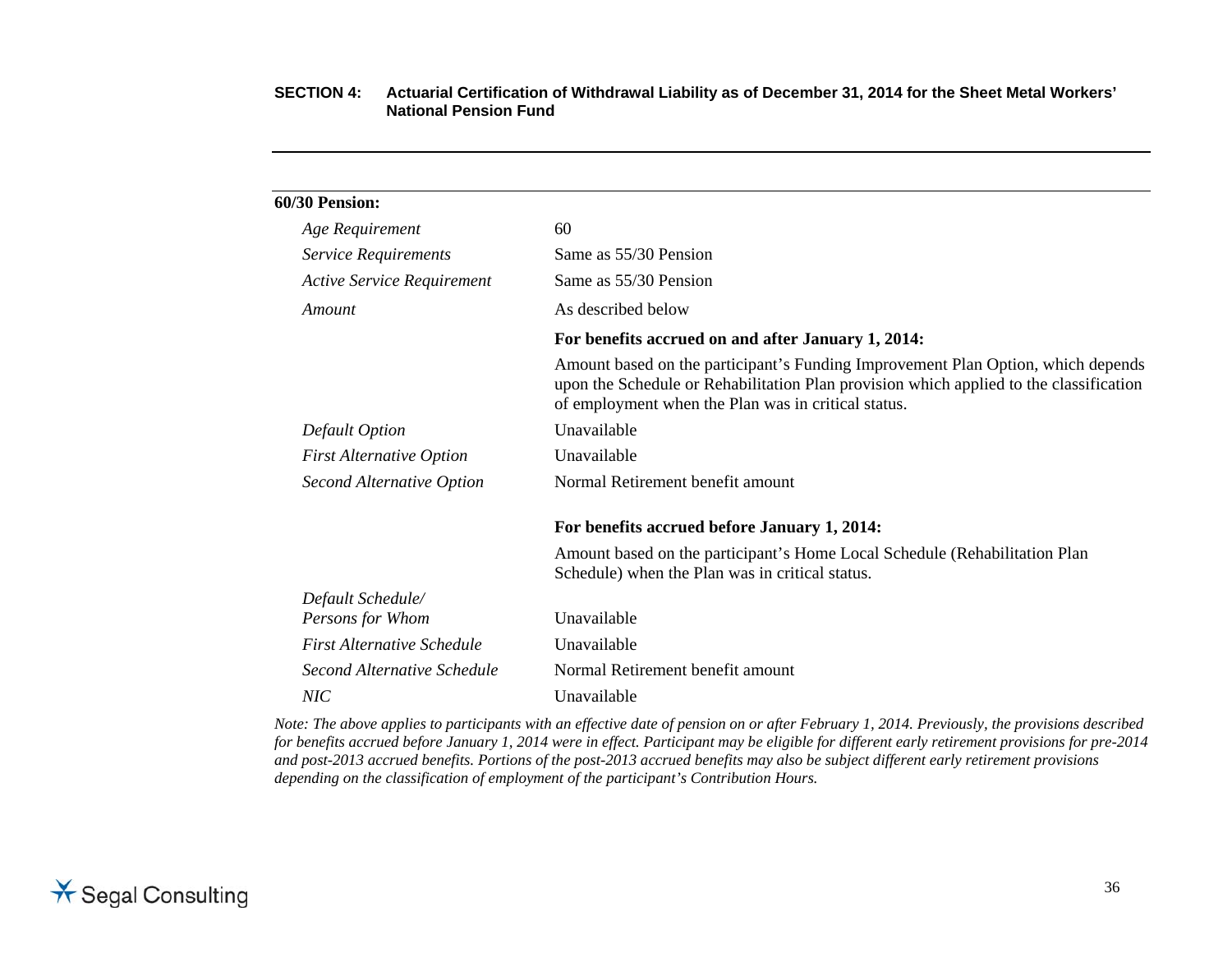| <b>Vesting:</b>                                                            |                                                                                                                                                                                                                                                                                                                                                                                                                                          |  |
|----------------------------------------------------------------------------|------------------------------------------------------------------------------------------------------------------------------------------------------------------------------------------------------------------------------------------------------------------------------------------------------------------------------------------------------------------------------------------------------------------------------------------|--|
| Age Requirement                                                            | None                                                                                                                                                                                                                                                                                                                                                                                                                                     |  |
| Service Requirement                                                        | Five years of Vesting Service                                                                                                                                                                                                                                                                                                                                                                                                            |  |
| Amount                                                                     | Normal Retirement benefit amount, based on plan in effect when last active                                                                                                                                                                                                                                                                                                                                                               |  |
| Normal Retirement Age                                                      | 65                                                                                                                                                                                                                                                                                                                                                                                                                                       |  |
| <b>Pre-Retirement Death Benefits</b><br><b>Surviving Spouse's Benefit:</b> |                                                                                                                                                                                                                                                                                                                                                                                                                                          |  |
| Eligibility                                                                | Has attained Vested Status                                                                                                                                                                                                                                                                                                                                                                                                               |  |
| Amount                                                                     | 50% of the monthly benefit the participant would have received had he/she terminated<br>employment on his/her date of death and survived to his/her Early Retirement Date (or<br>any later date elected by the spouse), retired and elected to receive benefits in the<br>Normal Form of payment.                                                                                                                                        |  |
| When Paid                                                                  | Immediately if participant's death occurred after attainment of his/her earliest<br>retirement age, otherwise month in which the participant would have attained his/her<br>earliest retirement age. If surviving spouse elects to receive payments before the<br>month in which participant would have attained his/her earliest retirement age, the<br>monthly benefit will be the actuarial equivalent of the amount described above. |  |
| <b>Forms of Payment:</b>                                                   | The normal forms of payment are:                                                                                                                                                                                                                                                                                                                                                                                                         |  |
|                                                                            | Single life annuity for single participants, and<br>➤                                                                                                                                                                                                                                                                                                                                                                                    |  |
|                                                                            | 50% joint and survivor annuity with a "pop-up" feature for married participants (if<br>➤<br>applicable)                                                                                                                                                                                                                                                                                                                                  |  |
|                                                                            | The available optional forms of payment are:                                                                                                                                                                                                                                                                                                                                                                                             |  |
|                                                                            | Single life annuity with 60-month certain (if applicable)<br>➤                                                                                                                                                                                                                                                                                                                                                                           |  |
|                                                                            | 50% joint and survivor annuity with a "pop-up" feature and 60-month certain (if<br>➤<br>applicable)                                                                                                                                                                                                                                                                                                                                      |  |
|                                                                            |                                                                                                                                                                                                                                                                                                                                                                                                                                          |  |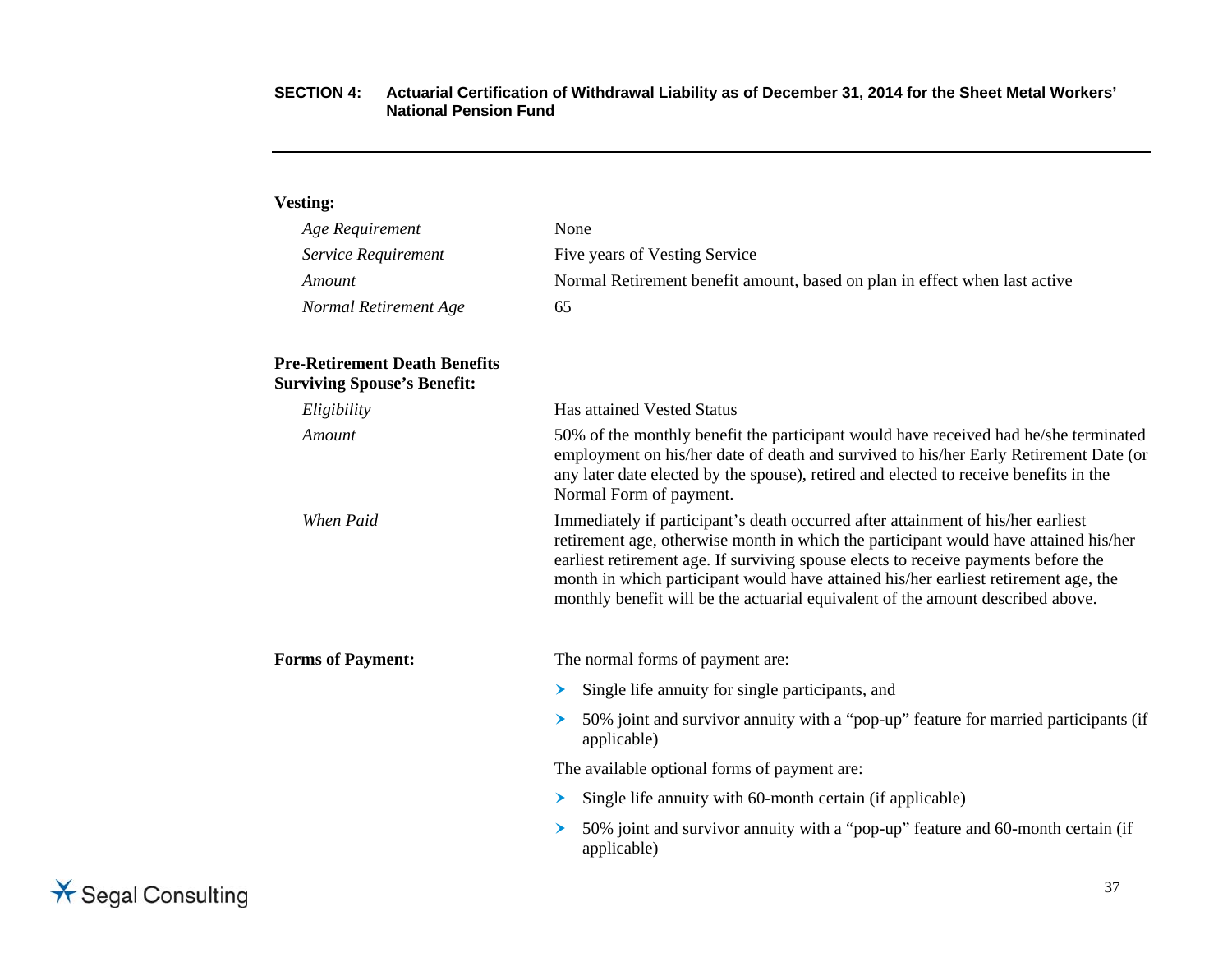|                               | ≻                                                                                                                                                                                                                                                                                                        | 75% joint and survivor annuity with a "pop-up" feature (if applicable)                                                                                                                                                                                                                                                                                                                                                                                                                                                                                                                                                                                                          |
|-------------------------------|----------------------------------------------------------------------------------------------------------------------------------------------------------------------------------------------------------------------------------------------------------------------------------------------------------|---------------------------------------------------------------------------------------------------------------------------------------------------------------------------------------------------------------------------------------------------------------------------------------------------------------------------------------------------------------------------------------------------------------------------------------------------------------------------------------------------------------------------------------------------------------------------------------------------------------------------------------------------------------------------------|
|                               | ≻<br>applicable)                                                                                                                                                                                                                                                                                         | 100% joint and survivor annuity with and without a "pop-up" feature (if                                                                                                                                                                                                                                                                                                                                                                                                                                                                                                                                                                                                         |
|                               |                                                                                                                                                                                                                                                                                                          | The "pop-up" feature and 60-month certain are only applicable to pre-2014 benefits if<br>the participant's Home Local Schedule/Rehabilitation Plan Schedule as of December<br>31, 2013 was the First Alternative Schedule or Second Alternative Schedule. They are<br>only applicable to post-2013 benefits attributable to Contribution Hours worked under<br>a collective bargaining agreement satisfying the required contribution rate increases<br>under the Rehabilitation Plan First Alternative Schedule/Funding Improvement Plan<br>First Alternative Option or Rehabilitation Plan Second Alternative Schedule/Funding<br>Improvement Plan Second Alternative Option. |
| <b>Participation:</b>         | After completion of 870 hours during a calendar year                                                                                                                                                                                                                                                     |                                                                                                                                                                                                                                                                                                                                                                                                                                                                                                                                                                                                                                                                                 |
| <b>Past Service Credit:</b>   | Service granted on the basis of days worked or amount earned in covered employment<br>in calendar years prior to a participant's Contribution Date. For employers with a<br>Contribution Date on or after January 1, 2000, the employer's initial contribution rate<br>must be at least \$0.50 per hour. |                                                                                                                                                                                                                                                                                                                                                                                                                                                                                                                                                                                                                                                                                 |
| <b>Future Service Credit:</b> | Service granted on the basis of hours of work in a calendar year after a Participant's<br>Contribution Date in accordance with the following schedule:                                                                                                                                                   |                                                                                                                                                                                                                                                                                                                                                                                                                                                                                                                                                                                                                                                                                 |
|                               | <b>Months of Future</b>                                                                                                                                                                                                                                                                                  | <b>Hours of Work in Covered</b>                                                                                                                                                                                                                                                                                                                                                                                                                                                                                                                                                                                                                                                 |
|                               | <b>Service Credit</b>                                                                                                                                                                                                                                                                                    | <b>Employment During Calendar Year</b>                                                                                                                                                                                                                                                                                                                                                                                                                                                                                                                                                                                                                                          |
|                               | $\overline{0}$                                                                                                                                                                                                                                                                                           | Less than 100                                                                                                                                                                                                                                                                                                                                                                                                                                                                                                                                                                                                                                                                   |
|                               | 1                                                                                                                                                                                                                                                                                                        | $100 - 199$                                                                                                                                                                                                                                                                                                                                                                                                                                                                                                                                                                                                                                                                     |
|                               | 2                                                                                                                                                                                                                                                                                                        | $200 - 299$                                                                                                                                                                                                                                                                                                                                                                                                                                                                                                                                                                                                                                                                     |
|                               | 3                                                                                                                                                                                                                                                                                                        | $300 - 399$                                                                                                                                                                                                                                                                                                                                                                                                                                                                                                                                                                                                                                                                     |
|                               | 4                                                                                                                                                                                                                                                                                                        | $400 - 499$                                                                                                                                                                                                                                                                                                                                                                                                                                                                                                                                                                                                                                                                     |
|                               | 5                                                                                                                                                                                                                                                                                                        | $500 - 599$                                                                                                                                                                                                                                                                                                                                                                                                                                                                                                                                                                                                                                                                     |
|                               | 6<br>7                                                                                                                                                                                                                                                                                                   | $600 - 699$<br>$700 - 799$                                                                                                                                                                                                                                                                                                                                                                                                                                                                                                                                                                                                                                                      |
|                               | 8                                                                                                                                                                                                                                                                                                        | 800 - 899                                                                                                                                                                                                                                                                                                                                                                                                                                                                                                                                                                                                                                                                       |
|                               | 9                                                                                                                                                                                                                                                                                                        | $900 - 999$                                                                                                                                                                                                                                                                                                                                                                                                                                                                                                                                                                                                                                                                     |
|                               | 10                                                                                                                                                                                                                                                                                                       | $1,000 - 1,099$                                                                                                                                                                                                                                                                                                                                                                                                                                                                                                                                                                                                                                                                 |
|                               | 11                                                                                                                                                                                                                                                                                                       | $1,100 - 1,199$                                                                                                                                                                                                                                                                                                                                                                                                                                                                                                                                                                                                                                                                 |
|                               | 12                                                                                                                                                                                                                                                                                                       | 1,200 & Over                                                                                                                                                                                                                                                                                                                                                                                                                                                                                                                                                                                                                                                                    |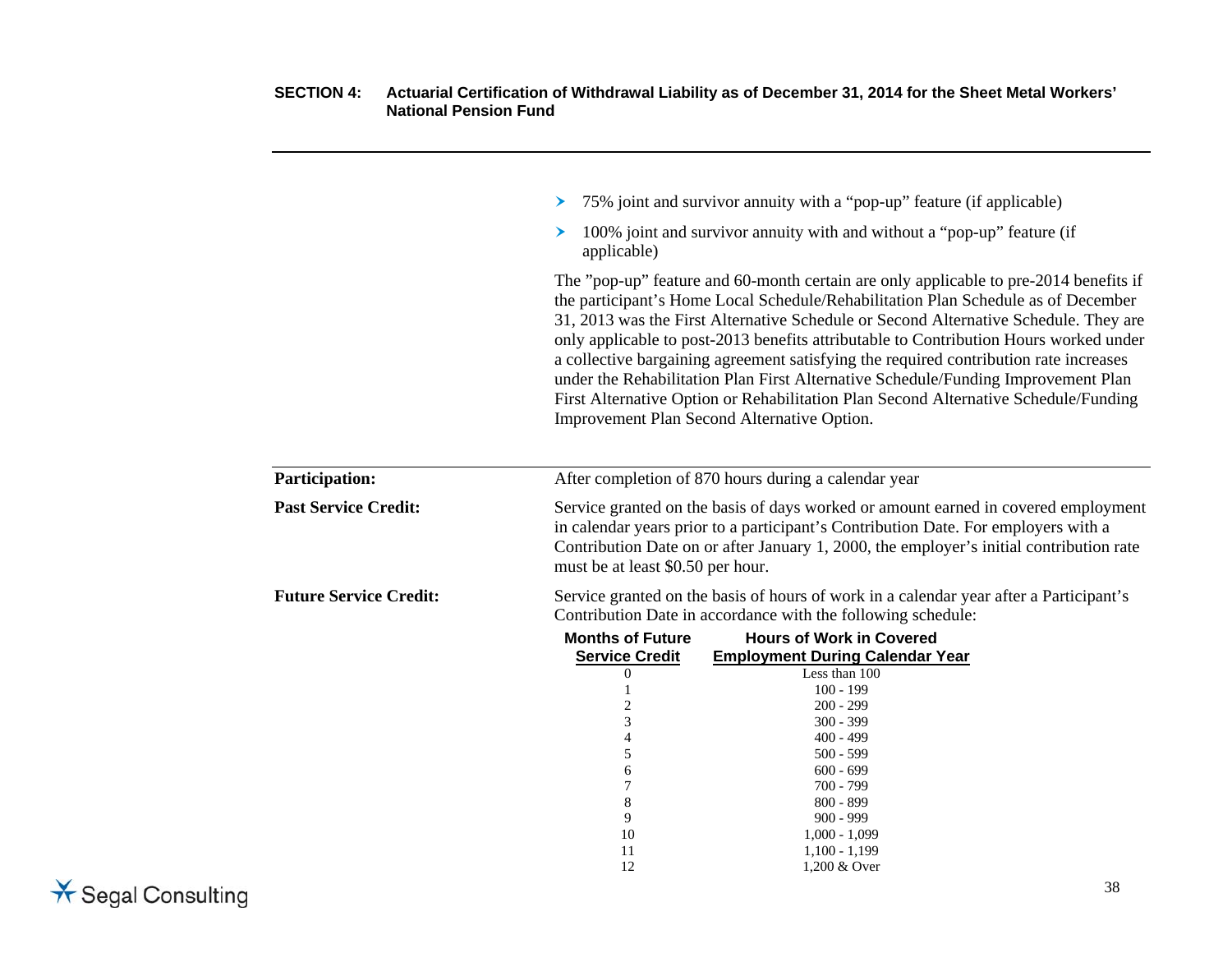| <b>Pension Credit:</b>                   | Sum of the Past Service Credit and Future Service Credit (excluding service lost under<br>the Plan's break in service rules)                                                                                                                                                                                                                                                                                                                                          |  |
|------------------------------------------|-----------------------------------------------------------------------------------------------------------------------------------------------------------------------------------------------------------------------------------------------------------------------------------------------------------------------------------------------------------------------------------------------------------------------------------------------------------------------|--|
| <b>Vesting Service:</b>                  | 870 or more hours of work within a Plan year earns one year of Vesting Service                                                                                                                                                                                                                                                                                                                                                                                        |  |
| <b>Contribution Rate:</b>                | Varies from \$0.05 to \$15.01 per hour as of the valuation date. The average rate is<br>\$4.64 per hour as of December 31, 2014. 2.5% of employer contributions are allocated<br>to 401(h) Medical Accounts but are subject to pension benefit accruals.                                                                                                                                                                                                              |  |
| <b>Cost of Living Adjustment (COLA):</b> |                                                                                                                                                                                                                                                                                                                                                                                                                                                                       |  |
| Eligibility                              | Pensioners and beneficiaries whose benefits are based on contribution rates that were<br>increased by the Required Pension Fund Increase and who separated and retired from<br>Covered Employment on or after January 1, 1991 and before December 1, 2001                                                                                                                                                                                                             |  |
|                                          | No payment is made after January 1, 2008 unless the annual supplement had been in<br>effect 60 months before that date (i.e., the benefit must have been payable on the<br>participant's Allocation Date for 2002 – October 31, 2002).                                                                                                                                                                                                                                |  |
| Amount                                   | An annual supplement equal to 2% of the participant's total monthly payments for the<br>12 months immediately preceding the Allocation Date, multiplied by the number of<br>whole years preceding the Allocation Date that the participant or beneficiary has<br>received benefits, up to a maximum of 15 years. If the participant had elected a level<br>income option, the 2% factor is applied to the benefit prior to the adjustment for the<br>form of payment. |  |
|                                          | Effective July 1, 1995, no NPF COLA Benefit is payable with respect to any benefits<br>accrued after June 30, 1995.                                                                                                                                                                                                                                                                                                                                                   |  |
|                                          | A participant who was retired and received an annual supplemental increase under the<br>NPF COLA Benefit for the 2002 Allocation Date will continue to receive the benefit,<br>but it will not exceed the supplement that was paid for the 2002 Allocation Date (i.e.,<br>it remains fixed at that amount)                                                                                                                                                            |  |
|                                          |                                                                                                                                                                                                                                                                                                                                                                                                                                                                       |  |